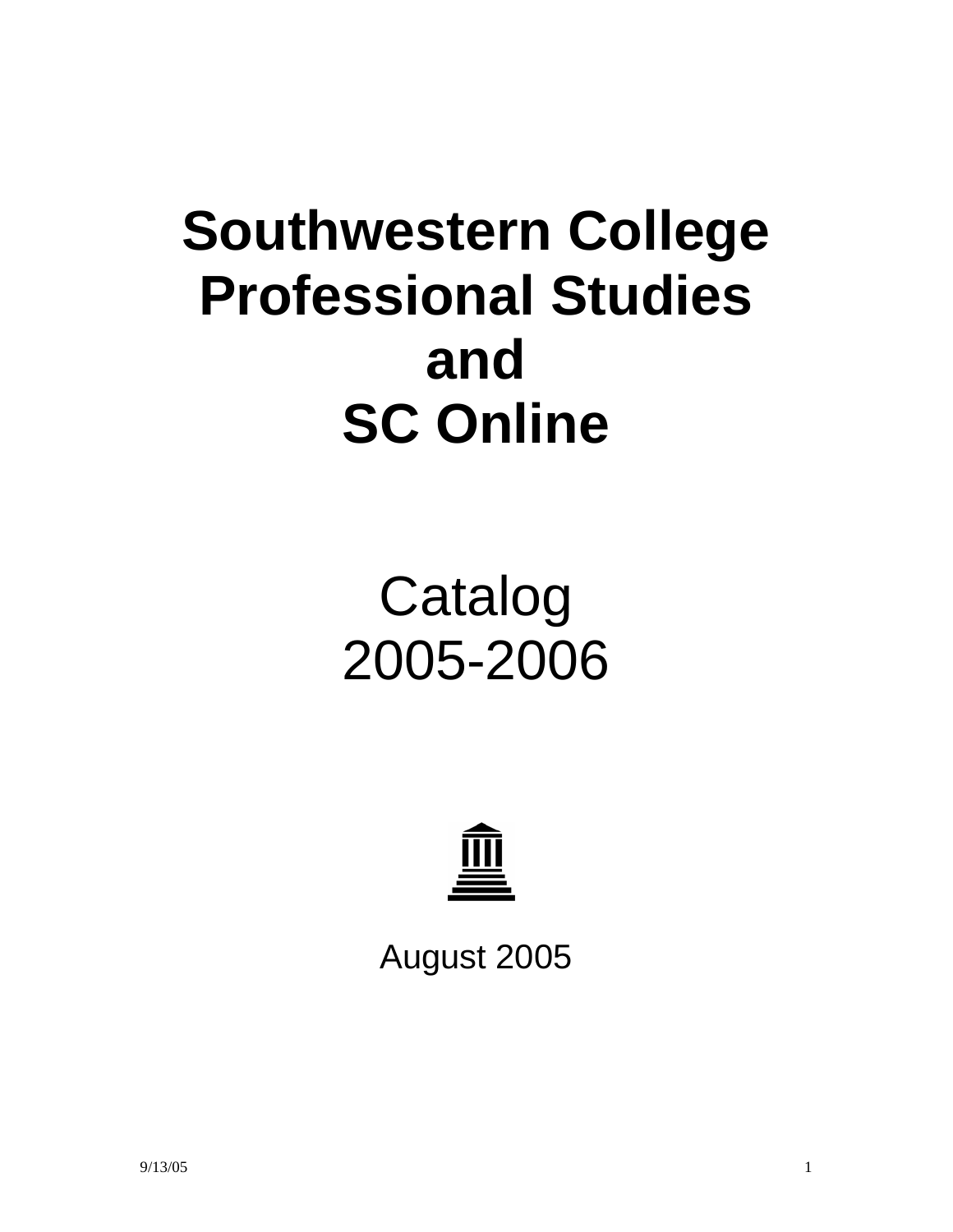#### **Table of Contents**

| ACADEMIC INFORMATION 3       |  |
|------------------------------|--|
| DEGREES OFFERED3             |  |
| DECLARATION OF MAJOR 4       |  |
|                              |  |
| ACADEMIC ADVISING 4          |  |
| DEGREE REQUIREMENTS 4        |  |
| ADMISSIONS REQUIREMENTS 5    |  |
|                              |  |
| CHARGES AND FINANCIAL AID 13 |  |
|                              |  |
|                              |  |
|                              |  |
|                              |  |
|                              |  |

This catalog contains information and announcements about the program of Southwestern College Professional Studies and SC Online. It does not constitute a contract.

Additional institutional policies may be found online at www.sckans.edu.

### *Official Catalog*

### **HISTORY**

 Southwestern College was chartered June 19, 1885, by the Methodists of Kansas as "an institution of learning of full collegiate powers." It opened its doors for forty-three students on September 7, 1886. The first name of the college was "The Southwest Kansas Conference College." The name "The Southwestern College" was adopted November 5, 1908.

 Southwestern College opened Professional Studies in Winfield and Wichita, Kansas, to support its non-traditional students in special degree completion programs and to provide a valuable link between the college and the communities.

 Professional Studies provides easy access, and exemplary service to assist non-traditional students as they seek to complete requirements for a bachelor's degree. With full-time staff, Professional Studies consolidates all needed college services - registration, financial aid counseling, and tuition payments - in one convenient location.

 Southwestern College is the leader in south central Kansas and north central Oklahoma in providing excellence in education for the non-traditional student. Education for a lifetime is not a dream but a reality at Professional Studies.

 The Downtown Winfield location (123 East 9<sup>th</sup> Street, Winfield, Kansas) began offering classes during the fall of 1994. A 5000 square foot building in the Cedar Cove Mall at the corner of Rock Road and Pawnee in East Wichita opened for classes in the spring, 1996. A third location in West Wichita at Ridge and Central was opened in the spring, 1998. SC Online became a reality in 2001 through the offering, at that time, of two undergraduate majors. A fourth location, McConnell Air Force Base became a reality in June 2003 with the addition of classrooms and advising space on base. An additional location was added in Midwest City, Oklahoma in January of 05 offering classes in four majors and providing and advising center for both onground and online learners.

## **ACCREDITATION**

 Southwestern College is accredited by The Higher Learning Commission and is a member of the North Central Association, phone (312) 263-0456,

www.ncahigherlearningcommission.org. It is further accredited by the University Senate of the United Methodist Church and other accrediting bodies for individual majors. Southwestern students find credits taken here are fully accepted in undergraduate and graduate schools across the nation.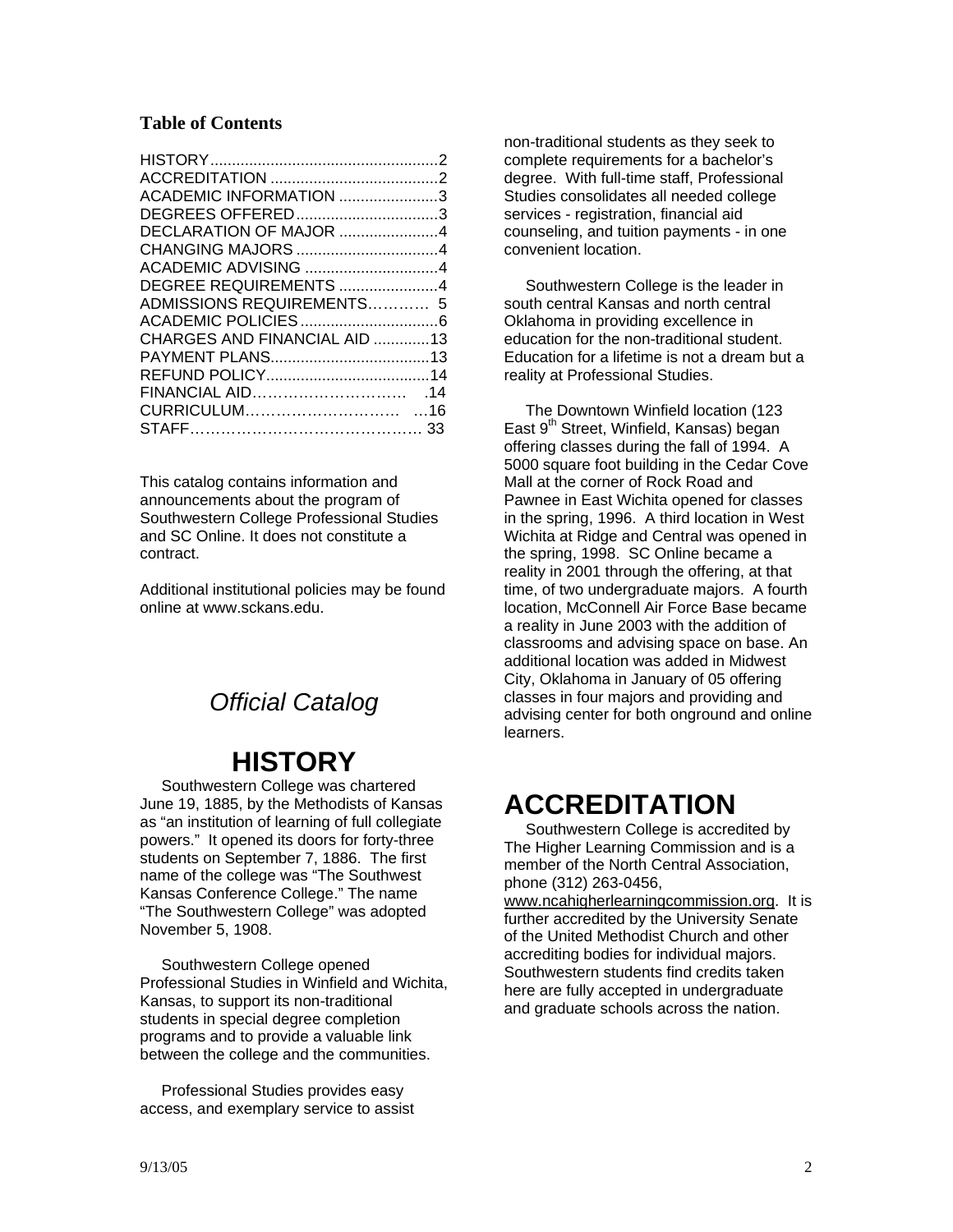## **OUR VISION**

Southwestern College in Winfield, Kansas, is a learning community dedicated to…

> -*intellectual growth and career preparation,*

*-individual development and Christian values,* 

 *-lifetime learning and responsible citizenship, and* 

*-leadership through service in a world without boundaries*.

### **MISSION STATEMENT**

Approved by Professional Studies Academic Council October 2000

The mission of Southwestern College Professional Studies is to serve the career development needs of professionals by emphasizing:

- a learning environment modeling active student learning, quality academic standards, superior customer service, and courses of study which exhibit relevancy and currency;
- a faculty who personify success and real-world experience, employ disciplined active-learning methodologies, require rigorous development of communication and critical thinking skills, and are visibly committed to continuous improvement in teaching and in their professions.

**In fulfilling this mission, Southwestern College Professional Studies and SC Online will:** 

- be the quality leader among the degree completion and graduate programs in the professional studies market, developing a reputation for academic integrity;
- be a preferred source for industries and agencies seeking leadership personnel; and
- carefully balance growth with quality while pursuing the goal of 1,000 students in phase I in the Wichita area and 3,000 in phase II with the opening of new sites in the region and addition of new delivery modalities.

# **ACADEMIC INFORMATION**

Especially designed to serve the needs of working adults, Professional Studies offers evening and weekend courses at centers in downtown Winfield, east Wichita (Rock and Pawnee), and west Wichita (Ridge and Central). In addition, courses are offered in an online environment through SC Online. Professional Studies and SC Online also offer a full compendium of certification preparation courses and programs.

Member of Servicemembers Opportunity Colleges (SOC).

#### **DEGREES OFFERED**

 Southwestern College confers the following degrees by completion of Professional Studies and SC Online curricula:

**B.S., Bachelor of Science with majors in:**  Accounting Business Administration\* Business Quality Management\* Computer Operations Technology Computer Programming Technology\* Criminal Justice\* Human Resource Development\* Manufacturing Technology Not-For-Profit Management\* Operations Management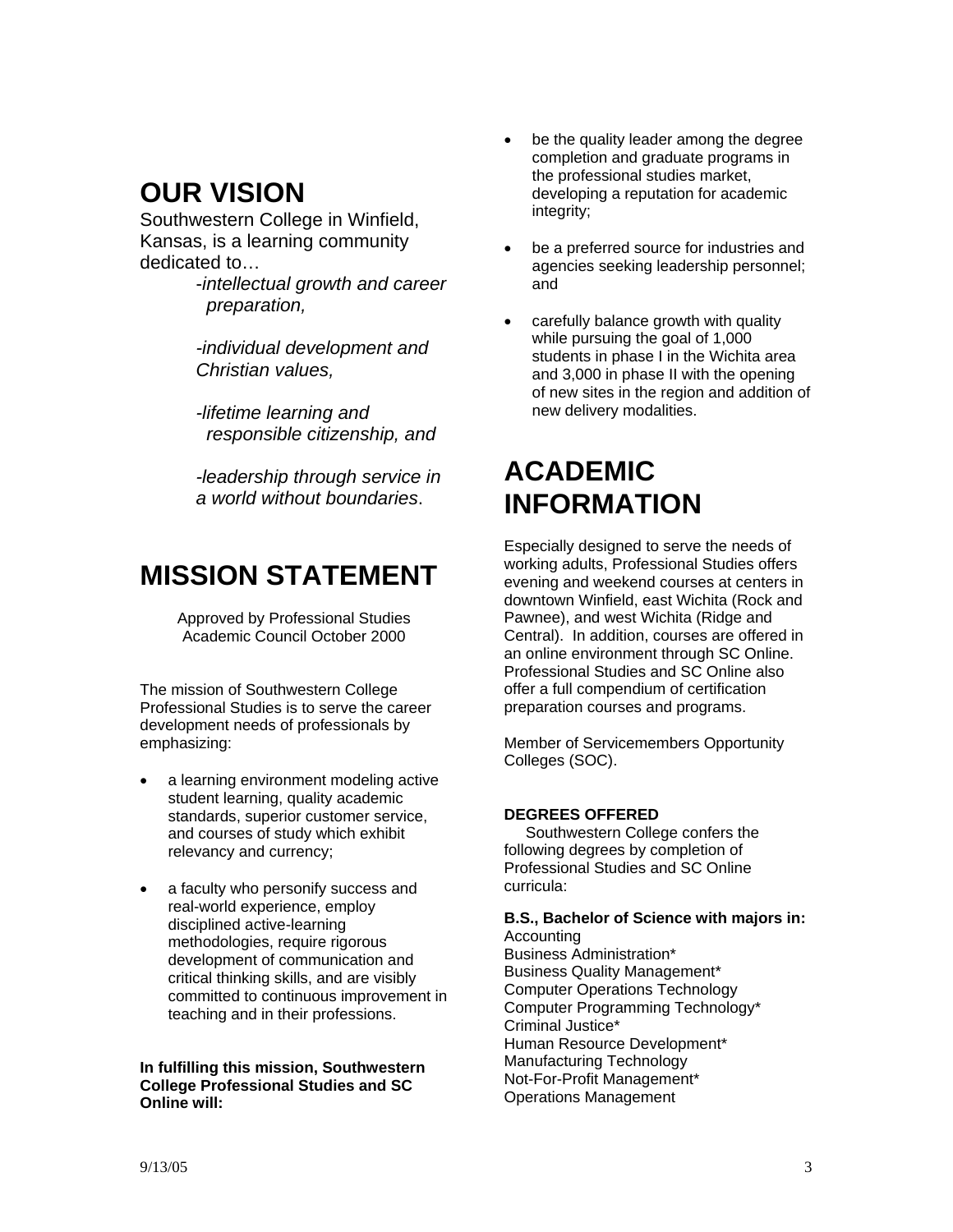Security Management\*

**B.S.N., Bachelor of Science in Nursing**  Major in Nursing

#### **B.A., Bachelor of Arts**

Major in Pastoral Studies\*

\*Denotes majors available online.

#### **Certification Preparation Courses**

APICS – Educational Society for Resource Management ASQ – American Society for Quality ISM – Institute for Supply Management SME – Society for Manufacturing Engineers

Additional undergraduate elective and special topics courses are also offered online.

#### **Completion of Major Requirements**

 Students seeking a degree must fulfill all requirements as listed in the Professional Studies and SC Online catalog. A second degree requires a minimum of 30 additional semester hours of credit. A second major may be earned by completing all requirements for that major. Core course requirements used in the completion of one major may not be used to fulfill core requirements in a second major. A minimum of 21 credit hours particular to that major must be completed in order to declare a second major

#### **SELECTION OF CATALOG**

In most cases, students will meet graduation requirements stated in the catalog under which they first enter Southwestern College. When graduation requirements change, students may adhere to the ones listed in the catalog under which they first entered, or they may optionally select the newer catalog and follow those requirements. In either case, integrative studies and major requirements must both be met from the same catalog. Students who leave Southwestern but re-enroll having missed no more than two terms (counting fall, spring, and summer as terms) may follow the catalog under which they were previously enrolled.

#### **DECLARATION OF MAJOR**

 Declaration of major will be done when a Professional Studies or SC Online Application for Admission is completed.

 To declare an additional major or change a major, ask a PS or SC Online staff member for the appropriate form.

#### **CHANGING MAJORS**

 A student wishing to earn a degree must declare a major upon entering the program. A student who changes majors at a later date must assume the responsibility for any extra credits that may be involved in meeting the requirements of the new major, and for filing the appropriate form indicating the change with an advisor.

#### **ACADEMIC ADVISING**

 Academic advising is an important part of the educational process at Southwestern.

 An advisor is assigned to each student upon enrollment. In the Entrance Seminar – HRD 210, required of all new students, an advisor will work with students to determine a degree path and then follow through to help students attain their educational goals.

# **REQUIREMENTS FOR GRADUATION**

#### **DEGREE REQUIREMENTS**

These are the requirements for a degree:

- 1. Complete the specific course requirements for a major field of study together with required common courses.
- 2. Meet the integrative studies requirements.
- 3. Complete a minimum of 124 credit hours.
- 4. Have an overall grade point average of 2.0 (C average).
- 5. Have Southwestern College course credit of at least 30 credit hours (cannot include prior learning experience credits).
- 6. Have taken 15 of the last 30 course credit hours at Southwestern, (waived for Professional Studies or SC Online students who are active duty military personnel under a SOC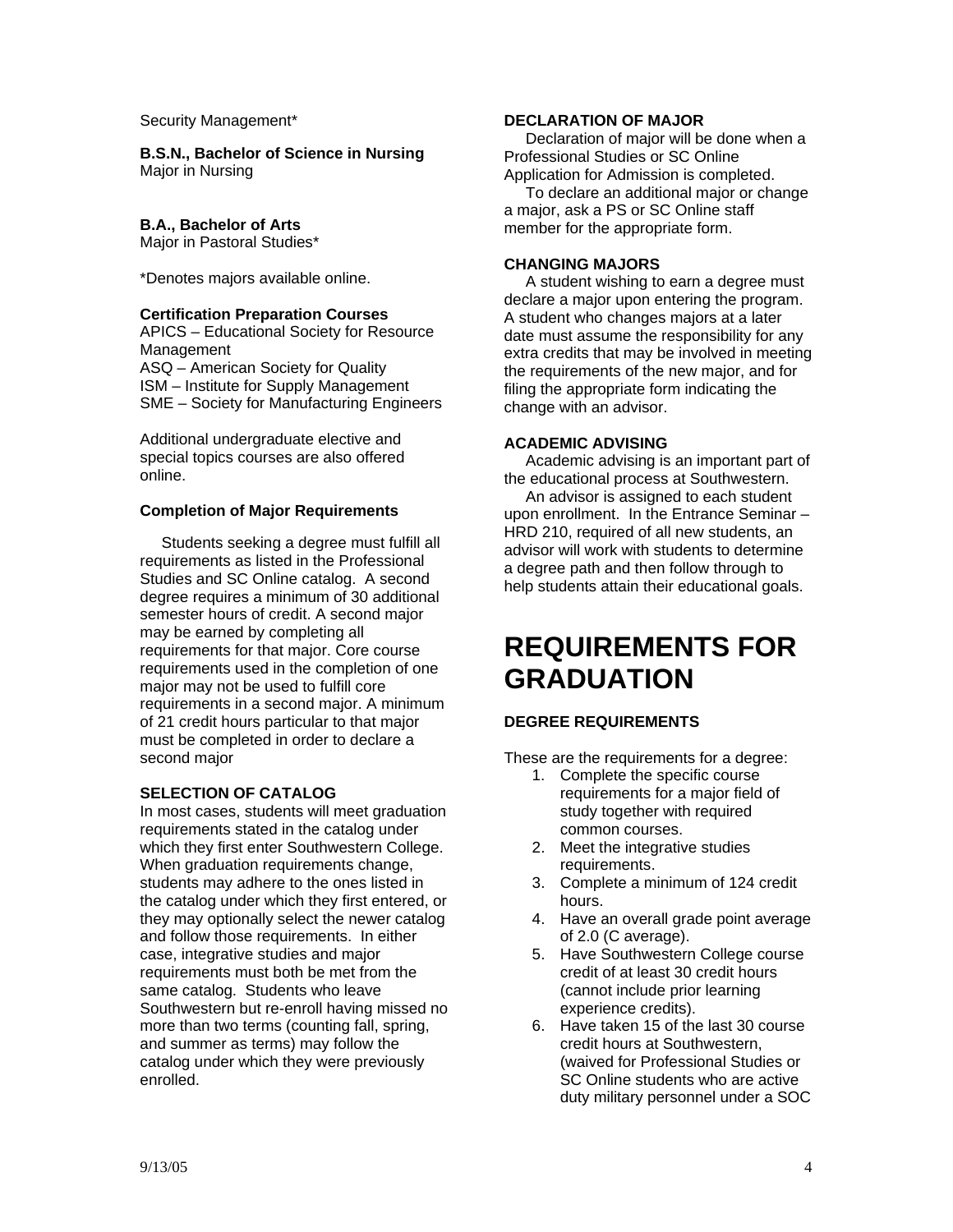agreement).

- 7. Be elected to the respective degree by the faculty and by the Board of Trustees.
- 8. Have a completed application for degree on file with the registrar by the deadline specified on the application.

#### **DEGREE REQUIREMENTS FOR TRANSFER STUDENTS**

- 1. Complete all items listed above.
- 2. Regardless of grade points earned at other institutions, have at least a C average for all work taken at Southwestern College.
- 3. For students transferring from twoyear colleges, complete a minimum of 60 hours at a baccalaureatedegree-granting institution.
- 4. Accept the judgment of school administrators in substituting transfer credits for courses in the Southwestern catalog.

#### **ADMISSION REQUIREMENTS**

 To be admitted as a degree-seeking student in Professional Studies or SC Online, students must meet these requirements:

- 1. Have completed a minimum of 30 college credits with grades of C or better and have a cumulative GPA of 2.0 or better.
- 2. Have three years work experience.
- 3. Submit a resume and essay regarding work experiences and intentions on completing a degree as part of the entrance seminar.
- 4. If deemed necessary due to lack of work experience, have an interview with the Director of Academic Programs.
- 5. The Director of Academic Programs makes the final admissions decision.

 Students accepted into the program must fulfill any residual Integrative Studies requirements (see Integrative Studies Requirements for Transfer Students).

 Transfer hours should include English Composition I and II and a course in mathematics (college algebra preferred). If these are not present, additional courses will be required.

 As part of the degree completion plan, students may apply for prior learning experience credits or present College Level Examination Program (CLEP) or DANTES (DSST) credits. Detailed information on these alternative methods of obtaining credit is available at all four locations

**Guest Students.** Guests are welcome to enroll in Professional Studies and SC Online for individual courses. Such students are admitted with non-degree-seeking/nonmajor status. If guest students then begin to pursue Professional Studies or SC Online majors they must declare their intent to seek a degree and meet all admissions requirements.

 Students from Southwestern's main campus in Winfield may also enroll for courses in Professional Studies. Only professional studies courses with identical names and numbers as those on the main campus will fulfill requirements for a campus-based major or for integrative studies. Applicability of these credits toward fulfilling major requirements will be determined by the student's main campus advisor. Students should presume that other courses will count only as elective credits.

#### **APPLICATION PROCEDURE**

 To be admitted to Southwestern College, the student should apply to Professional Studies or SC Online for admittance, have an official transcript sent from all prior colleges and receive degree and course selection counseling.

#### **INTEGRATIVE STUDIES REQUIREMENTS FOR TRANSFER STUDENTS**

 When transfer students enter Southwestern they may request waivers from some of the integrative studies requirements, based on previous course work. Waivers are granted according to these guidelines:

1. A student who has completed one semester of traditional freshman English composition with a grade of C or better, may, if desired, be waived from LAS110, Writing Across the Disciplines. A student who has completed the second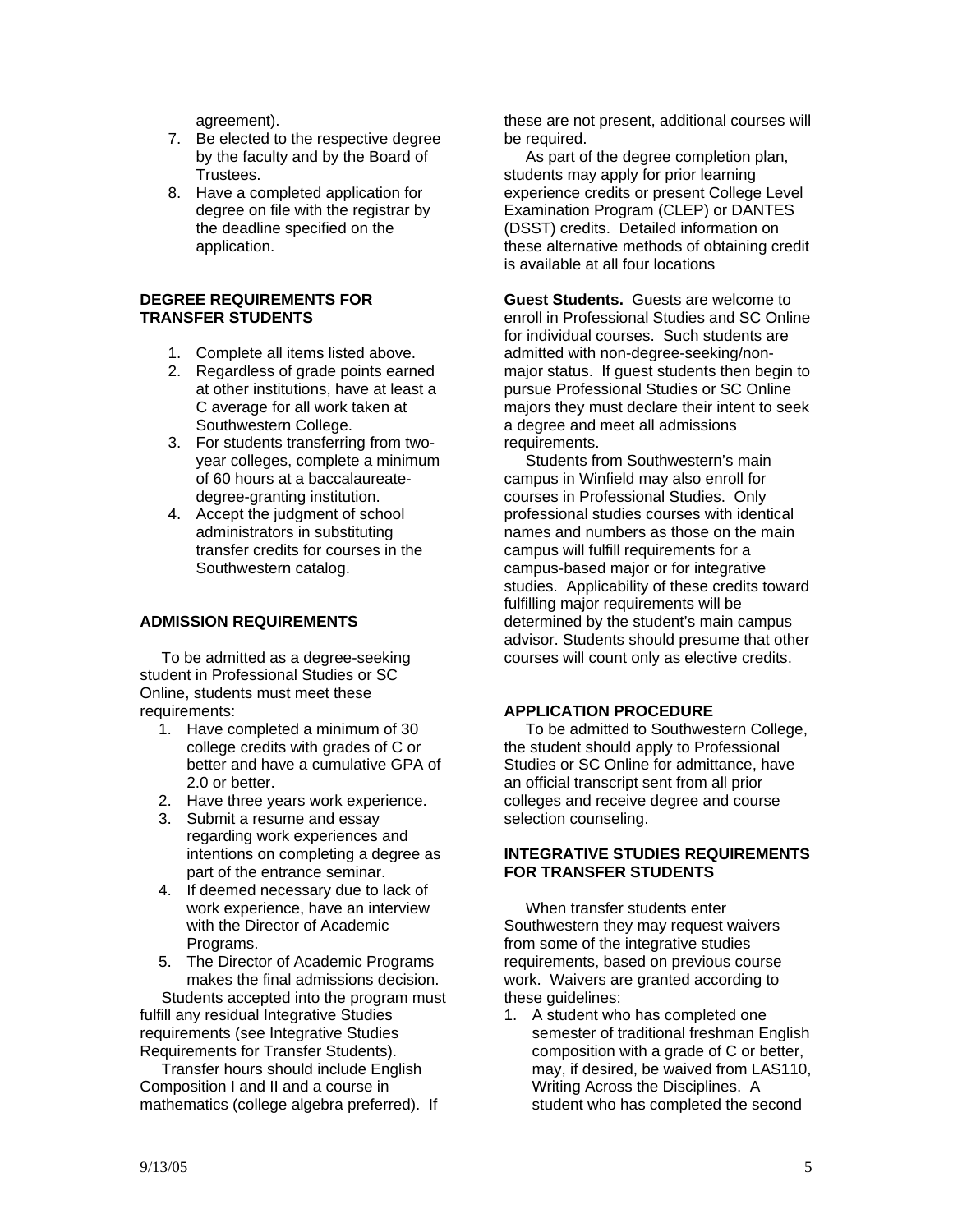semester of a traditional freshman English composition sequence with a grade of C or better is waived from LAS120, Research Across the Disciplines.

- 2. A student who has completed at least 12 hours with grades of C or better may be waived from two of the integrative studies elective courses. Similarly, a student with at least 24 hours with grades of C or better may be waived from four electives; 36 hours waives six electives and 48 hours waives eight electives.
- 3. Any student with an Associate of Arts degree or an Associate of Science degree is waived from all integrative studies requirements except LAS 499 Responsibility for the Future.
- 4. Any student with a bachelor's degree is waived from all integrative studies requirements.

 Determination of integrative studies waivers is made at the time the student initially enters Southwestern College. Only hours successfully completed and degrees earned at institutions recognized by the Council for Higher Education Accreditation (CHEA) are considered. Southwestern does not recognize credit for varsity athletics.

 Once a student has entered Southwestern, it is expected that all remaining integrative studies requirements will be taken at the college. Students should not anticipate that hours taken, for example, in a summer session at another college will satisfy integrative studies requirements at Southwestern.

Effective January 2004, learners may enter Professional Studies if they have accumulated 30 credit hours of previous college coursework. Such a learner must select a sufficient number of courses from the following general education requirements which will allow the learner to reach 48 college credit hours.

- PSC225 Composition I PSC226 Composition II PSC227 Interpersonal Communication PSC228 Intermediate Algebra PSC229 College Algebra PSC230 The Physical World PSC231 Sociology
- PSC232 General Psychology

| PSC233 Geography                        |
|-----------------------------------------|
| PSC 234 Elementary Spanish              |
| PSC 234 World Civilizations             |
| PSC 236 Comparative Religion/Philosophy |
| PSC 237 Introduction to Computers       |
| PSC 238 Elementary Statistics           |

Learners may begin by taking PS courses. Advisors will decide with learners which general education courses they should take. If a learner enters with 30 credit hours he/she would be expected to take 6 general education courses during the course of completing their degree requirements with PS. If a learner enters with 33 hours, he/she would be expected to take 5 general education courses, and so on for various points of entry. General education courses cannot duplicate previous college coursework.

The goal is to use the number of credit hours available (48-30 to provide learners with the opportunity to broaden their educational perspective beyond the courses traditionally offered within PS. Learners who enter with fewer than 48 credit hours will need to show that the requisite number of general education courses were

completed prior to being approved for graduation.

# **ACADEMIC POLICIES**

#### **ACADEMIC INTEGRITY**

 Southwestern College assumes the academic integrity of its students. In cases where academic integrity is in question, the following definitions and policies will apply.

 Academic dishonesty is any act of cheating, fabrication, plagiarism, abuse of resources, forgery of academic documents, dissimulation, or sabotage, and any act of aiding and abetting academic dishonesty. The following definitions make clear the policy of the college.

 1.Cheating is using or attempting to use unauthorized materials, information or study aids in any academic exercise. Examples: copying homework, copying someone else's test, using an unauthorized "cheat sheet," etc.

 2. Fabrication is the falsification or invention of any information or citation in any academic exercise. Examples: making up a source, giving an incorrect citation,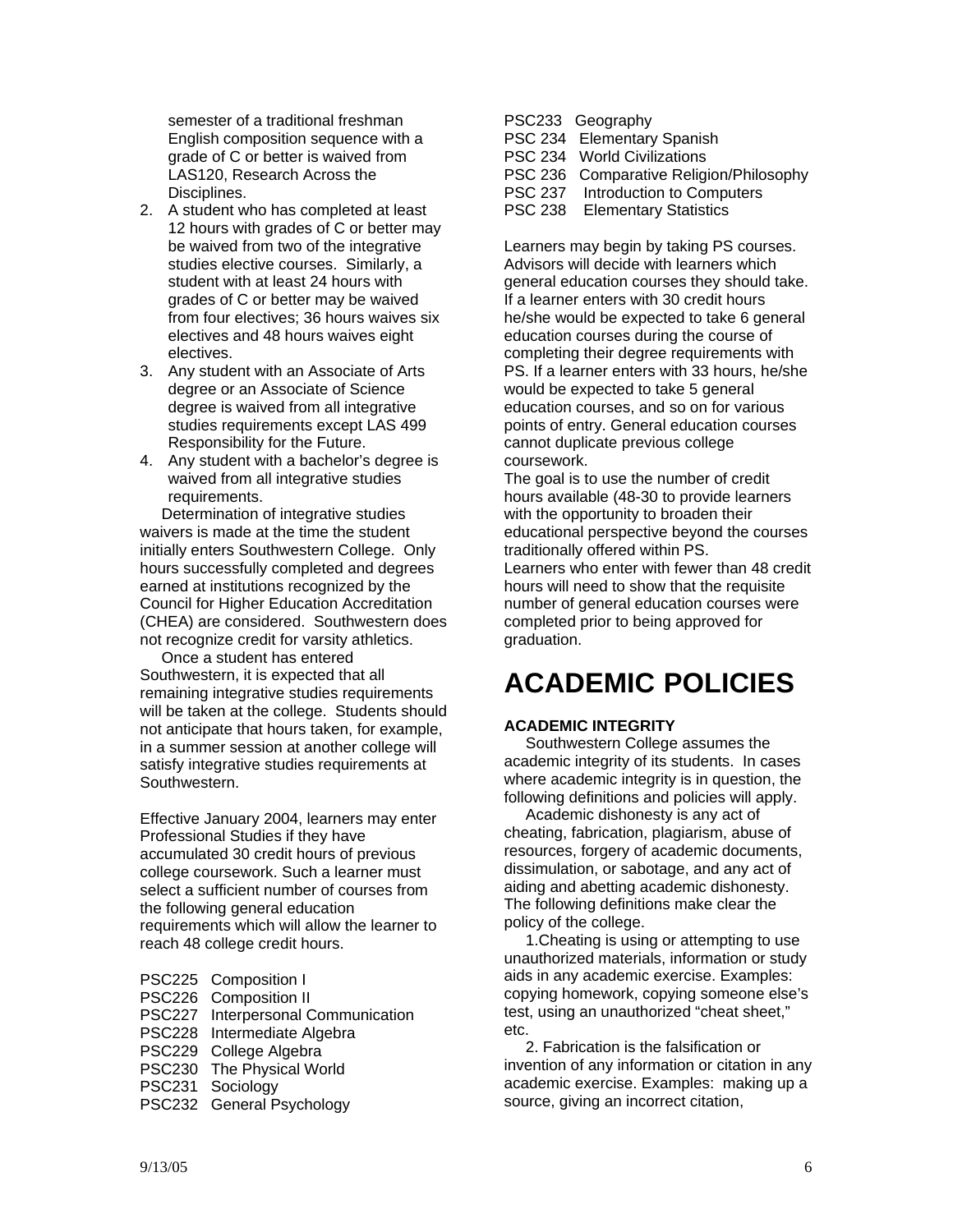misquoting a source, etc.

 3. Plagiarism is the representation of the words and ideas of another as one's own in any academic exercise.

 Plagiarism includes failing to give a citation for using work from another person or source. Modifications and rephrasings do not reduce the requirement for giving a citation. This also applies to information obtained electronically, such as from the Internet.

 4. Dissimulation is the disguising or altering of one's own actions as to deceive another about the real nature of one's actions concerning an academic exercise. Examples: turning in a paper for one class when original work is requested.

 5. Abuse of resources is the damaging of any resource material or inappropriately limiting access to resource material which is necessary for academic work. Examples: hiding library materials, removing noncirculating material from the library, failure to return library materials when requested by the library, etc.

 6. Forgery of academic documents is the unauthorized changing or construction of any academic document. Examples: changing transcripts, changing grade books, changing grades on papers which have been returned, forging signatures, etc.

 Examples also include completion of an application for any Southwestern academic program which omits or falsifies any requested information. Such violations can result in the revocation of the application, even if approval was previously granted on the basis of fabricated information.

 7. Sabotage is the damaging or impeding of the academic work of another student. Examples: ruining another student's lab work, destroying another student's term paper, etc.

 8. Aiding and abetting academic dishonesty is knowingly facilitating any act defined in 1-7.

#### **POLICIES FOR DEALING WITH ACADEMIC DISHONESTY**

 The instructor shall determine if the infraction is intentional or unintentional. Violations of the academic integrity policy will result on the first offense with:

 1. A reprimand (written or verbal) for unintentional violations

 2. A zero for the assignment (paper, exam or project) for intentional or flagrant violations

 Unintentional infractions may be reported to the Director of Academic Programs and SC Online at the discretion of the faculty member. All infractions deemed by the faculty member to be intentional must be reported in writing to the Director of Academic Programs and SC Online; the **s**tudent will also be notified. The Director of Academic Programs and SC Online shall keep a record of reported infractions and sanctions.

 Any subsequent intentional violation of the policy by that student during his/her academic career at Southwestern will result in a disciplinary hearing before the academic affairs committee and possible suspension from the institution. Any student so suspended has a right to an appeal. If a student wishes to appeal, the request should be made in writing, and submitted to the Director of Academic Programs and SC Online, who, if the appeal is determined to be appropriate, will submit the appeal to the academic affairs committee at the next available meeting of that group.

 Any violation of the policy not under the supervision of a faculty member will be handled by recommendation of the Director of Academic Programs and SC Online to the academic affairs committee.

 *Adapted and used by permission from Tabor College.* 

#### **ASSESSMENT**

 Southwestern College is committed to quality in higher education. It strives to meet the educational needs of society and of individual students. The student assessment program at Southwestern exists to evaluate the effectiveness of the college experience in assisting students' movement toward the outcomes identified as flowing from the mission of the college. The outcomes assessed are: Critical Thinking, Communication, Ethical Behavior, Leadership and Career Preparation. Aggregate data is collected from students during the Research Project class required of all students. The process and product of student assessment focuses on the centrality of the teaching mission of higher education, and on the institution's ability to self-correct in ways meaningful to the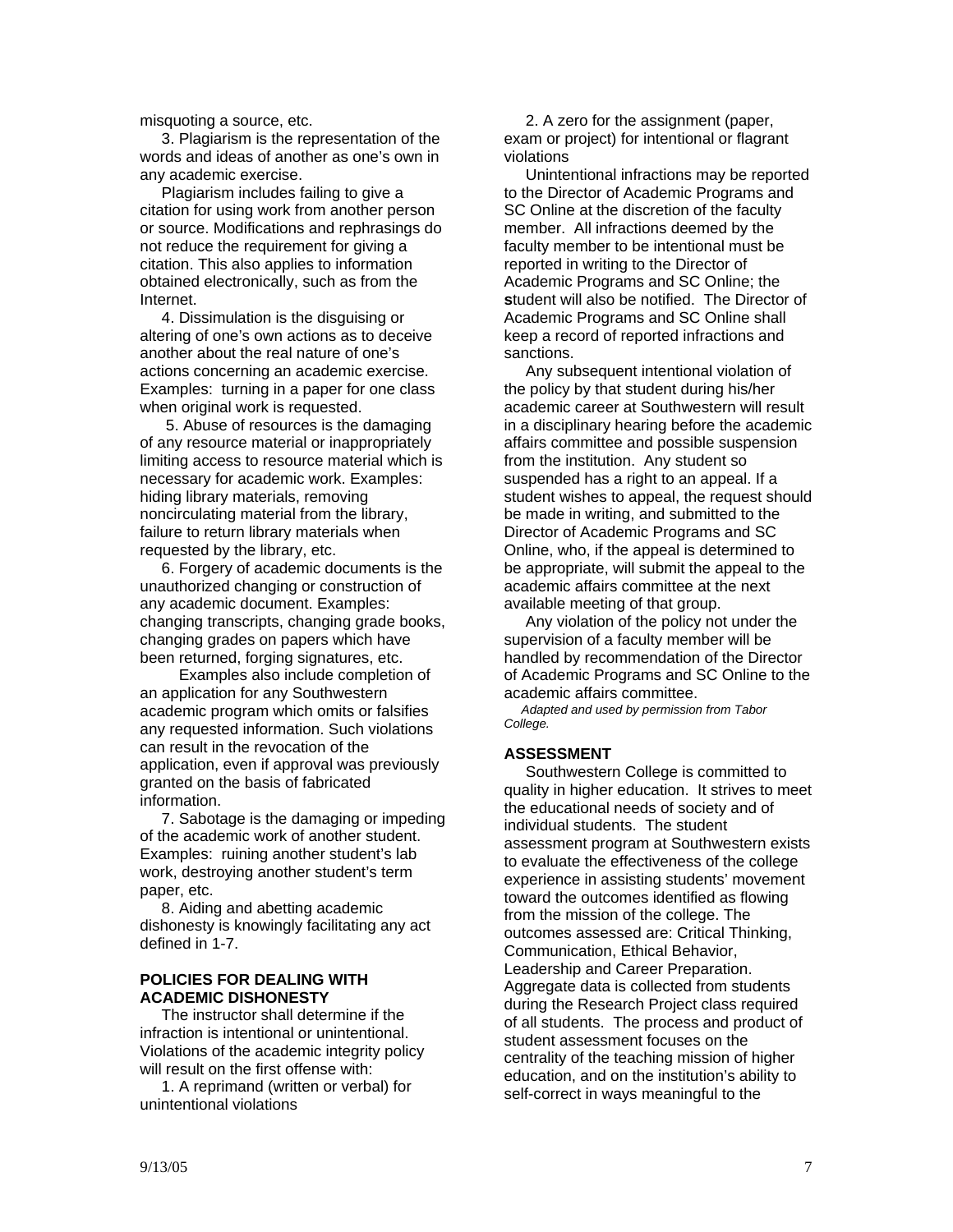educational experience of students.

 Students enrolled at Southwestern are expected to participate in the student assessment program. The information resulting from the assessment process will not be used in any way other than for institutional improvement and individual student advising. Students may be privy to their individual scores and may use them in ways they deem helpful.

#### **GENERAL ACADEMIC POLICIES**

**Course Load.** It is recommended that no more than two and preferably one course be taken during either an onground or online session in the Professional Studies or SC Online program.

**Course Numbering System.** Courses are numbered by level:

 Freshman - 100 Sophomore - 200 Junior - 300 Senior - 400

**Grading System**. The college grading system defines the following marks as graded hours and assigns the grade points shown per credit hour.

- $A =$  Superior work (A+ or A, 4 points; A-, 3.67)
- $B =$  Above average work (B+, 3.33; B, 3; B-, 2.67)
- C = Average work (C+, 2.33; C, 2; C-, 1.67)
- $D =$  Minimally acceptable work for receiving credit (D+, 1.33; D, 1; D-, 0.67)  $F =$  Failure (0 points)
	-

 These additional marks are also used but do not designate graded hours and do not impact calculation of a GPA:

- WD = Withdrawal from a course
	- $I = Incomplete work$
	- S = Satisfactory work
	- $U =$  Unsatisfactory work

#### **Military Grading Scheme for eArmyU**. Our

involvement with eArmyU requires that we use the following grading scheme:

 $W = W$ ithdrawal

- WM = Military withdrawal FM = Failure Mission Related
- WV- Withdrawal voucher

These grade designations are determined by a military academic advisor. WM and FM carry no financial obligation for the learner. WV exists for special circumstances of deployment which allow the learner to retake the class at a later date. WV exists for extremely unusual circumstances and carries specific conditions which must be met be for approval. This designation must be approved by either the Vice President for Professional Studies or the Director of Professional Studies and SC Online.

**Change of Registration**. A change of registration is not official until a student obtains a form from Professional Studies or SC Online, and returns it to the office for processing.

**Courses to Carry Credit Indicated**. All courses must carry the credit indicated in the catalog except by action of the Professional Studies Academic Council.

**Incompletes**. A student may request a temporary grade of incomplete when the work of the student has been generally satisfactory, but for reasons beyond the student's control it has not been possible to complete certain assignments made by the instructor. If the instructor agrees to the student's request, the student and teacher must jointly complete and file with the registrar, a form describing the work remaining in the course and a plan for its completion.

 If an incomplete is given, the deadline for finishing the course work is a maximum of 90 days after the end of the course. A grade of F will automatically be entered as a final grade if the remaining work is not completed by the deadline.

 Extension of the deadline may be allowed by special permission of the Director of Academic Programs and SC Online in cases of illness or other conditions beyond the student's control. Requests for extensions of deadlines must be initiated by the student and endorsed by the instructor involved in order to be considered. During the period in which a student holds an incomplete, the grade point average will be calculated without counting the incomplete.

 An instructor may not give an incomplete unless the student has requested it. If at the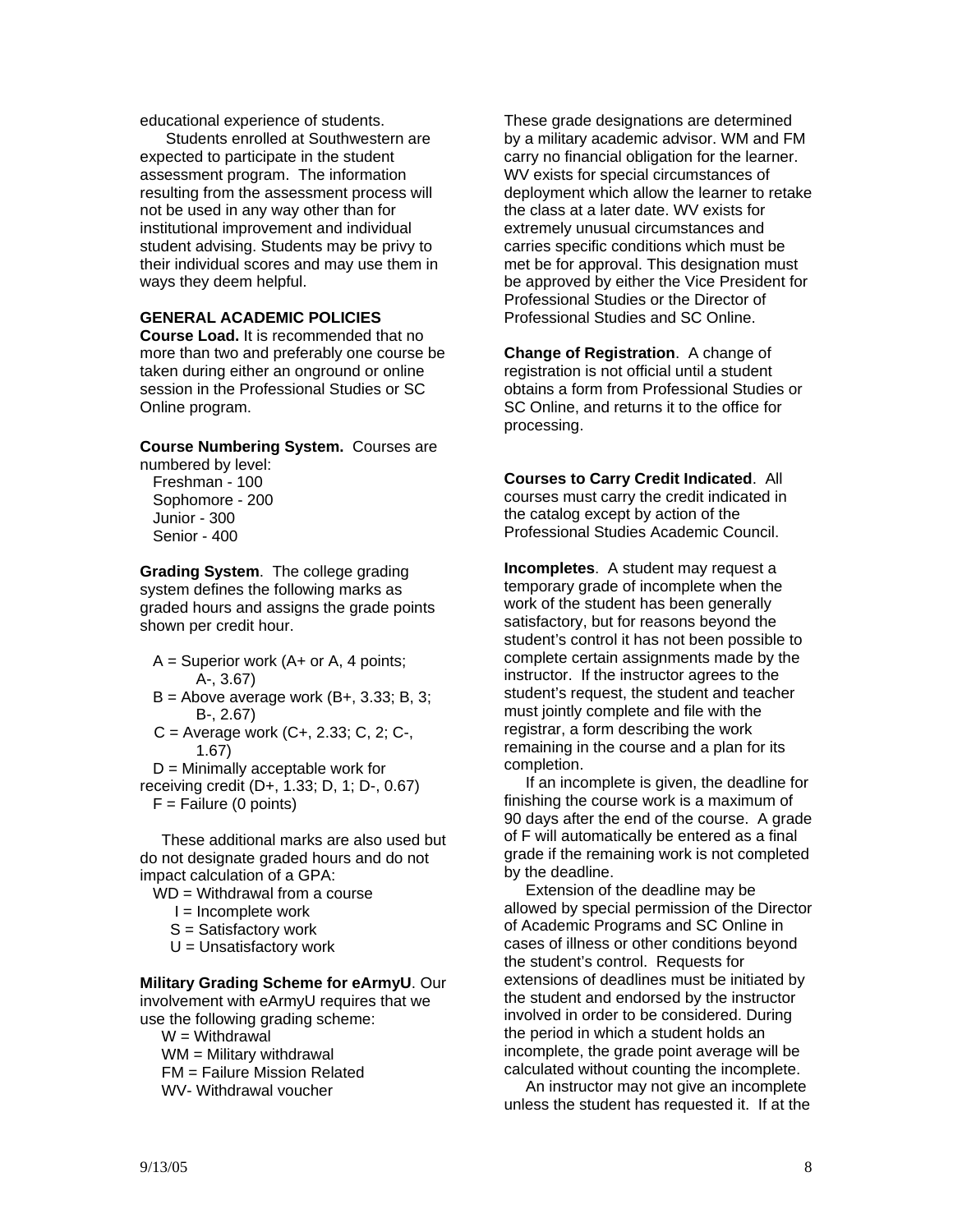time grades are submitted to the registrar's office the form requesting an incomplete is not attached and jointly signed, a grade of F will be recorded.

#### **Official Withdrawal from Courses**.

Students may withdraw from a course at any time no later than one week before the course end date and receive a grade of WD. This grade does not influence the grade point average.

**Repeating Course Work.** If a student repeats a course, both the original and repeat grade will be recorded on the official transcript, but only the repeat grade will be used in calculating earned hours and grade point averages, regardless of whether that grade is higher or lower than the original grade. Courses shown in the catalog as repeatable for credit do not fall under this rule.

**Appeal of Grade.** Any grade change or appeal for a grade change must be requested within 90 days after the completion of a course. If a student believes the grade recorded by an instructor is inconsistent with the documentary evidence, an informal discussion with the faculty member is required as the first step of an appeal. If satisfactory resolution is not achieved at this level, the student may then submit a written request for an appeal of a grade to the Director of Academic Programs.

 An intermediary step for Nursing students is to contact the program director if no satisfactory resolution is achieved with the instructor. The final step for Nursing students is to appeal the grade to the Director of Academic Programs and.

 After receiving the written request, the Director of Academic Programs and will meet with the student to verify an attempt at resolution of the issue through the negotiation process and/or in mediation with the student and faculty. If it is determined that resolution has not occurred, the Associate Dean will request written documentation with rationale from both the student and the instructor regarding the grade assigned. The Associate Dean may issue a decision on the grade appeal and has the discretion to schedule a hearing with the appeals committee. The grade appeals committee will be made up of the Vice

President for Professional Studies, the Director of Professional Studies, and a faculty representative from the Professional Studies Academic Council.The committee has the right to interview the student, the faculty member(s), and other pertinent individuals in an effort to reach a just resolution of this issue. The committee has the authority to recommend raising or lowering the original grade that was assigned. Notification of the grade appeal findings will be forthcoming from the Director of Academic Programs and SC Online's office and will represent the final decision on the appeal.

 This process is followed in appealing sanctions placed on a student as a result of the academic integrity policy as well.

**Professional Studies Attendance Policy.** Students are expected to attend all classes for the full length of the class period. One or more absences per Professional Studies course may result in a lower grade.

 Students who are absent are accountable for missed material and are responsible for arranging make-up work. More than two absences per class in one six week period are considered unacceptable and may result in a lower grade for the course. Tardies may be counted as absences at the discretion of the instructor.

#### **SC Online Attendance Policy**

While there is no specific attendance policy for SC Online students, regular, systematic participation is required according to the tenents established on the course syllabus.

**Failure to Meet Course Requirements.** If a student exceeds the permitted number of class absences or otherwise fails to do the work of a course, an instructor can inform that student in writing that it will be impossible for the student to pass the course and an F will be the result when grades are turned in. The instructor may wish to suggest to the student that further attendance or completion of class work will not change this outcome.

 If this notice comes prior to the official last day to withdraw from a course, the student may withdraw and receive a grade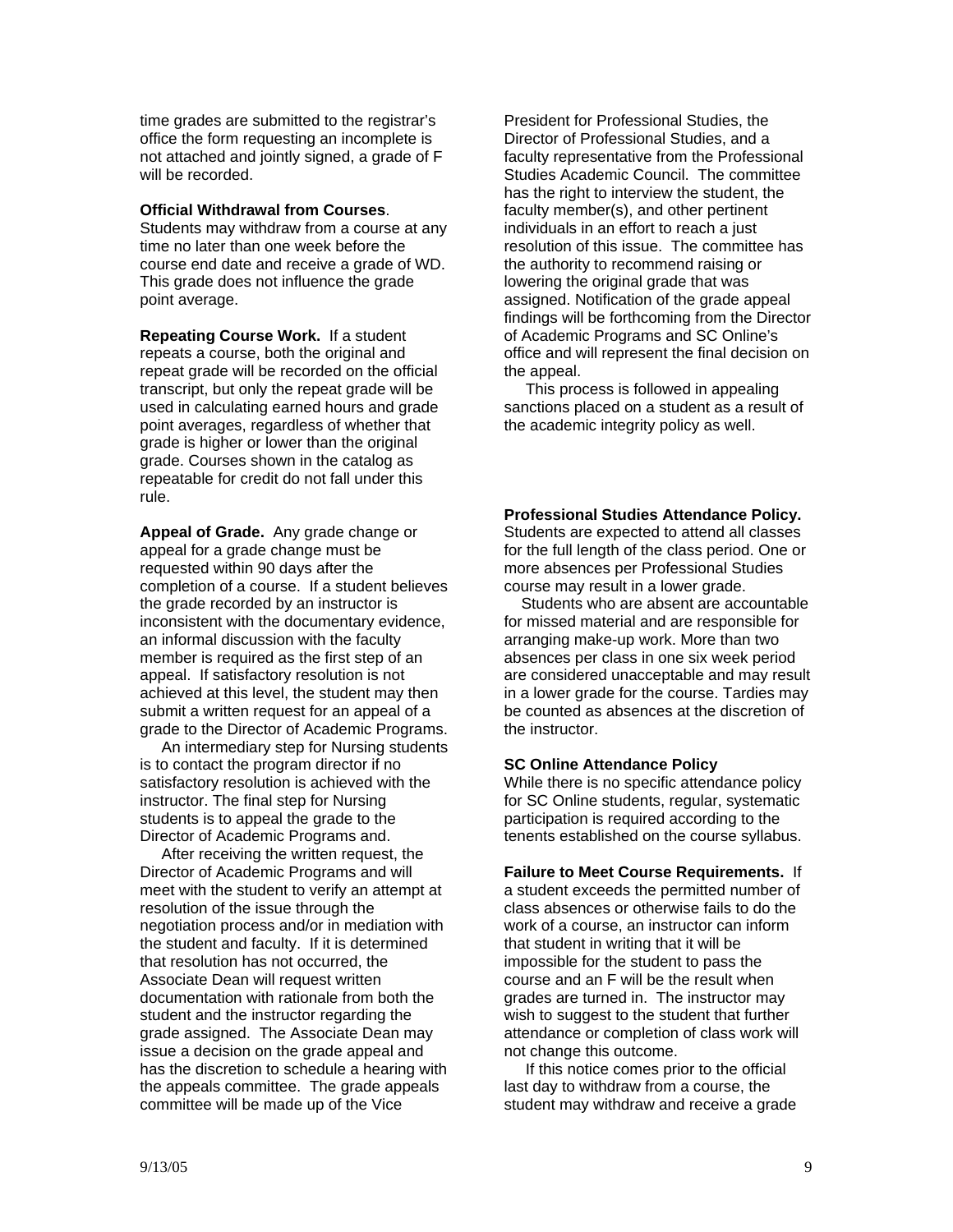of WD. After that date the grade will be F. A copy of the notification letter will be sent to the Director of Academic Programs. Any exemption from this policy must be discussed with the instructor personally, and the final judgment is the instructor's.

**Administrative Withdrawal**. The Director of Academic Programs may withdraw students from courses under limited circumstances associated with advising error, medical emergencies, and when exigent circumstances prevent the student from requesting a withdrawal or an incomplete.

**Academic Probation**. When the overall grade point average falls below 2.00, a student is placed on academic probation and will receive notification from the Director of Academic Programs. Any student placed on academic probation is subject to the conditions prescribed by the academic affairs committee. Students on probation will be allowed to enroll in courses.

**Academic Suspension.** Students who fail to maintain the standards listed in the suspension index chart below are failing to make minimum progress toward the degree and therefore may be suspended from the college. Students who are placed on suspension will not be allowed to enroll. Additionally, students who complete a term with an F average may be suspended. Generally, suspended students may petition the academic affairs committee for readmission after one semester.

 Any student who is academically suspended has a right to an appeal. A request for appeal should be made by the student in writing and must be presented to the Director of Academic Programs and SC Online within two weeks of the date of suspension. Supporting material should be submitted by the student prior to the appeals meeting. The appeal will be heard by the academic affairs committee, and the committee's decision shall be final.

| <b>Total Hours</b><br><b>Attempted</b> | <b>Suspension if</b><br><b>Cumulative</b><br><b>GPA Below</b> |
|----------------------------------------|---------------------------------------------------------------|
| 1-12                                   | 1.40                                                          |
| $13 - 24$                              | 1.50                                                          |

| 25-29    | 1.60 |
|----------|------|
| 30-34    | 1.70 |
| 35-39    | 1.80 |
| 40-44    | 1.90 |
| 45-Above | 2.00 |

#### **Validation of Credits by Examination.**

A student may present scores earned on examinations administered by outside agencies approved by the academic affairs committee. Credit from this source may include the College Level Examination Program (CLEP), Advanced Placement Program, DANTES Subject Standardized Test (DSST), and evaluations provided by the American Council on Education of military service and other educational programs. Up to 30 hours of credit may be validated by external examinations. Credit by examination awarded by other accredited colleges is accepted as transfer credit.

 Students who show proof of earning an A&P license may be granted 30 credit hours for that course of study. Students who have earned a pilot's license may be awarded 5 credit hours for the license, and upon submission of a signed and dated pilot's logbook, request that the logbook be evaluated for additional credit. There is no fee charged for credentialing the A&P license or the hours for pilot's license, but the additional evaluation of the logbook will cost \$75.00.

 Credits earned by validation are graded satisfactory (S). They count toward graduation and, when initially entered by Southwestern or another baccalaureate degree-granting institution, toward the minimum 60 hours required from baccalaureate-degree-granting institutions. They do not assist in fulfilling the requirement for a minimum of 30 hours in Southwestern courses.

**Credit for Prior Learning.** It is recognized that many persons have accumulated noncollege experiences that can be translated into college credit. Degree candidates may apply for evaluation of prior learning experience credit after completing 21 hours with Professional Studies or SC Online.

 A student who wishes to apply for such credit is invited to prepare a summary of those experiences in writing, strictly following guidelines outlined in a document available from any center staff member or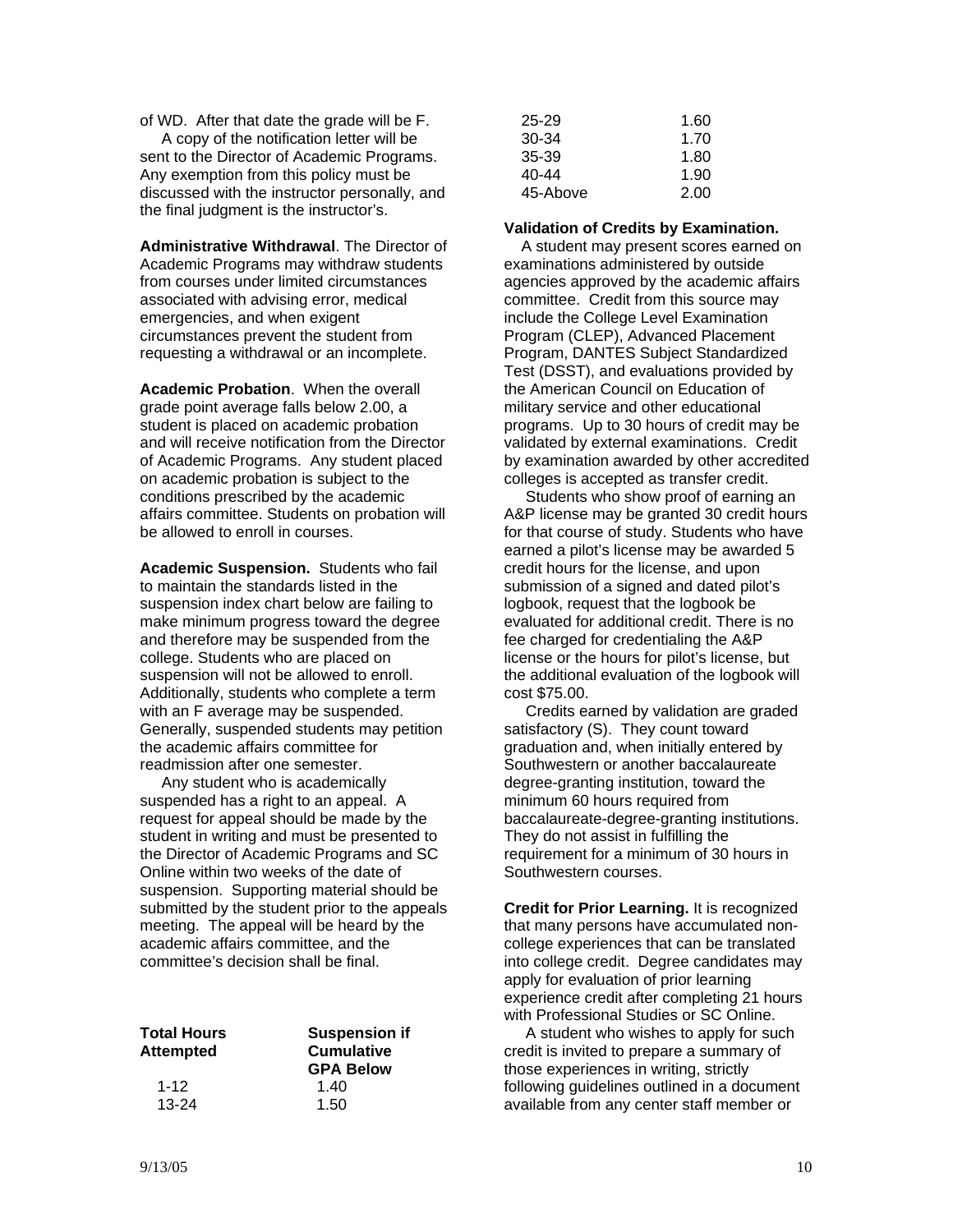the online program office.

 Students enrolled in Professional Studies or SC Online should confer with a staff member regarding application procedures.

 An external evaluator uses various methods of evaluation to assess the student's competency level and grants elective credit hours accordingly.

 Examples of work and other experiences that may be considered for credit are inservice education, continuing education in any form, occupational experience, professional attainment, and travel which can be shown to have resulted in personal growth and learning.

 Credits awarded by Southwestern College for prior learning are graded satisfactory (S). They count toward graduation but do not assist in fulfilling the requirement for a minimum of 30 hours in Southwestern courses.

 A fee will be assessed for evaluation of prior learning. The current fee is \$750.00. It must be paid at the time an application is submitted for evaluation.

#### **Independent Study/Unscheduled Class**

 In very extraordinary circumstances a student may request a degree requirement to be fulfilled by an independent study of the course normally taken at Professional Studies or through SC Online. This will be considered when:

- 1. A very limited number of credit hours are needed to complete the degree.
- 2. The student has completed at least two thirds of his/her program.
- 3. The student contacts and obtains permission from the regular facilitator of the course, receives a syllabus and works out communications.
- 4. The course for independent study must be submitted for approval of the Director of Academic Programs and SC Online.
- 5. The student completes the Independent Study/Unscheduled course form, pays the regular fees, enrolls in the class, and purchases the text. The course is completed in the regular schedule of courses.

#### **Accident or Injury:**

Southwestern College does not insure against accidents or injury to students which may occur during college sponsored activities or those which occur off campus as the result of class assignments. Students are expected to act responsibly by taking necessary precautions against accidents. Students are also advised to protect themselves from the financial burden of accident of injury by maintaining personal insurance.

#### **Disability Services:**

The college does not exclude otherwise qualified persons with disabilities, solely by reason of the disability, from participating in college programs and activities, nor are the persons with disabilities denied the benefits of these programs or subjected to discrimination.

It is the responsibility of the student to bring to the college's attention the need for accommodation due to a qualifying disability along with such supporting information as reasonably required. Requests for accommodation should be made to the Director of Professional Studies and SC Online, and must be supported by appropriate documentation of the relevant disability. The Director, in consultation with other trained professionals if necessary, will determine what reasonable accommodations will be made by the college. The student should provide an updated request for accommodation should any changes occur which must be considered.

#### **Learner Services:**

Professional Studies has initiated a web based learner services link appropriately named LearnerLink to aid students in accessing pertinent information regarding their transcripts, grades and statements of account.

#### On this site found at

https://psweb.sckans.edu, learners may enroll, view schedules, access account information, view unofficial transcripts, print off grades, and view progress toward degree to date.

Effective August, 2004, statements and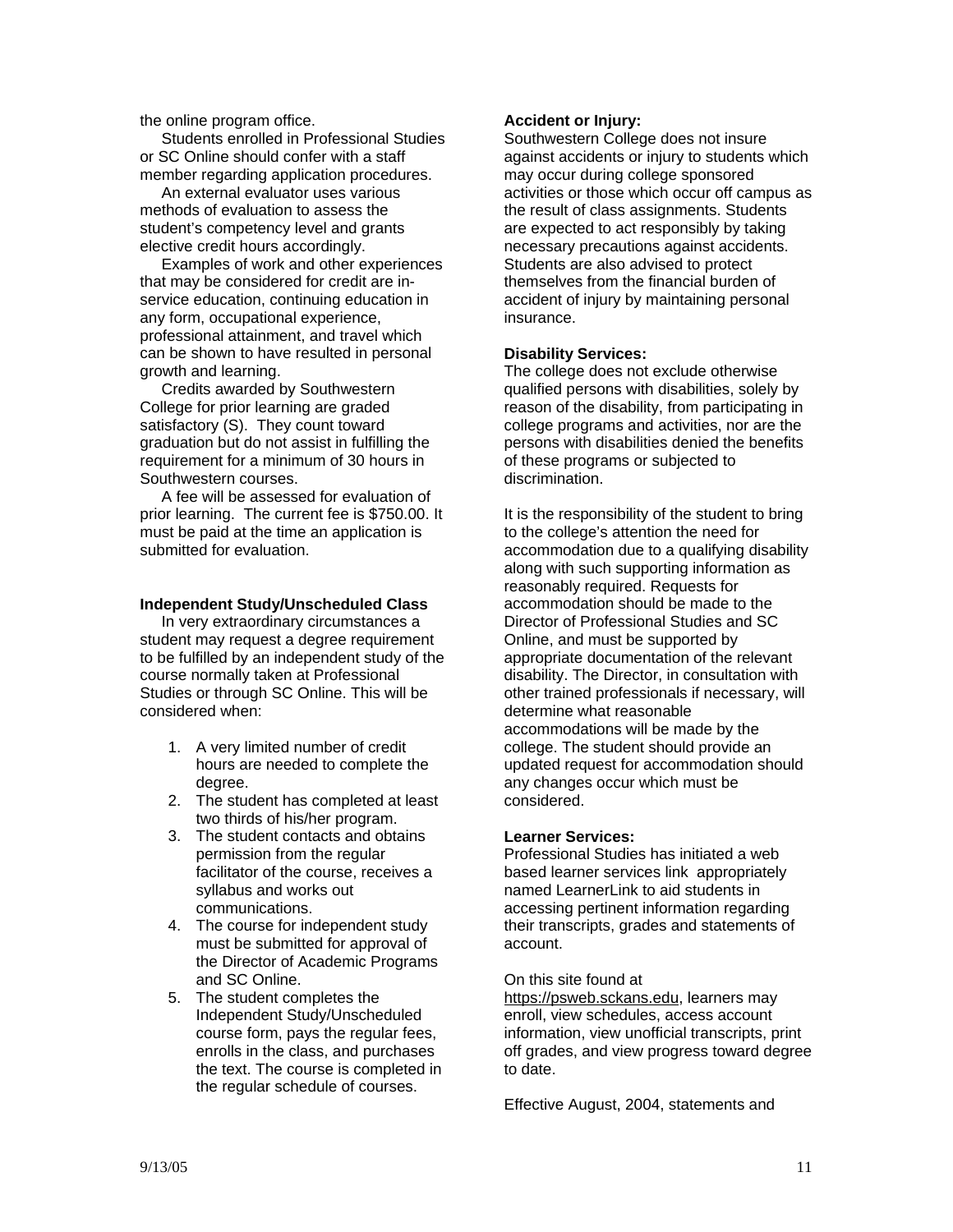grades will no longer be mailed.

# **ACADEMIC HONORS**

**Graduation With Honors.** General honors are awarded to those members of the graduating class who throughout their college career have attained a high average of scholastic achievement in their work. In order for honors to be designated on the graduation program, all degree requirements must be met by the deadlines stated on the Application for Degree. Seniors with a grade point average of 3.85 or higher will graduate summa cum laude ("with highest honors"); a 3.70 will be required for magna cum laude ("with high honors"), and 3.50 for cum laude ("with honors"). **For students who have transferred hours to Southwestern, both the resident GPA** *and* **the cumulative GPA (transfer hours) must meet the standard.**

**Dean's Honor Roll.** The Dean's Honor Roll recognizes scholastic achievement of fulltime students during a single term. Based on the grades for the current term, students who earn 12 or more hours with a gradepoint average of 3.70 or higher are placed on the Dean's Honor Roll. Those students will receive a certificate of achievement from the office of the Director of Academic Programs and SC Online.

**Order of the Mound.** The Order of the Mound recognizes academic achievements of baccalaureate-level graduates. Students are named to the Order of the Mound according to the following procedure:

- 1. Members shall be named once a year, in May, following submission of final grades for graduating seniors but prior to awarding of degrees at the May commencement.
- 2. After recording final grades, the registrar shall prepare a list of baccalaureate-level students graduating in the upcoming

commencement (this shall include all students who have completed graduation requirements since the previous year's commencement). These students shall be arrayed by cumulative grade point average, with the highest GPA at the top of the list.

- 3. The number of students (n) eligible for Order of the Mound membership shall be determined as 10% of the names on the completed array. If n is a fractional figure, it shall be rounded off.
- 4. The registrar shall strike from the list those students who have completed fewer than 60 graded hours (A/B/C/D/F) at Southwestern College.
- 5. The registrar shall also strike from the list those students who have previously been named to the Order of the Mound.
- 6. The registrar shall then count the first n students in the array for Order of the Mound membership. If the nth student holds the same grade point average as one or more students farther down the array, those additional students shall also be included for membership unless such action increases membership to greater than 12% of the graduates. In such case, the first grade point average higher than that of the tied group of students shall be used as the final one for inclusion in membership. Notification of acceptance into the Order of the Mound generally occurs the day before graduation.

#### **PARTICIPATION IN GRADUATION CEREMONY ON MAY 8, 2004**

If students satisfy all requirements to graduate by April 30, 2006, and the appropriately dated Application for Degree is on file with the registrar, they will be considered a spring graduate and will receive their diploma at the May graduation ceremonies. Honors earned will be designated on the program for those students who have satisfactorily completed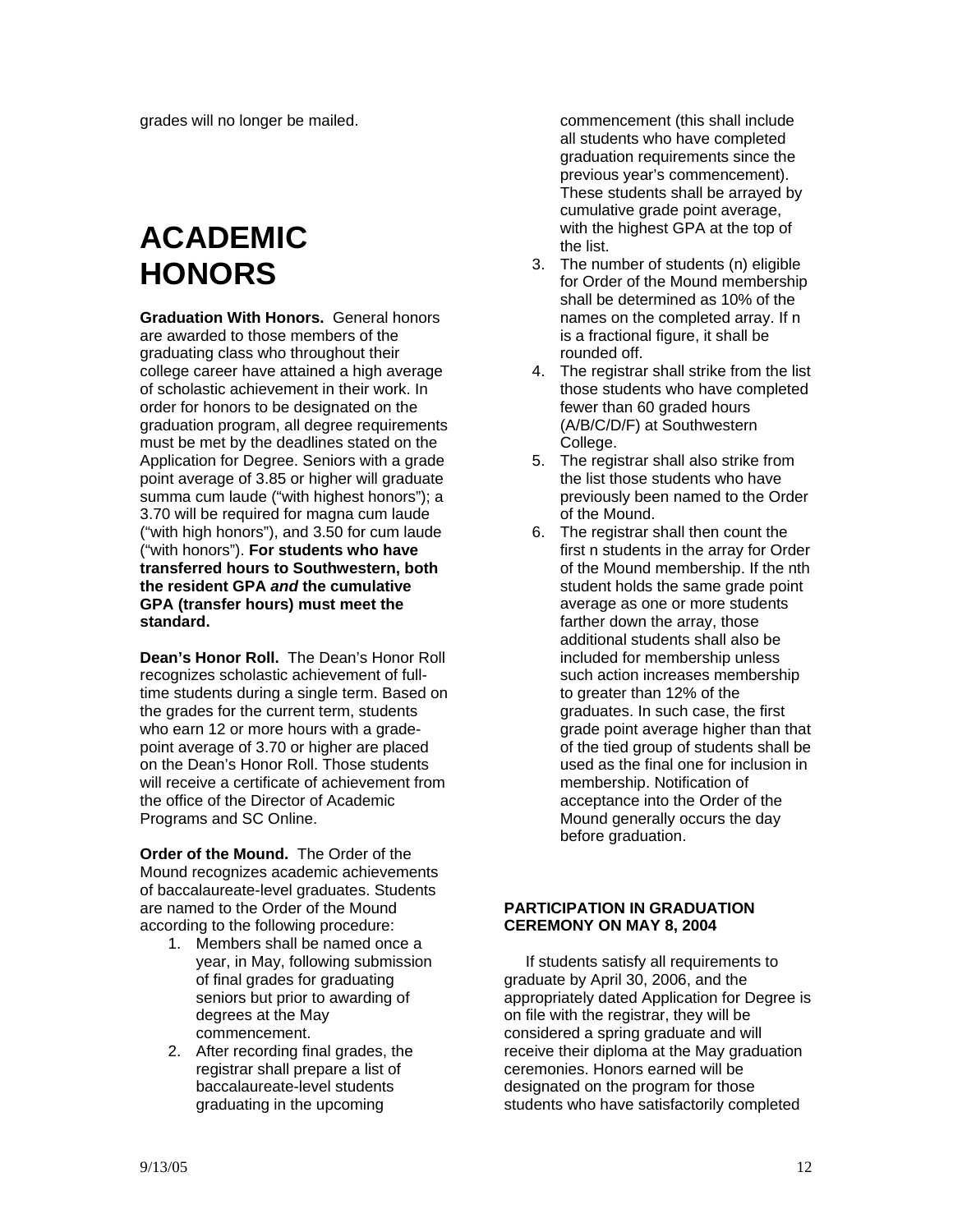all degree requirements by April 30. When requirements are completed after the date designated on the Application for Degree, honors will be designated on the diploma and the transcript. Degrees will be conferred in accordance with the date designated by the student on the Application for Degree provided all graduation requirements have been met satisfactorily.

 If the anticipated date of graduation changes, the student is responsible for filing an updated application for degree with the registrar indicating the new date of expected graduation.

 If students satisfy all requirements to graduate by May 13, 2006 they may participate in the May graduation ceremonies, will be considered a late spring graduate, and will receive their diploma after May 30, 2006.

 If students satisfy all requirements to graduate by August 19, 2006, they may participate in the preceding May, 2006 graduation ceremonies, will be considered a summer graduate, and will receive their diploma after August 30, 2006.

 If students satisfy all requirements after August 19, 2004, but before December 30, 2006 they will be considered a December graduate, will receive their diploma the beginning of January, 2007, and may participate in the ceremony the following May, 2007.

 If a student wishes to be a spring, late spring or summer graduate, an Application for Degree must be on file with the Registrar by **April 1, 2006** designating the expected date of graduation. No applications for spring or summer graduation will be accepted after that date. Applications submitted after **April 1, 2006** will cause the student to become a December, 2006 graduate.

# **CHARGES AND FINANCIAL AID**

**CHARGES:** The current tuition rate for the 2005-2006 academic years is \$261.00 per credit hour. Each course utilizing the computer lab, specialized computer software, or the use of Blackboard™ as a

course enhancement will carry an additional \$25.00 technology fee.

Book charges vary for each course.

 Evaluation fee for prior learning portfolio is a flat fee of \$750.00 to be submitted with the portfolio.

 Evaluation fee for the pilot's license logbook is \$75.00 to be submitted with the logbook.

 The official transcript fee is \$5.00 per copy. A faxed copy is \$10.00.

 Military discounts are available for full time military and their spouses, reservists, DOD civilians, and national guard servicemembers.

#### **PAYMENT PLANS**

Full Payment: Full payment of tuition will be made when enrollment is completed.

Partial Payment: The student may choose to pay half of the tuition when enrollment is completed. The other half of the tuition charge is due on or before the fourth class session. Fees not paid by the fourth night of class will be subject to a finance charge.

Reimbursement Plans: Reimbursement plans are unique to each company; therefore, plans for timely payment will be worked out on an individual basis.

#### **TEXTBOOK PURCHASES**

Textbooks are listed on individual syllabi and on the master booklist for each semester found at http://cat.sckans.edu/psc\_syllabi. Textbooks may be purchased by logging onto the eFollett website at http://www.bookcave.bkstr.com and ordering textbooks using a personal credit card.

Textbooks may not be charged to a student's financial aid account.

Students may also access this site by clicking on "Bookcave" on the Southwestern College website: http://www.sckans.edu. They may also be purchased from eFollett, Higher Education Group, The Book Cave, Southwestern College, 1820 Warren, Winfield, KS 67156 or by phone 620-229- 6229 or faxed 620-229-6348.

#### **FEDERAL FINANCIAL AID**

 For the student receiving financial aid, tuition may be charged to his/her account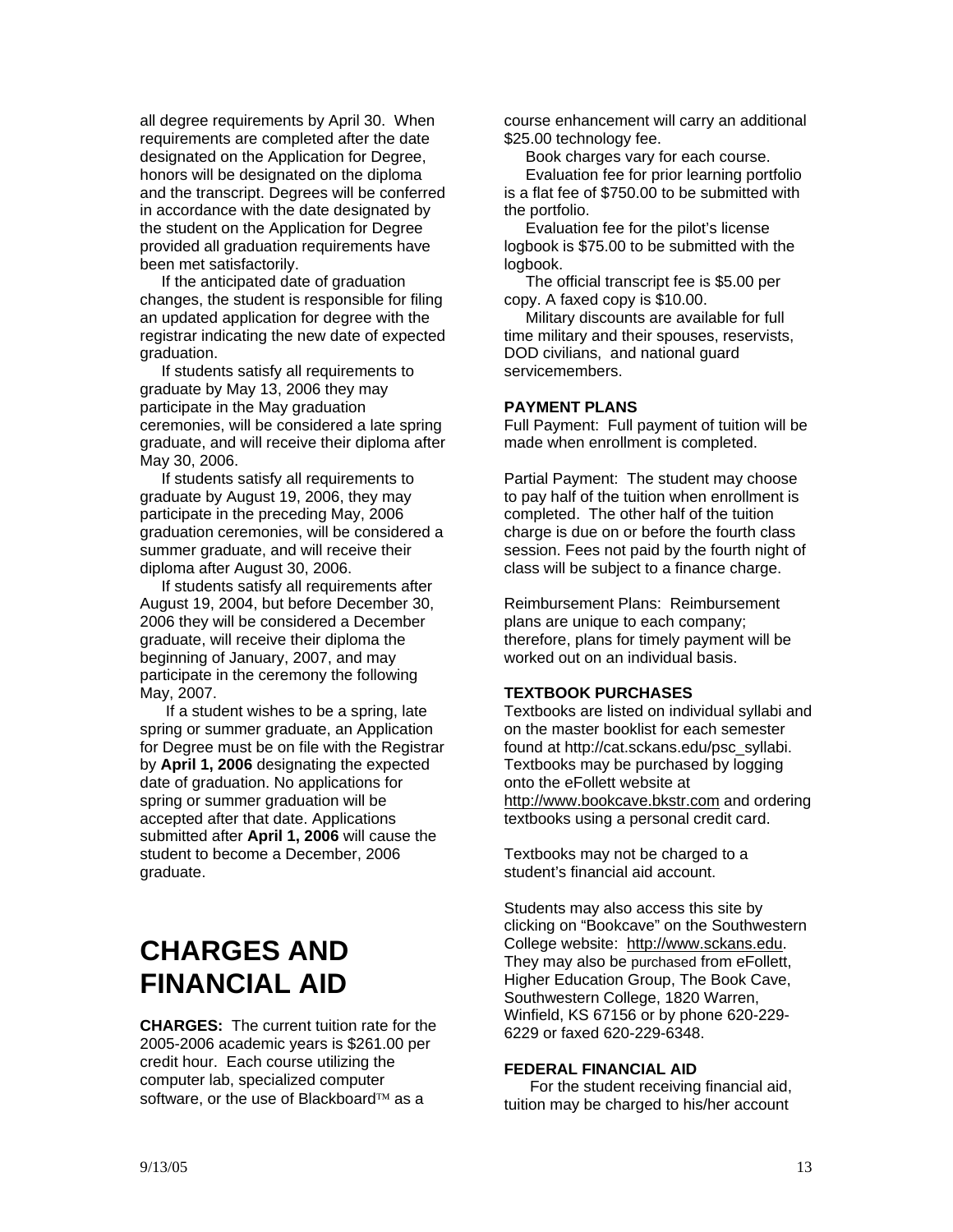provided the balance in the account is enough to cover the charges. Provisions are made on an individual basis for pending financial aid but the financial aid file must be complete by the second course during each award year.

#### **REFUND POLICY Cancellation of Charges**

 Students who officially withdraw from a course may be eligible for some cancellation of its tuition charge. To withdraw, give notice to the center at which the course is being offered. Cancellations are calculated from the date notice is received, not the date of the last class attended.

 If a student gives notice before a course begins, all tuition is cancelled. Thereafter, a percentage is cancelled. For classes lasting four weeks, 90% is cancelled when notice is given before the end of the first week of class, 50% when notice is given before the end of the second week, and 25% when notice is given before the end of the third week.

For classes lasting six weeks, 90% is cancelled when notice is given before the end of the first week of class, 50% for notice given before the end of the third week, and 25% for notice before the end of the fourth week.

For classes lasting eight weeks, 90% is cancelled when notice is given within the first week of class, 50% for notice given before the end of the fourth week, and 25% for notice before the end of the sixth week.

The cancellation policy for certification preparation classes is determined by the contract with a specific employer which has been approved for those course offerings.

#### **Cancellation of Financial Aid**

Withdrawing students who have received financial aid are required to return a portion of their aid to those sources that assisted in enrollment.

 For federal aid, a calculation is made of "earned" and "unearned" aid based on the days of attendance. Unearned aid is returned first to loans (in this order: unsubsidized or subsidized), then to a Pell grant, SEOG, and other Title IV programs.

#### **Refunds**

After calculation of charges cancelled and financial aid cancelled, any excess remaining on the account is refunded to the student.

#### **International Students**

Admission decisions for international students are based on a combination of English proficiency, successful completion of courses leading to graduation, letters of recommendation, and proof of financial support.

Students who have attended schools where English has not been the primary language of instruction must show evidence of English proficiency through a score of 550 or higher on the Test of English as a Foreign Language (TOEFL), special courses in other institutions such as completion of the highest level of an Intensive English Language Center program or other relevant experiences.

Transfer students must provide original certified copies of all college transcripts which have been translated into English. An international student who enrolls as a degree-seeking student at Southwestern and who has taken courses outside the United States must pay to have these credits evaluated through a transcript evaluation service approved by Southwestern College. The address is as follows:

International Education Research Foundation Inc. Credentials Evaluation Service PO Box 66840 Los Angeles, CA 90066 Tel. 310.390.6276 Fax. 310.397.7686 info@ierf.org

In addition, international students must submit a certified bank statement indicating that the student or the student's sponsor has sufficient funds to meet the first year's expenses, a personal statement about the student's background, interests and personal accomplishments, and three letters of recommendation. International students will be required to enroll in and pay for in full at the time of enrollment, 12 credit hours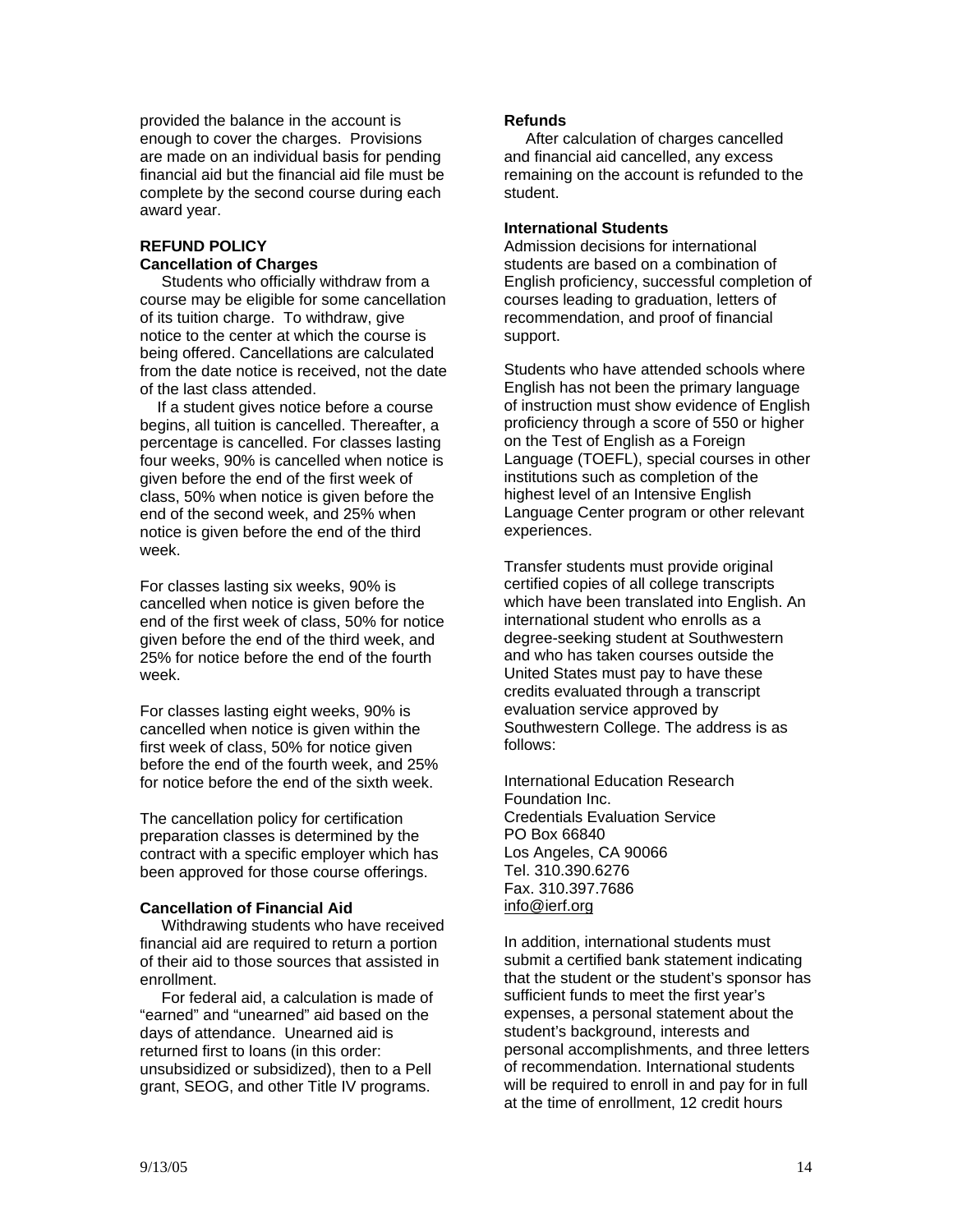each semester. If the student is being sponsored, a certified letter from the sponsor should be submitted indicating the sponsor will be supporting the student during the student's stay in the United States. If the student is sponsored by the student's home government, the student should send a certified letter from the government indicating support and billing information.

International students are subject to the same academic admission requirements as other Professional Studies students.

To be admitted to Southwestern College, international students should take these steps:

- 1. Write, e-mail call or visit the center to become acquainted with the college community and to discuss the admission process with a center coordinator.
- 2. Complete an admission application form and return it to the college with a written essay.
- 3. Have the official transcripts of all previous college credit translated into English and sent to the coordinator at the center the student wishes to attend.
- 4. Take the Test of English as a Foreign Language (TOEFL) and have the scores sent to the coordinator of the center the student wishes to attend. The TOEFL code for Southwestern College is 6670. If applying for English proficiency through other means, forward documentation such as transcripts accompanied by an explanation to the coordinator of the center the student wishes to attend.
- 5. Forward three letters of recommendation, translated into English, from teachers or professors, who are familiar with the student's academic ability.
- 6. Complete the certification of finances form documenting amounts of financial support from sources other than Southwestern College. If sponsored by the student's home government, send a certified letter

indicating amount of support and billing information.

- 7. Documents will be accumulated by the center coordinator. When the file is complete, it will be sent to the Office of Admission for review and final approval.
- 8. Upon acceptance for admission, the student will be forwarded a Form I-20. This should be presented to the student's local United States consular officer to obtain a student F-1 visa.

#### **OTHER COLLEGE POLICIES Transcripts**

Transcript service is available when a student's accounts are paid to date. Transcripts are available from the Registrar's office for a fee of \$5.00; faxed copy \$10.00.

#### **Finance Charges**

 A monthly finance charge of 1.5% (annual rate, 18%) with a minimum of \$1 is assessed on the unpaid balance of an account.

#### **CHANGE OF ENROLLMENT STATUS**

 Any student receiving federal financial aid is required to fill out a form outlining his/her course schedule from the starting class through the completion of the program. Any changes made in the completion date must be reported to the center coordinator and will be passed on to the financial aid office. A new class list indicating the change in hours must be filed with the Financial Aid Counselor. Increasing or decreasing credit hours may mean a change of financial aid award. Decreasing credit hours might possibly mean a repayment by the student to the financial aid programs.

 Further details may be obtained from the college catalog, the college financial aid handbook, by contacting the financial aid director at 620.221.6215 or by contacting the Financial Aid Counselor at Professional Studies East Wichita, 316.684.5335, ext 209.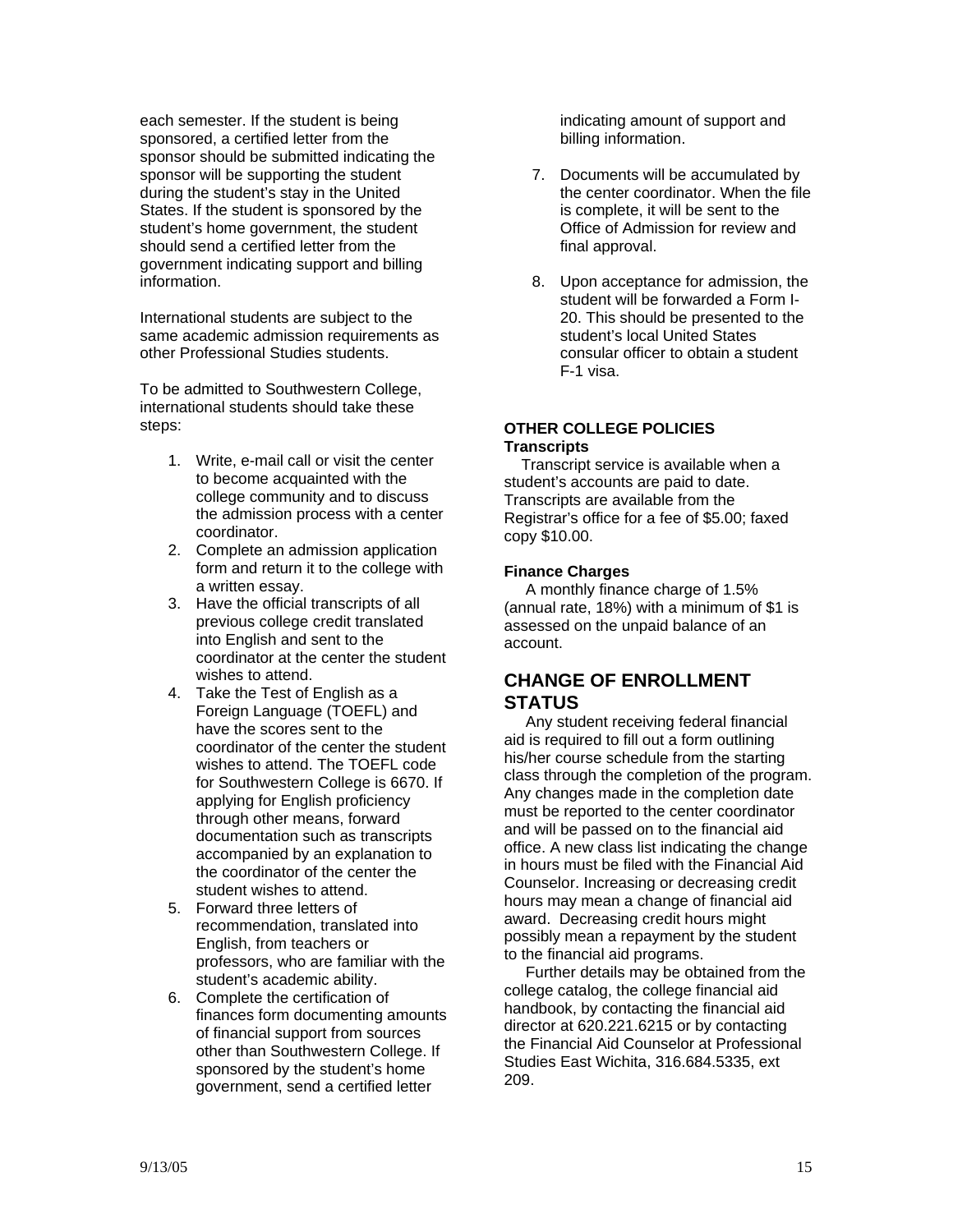#### **FINANCIAL AID**

The financial aid program assists students who want to attend Southwestern College but would find it difficult to do so without financial aid.

#### **How to Apply for Financial Aid**

 Before financial aid can be awarded, students must have been granted admission to Southwestern. These steps should be followed to apply for financial aid:

- 1. The student should complete the confidential Free Application for Federal Student Aid (FAFSA) which may also be found online at www.fafsa.org, indicating Southwestern College on the form. Application forms may be obtained from the Financial Aid Counselor at Professional Studies.
- 2. After the financial aid office receives the Student Aid Report or Electronic Student Aid Report the student is notified as to what other documents are needed.

Financial aid is not awarded until the file is complete and the student has enrolled for the necessary courses.

#### **Maximum Time Allowed to Complete a Degree**

 Students are eligible to receive federal and state financial aid up to 186 attempted credit hours. Once a student has exceeded 186 attempted hours, that aid will be suspended from subsequent terms.

#### **Satisfactory Academic Progress**

 Financial aid recipients are classified as full-time (taking 12 or more hours per semester), three-quarter-time (9-11 hours per semester) or half-time (6-8 hours per semester).

 To maintain satisfactory academic progress, a full-time student must complete a minimum of 12 credit hours that count toward graduation each semester. The following letter grades do not count toward graduation: WD-withdrawal, F-failure, Iincomplete.

 Three-quarter-time students must complete a minimum of 9 credit hours and half-time students must complete a

minimum of 6 credit hours each semester.

 If a student repeats a course which was previously passed, the hours received for the repetition of the course do not count for the purpose of determining satisfactory progress.

 Students whose work is below the levels shown in the academic suspension chart are failing to make minimum progress toward the degree (see Academic Information).

#### **Financial Aid Probation**

 At the end of the fall, spring, and summer terms, financial aid recipients who do not make satisfactory academic progress are placed on financial aid probation. A student on financial aid probation is still eligible to receive financial aid.

#### **Financial Aid Suspension**

 Students on financial aid probation who do not make satisfactory progress and students exceeding the maximum time allowed are placed on financial aid suspension. A student on financial aid suspension is not eligible to receive aid the next semester of attendance.

#### **Conditions for Reinstatement**

 Students on financial aid suspension may present hours earned during subsequent terms at Southwestern (without financial assistance), or hours transferred from another college or university. These hours will be used to recalculate the student's academic progress. If the suspension was caused by insufficient earned hours, a commensurate number of earned hours must be presented. Each subsequent term involved must in itself meet satisfactory academic progress.

 Once students demonstrate satisfactory academic progress again, they are reinstated as eligible recipients and returned to probation for subsequent semesters.

 Students on financial aid probation because of incompletes will be fully reinstated upon completion of the required coursework.

#### **Appeals Procedure**

 Students may appeal either probation or suspension by writing to the Financial Aid Committee listing reasons (e.g., illness, death in the family, or other unusual circumstances) why they did not achieve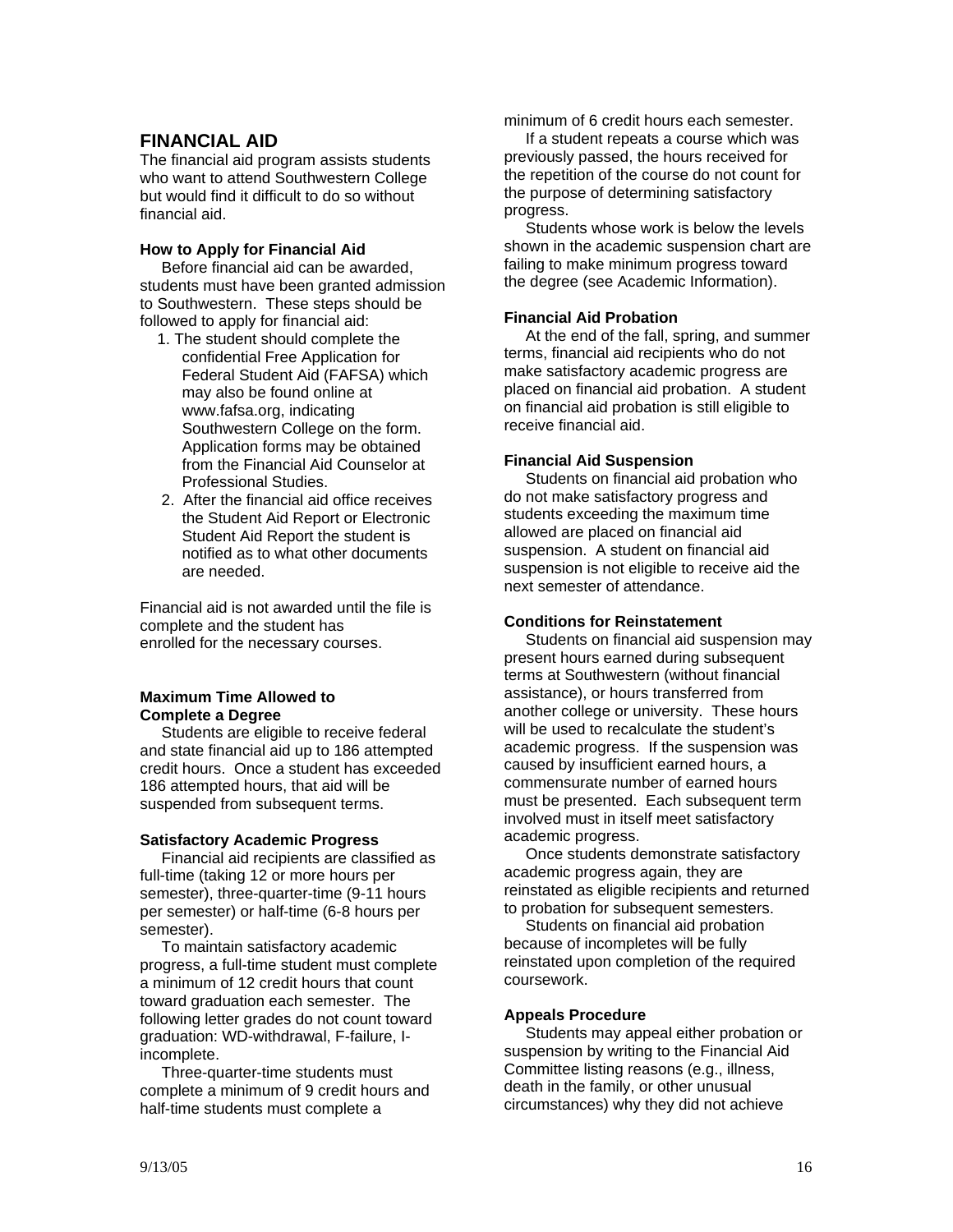satisfactory academic progress. The committee will review the appeal to determine if the student's status should be changed and will notify the student in writing of its decision. Contact the Financial Aid Counselor for specifics regarding appeal.

#### **FEDERAL AID**

#### **FEDERAL GRANTS**

**Federal Pell Grants:** This federal program provides nonrepayable grants of up to \$4,050 to students who are eligible as determined by the Free Application for Federal Student Aid. The result of the application is used by the Financial Aid Office to determine the amount of the Federal Pell Grant to be awarded. Students wishing to apply for any other federal aid programs are required to apply for a Pell Grant first.

#### **FEDERAL LOANS**

 The federal program offers a variety of student loans. The student is under full obligation to repay the loans.

#### **Federal Subsidized Stafford/Direct**

**Loans:** Subsidized loans are for students demonstrating financial need. The federal government pays the interest for the student while the student is enrolled and during the six month grace period after graduation. Maximums vary, according to the student's grade level.

#### **Federal Unsubsidized Stafford/Direct**

**Loan**: Unsubsidized loans are available to students who do not demonstrate financial need. It is the same as the Subsidized Stafford Loan except the student is responsible for the interest while enrolled and during the six month grace period.

#### **FOR MORE INFORMATION**

 **For necessary admissions forms, financial aid forms, or more information, students should write or call:** 

 **Southwestern College Professional Studies 123 E. Ninth Winfield, KS 67156 620.221.7999** 

 **1.888.221.9555** 

**or:** 

 **Southwestern College Professional Studies Wichita East 2040 S. Rock Road Wichita, KS 67207 316.684.5335 1.888.684.5335** 

**or:** 

 **Southwestern College Professional Studies Wichita West 7011 W. Central, Suite 205 Wichita, KS 67212 316.946.1116 1.800.813.4378** 

# **CURRICULUM**

Major Requirements and Course Descriptions

#### **COMMON COURSES**

Students majoring in Accounting, Business Administration, Business Quality Management, Computer Operations Technology, Computer Programming Technology, Criminal Justice, Human Resource Development, Manufacturing Technology, Not-For-Profit Management, Operations Management, and Security Management must complete the following common course requirements:

**HRD210 Entrance Seminar.** Overview of the accelerated degree completion format. Student roles, critical thinking and reading, basics of online research, procedures and policies. Credit 1 hour.

**ENG420 Business and Administrative Communication.** The study and writing of technical reports, letters, memos, resumes, progress reports, and proposals. The course will also include various functions associated with writing: organization, sentence structure, and grammar in conjunction with rhetorical theory. Credit 3 hours.

**BQM427 Professional Communication and Presentations.** Comprehensive study of the oral communication processes in situations encountered in organizations and professional environments. Intensive analysis of simulated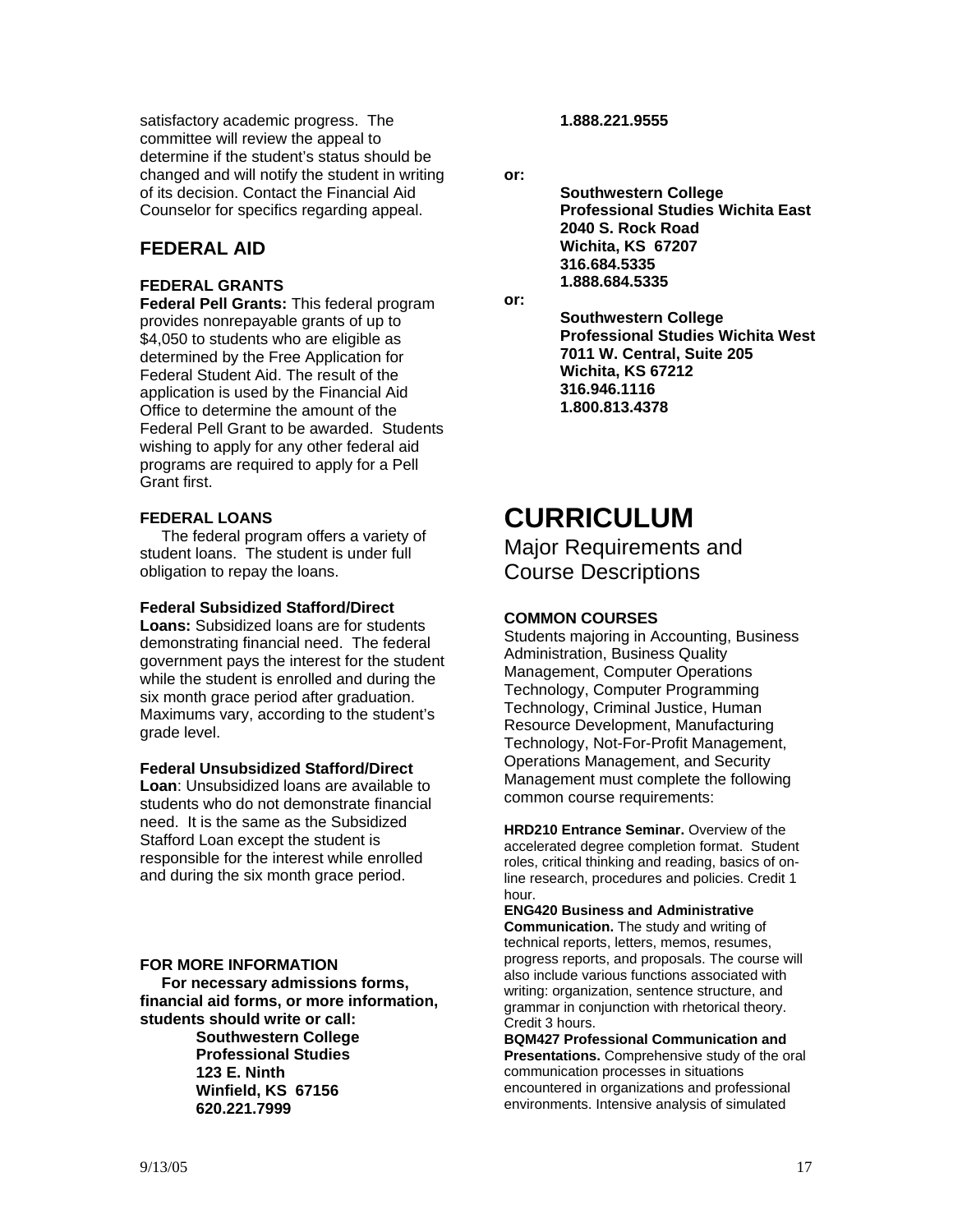and real life situations using state-of-the-art presentation methods. Credit 3 hours.

**BUS337 Business Ethics.** An approach to the ethical challenges of a modern business society. The course will utilize the expertise of professionals working in the various areas of business as well as the moral reasoning of ethicists. Credit 3 hours.

#### **BUS445 Management Decision Making (Aug 04).**

This course introduces the student to statistical methods using quality improvement tools and techniques, and Microsoft Excel applications in a variety of process control functions. Fundamental statistical concepts and techniques are used as the foundation for the development and interpretation of attributes and variables, and as data sources for the purpose of improving processes in business and production environments. Process capability and graphical methods for data presentation are also dscussed. Credit 3 hours.

**BQM425 Research Project.** The development of skills required in research, evaluation, implementation, presentation, and feasibility both financial and non-financial. Projects may relate directly to the business or organization in which the student serves or hopes to serve. Credit 3 hours.

**LAS499 Responsibility for the Future.** Seniors with various majors will share learnings and approaches from their different disciplines toward dealing holistically with issues that shape the future, seeking to integrate disciplines and to synthesize knowing, caring, and doing. Credit 3 hours.

#### **ELECTIVE COURSES**

**ACCT 388 Government and Not-For-Profit Accounting.** Reviews the business structure and special needs of financial reporting for not-for-profit entities. Emphasis is on examination of accounting, financial reporting, and budgeting for state and local governments, the federal government, and not-for-profit entities. Credit 3 hours

**BUS218 Business Mathematics.** Practical application of math procedures to business problems. Students will study math used for problem solving in banking, purchasing, inventories, payroll, loans, property ownership, depreciation, taxes, investments, and statistics. Course procedures include quantitative methods and group interaction in class. Credit 3 hours. **BUS395 Corporate Finance.** An introduction to the long-term and short-term investing and financing decisions required in the financial management of a business. Course procedures include quantitative methods, oral and written communication, group interaction in class.

Prerequisite for BSAD310 Financial Accounting Systems. Credit 3 hours.

**BUS398 Creativity in the Workplace.** Creativity: Historical, biographical, and cinematic

examinations of the issue of creativity. Fundamental questions posed: What is creativity? Why do we need to be creative? Are there ways to master creative responses to problems within life planning as well as for academic work? In what way can creativity enhance productivity, interpersonal relations, and professional development in the workplace? Credit 3 hours.

#### **BQM327/CPT327 (Cross listed) E-Commerce.**

Course covers E-Business by defining it, creating a plan, building and designing a web site, addressing security issues, and launching the E-Business. Cross-listed with Computer Operations Technology. Credit 3 hours.

**COT308 Advanced Microsoft Access.** Course requires students to integrate Access with the web, automate tasks with macros and VBA (Visual Basic for Applications), and both manage and secure databases. Prerequisite: 220. Credit 3 hours.

**COT312 Database Development.** This course covers the steps of database applications development. Using database design principles coupled with Microsoft Access database software, the student uses database table structures, design principles, queries, forms and reports, command objects, and macros to fully design a working database model. Credit 3 hours.

**CPT441 Active Server Pages Programming.**  Course presents techniques for creating ASP pages and using ASP components to collect and deliver information to databases. Course enables students to design, maintain interactive and dynamic Web applications with the server-based scripting language, Active Server Pages. Credit 3 hours.

**CPT444 XML (Extensible Markup Language).**  Students will develop applications with XML that share and access data through the Web and apply the structure and code of XML for business applications that manipulate, share, extract, and store data. Prerequisite: 422. Credit 3 hours. **ECON326 Economic Theory.** A theory and issues oriented approach to the study of economics. Both microeconomic and macroeconomic principles are explored. Various cases and issues are used to develop the economist's view and contribution to solutions. Prerequisite for BSAD320 Managerial Economics. Credit 3 hours.

**HRD325 Developing Workforce Talent.** This course will focus on the development of a personal development plan that will provide insight into abilities, strengths and weaknesses that help people to succeed professionally. It will focus on skills assessment, career planning,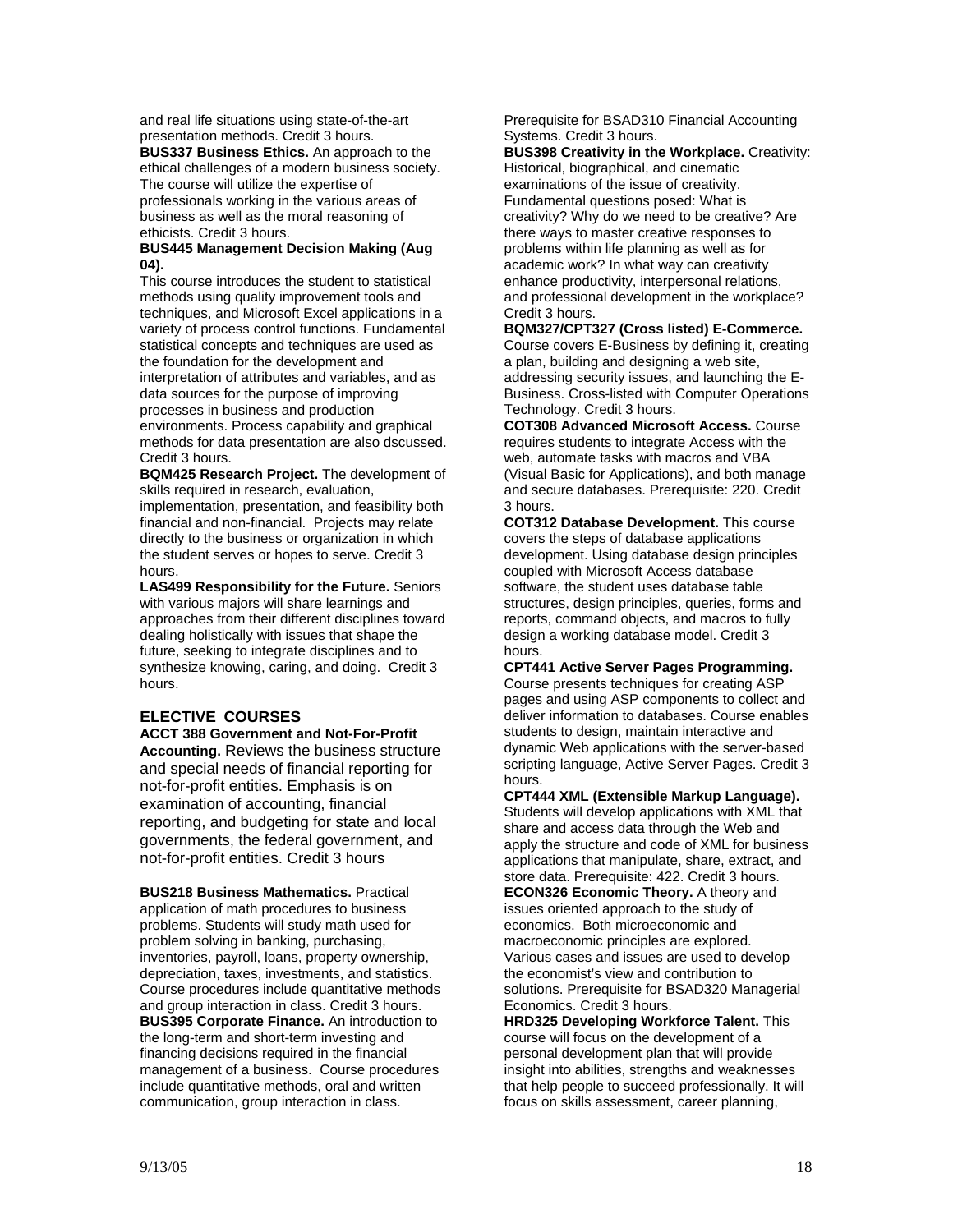developing the attributes and talents that help people move both up and laterally in organizations. It will also focus on the current trends in organization effectiveness/development. Credit 3 hours.

#### **HRD320 Professional Growth and**

**Development.** An assessment of personal and professional life experiences with regard to skills, competencies, and knowledge gained which will produce an under-standing of the evolution of the value systems we bring to bear to our professional roles. Credit 3 hours. **SOCS302 Diversity.** Twofold emphasis: 1) increasing students' awareness of their own ethno cultural roots and the influence of these roots on their world views and interactions with others, and 2) increasing students' understanding of and sensitivity to the experience of being an ethnic minority in the U.S. today. Credit 3 hours. **SOCS320 Adults in Transition.** This course will

focus on adults moving through transitions. The skills necessary to negotiate transitions will be identified. Participants will become aware of various career assessment inventories and other resources available to assist adults confronting career and life changes. Credit 3 hours.

**SOCS310 Women in Business.** With an ever growing number of women in the workforce, there is a need to examine the differing experiences of women. This course is designed to provide students, both women and men, with a foundation for the exploration and analysis of women's experiences in the workplace and their approaches to management. The course will also explore strategies for career development and provide a framework for considering the future of women in business. Credit 3 hours.

**MTCH330 Technical Math 1. Survey of basic** algebraic functions, number lines, signed numbers, coordinates, and conversions. Credit 3 hours.

**MTCH331 Technical Math 2.** Logarithmic and exponential functions, binomial theorem, quadratic equations, basic trigonometry, and geometry. Credit 3 hours.

# **General Education**

### **Courses**

**A selection from the following courses will be required of learners entering the program with 30-48 hours:** 

PSC 225 Composition I

- PSC 226 Composition II
- PSC 227 Interpersonal Communication
- PSC 228 Intermediate Algebra
- PSC 229 College Algebra
- PSC 230 The Physical World
- PSC 231 Sociology
- 
- PSC 232 General Psychology

PSC 233 Geography PSC 234 Elementary Spanish PSC 235 World Civilizations PSC 236 Comparative Religion/Philosophy PSC 237 Introduction to Computers PSC 238 Elementary Statistics

**PSC225 Composition I**. Focuses on developing reading and writing skills necessary for college level coursework. Provides a focus on the writing process, and rhetorical modes utilized in writing. **PSC226 Composition II**. Emphasizes the writing associated with critical thinking and research, argumentation and persuasion.

**PSC227 Interpersonal Communication**. An overview of interpersonal communication, models, and practices.

**PSC228. Intermediate Algebra**. Provides a review of basic algebra, exponents, radicals, quadratic formula, systems of equations, graphing.

**PSC229 College Algebra**. Provides a review of Intermediate Algebra with more depth in the topics. Also covers logarithmic and exponential functions, the binomial theorem, systems of quadratic equations, and matrices and determinants.

**PSC230 The Physical World**. This course is designed to present a relevant and practical introduction to everyday physical phenomena for students who have little or no previous background in physics. The course is largely descriptive in nature without mathematical emphasis.

**PSC231 Sociology**. A fundamental course which explores the development and interaction of the individual in society with consideration of the culture, structures and functions of societies, social groups and institutions.

**PSC232 General Psychology**. An introduction to the scientific study of behavior and mental processes. Special attention is placed on the scientific method in the exploration of consciousness, learning, motivation, emotion, development, personality, mental disorders, biological factors, social-psychological phenomena, and cognitive processes.

**PSC233 Geography**. An exploration of the major themes in geography—human and environment in interaction, patterns of distribution of natural phenomena affecting human use of the earth, and the cultural patterns of occupancy and exploitation of the natural world.

**PSC234 Elementary Spanish**. A language course with an emphasis on understanding, speaking, reading and writing phrases of practical value. No previous Spanish courses are necessary.

**PSC235 World Civilizations**. A basic introductory survey of world cultures and history which introduces students to the study of the past. The course considers political, social,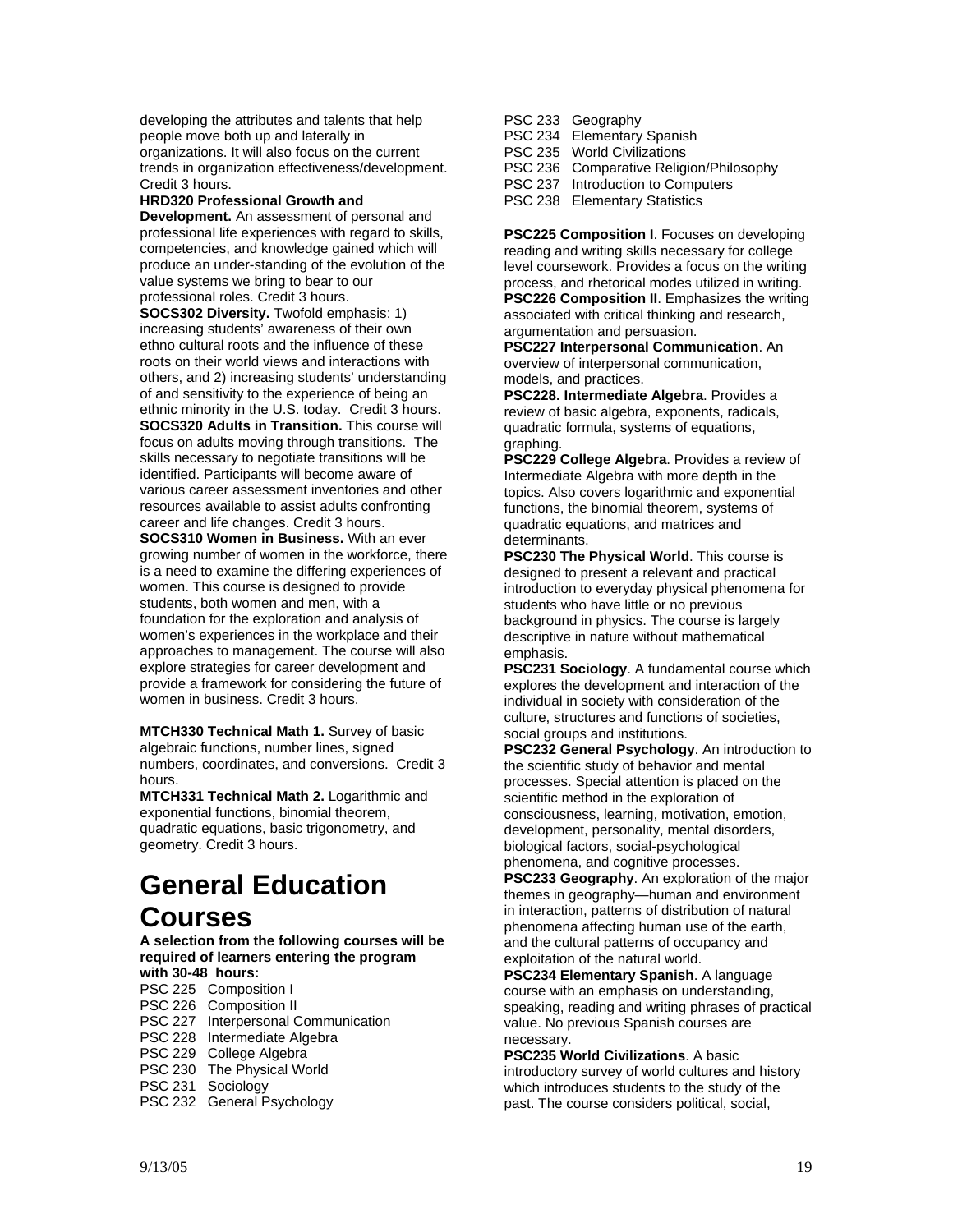economic, cultural, religious and philosophic topics.

**PSC236 Comparative Religion and Philosophy**: Exploration of religion and its role in human life, coupled with a study of the origin and development of significant concepts that have influenced modern man's ideological heritage. **PSC237 Introduction to Computers**: An introduction to personal computers and the packaged software commonly available to them.

It is designed for learners with little or not prior computer experience. **PSC238 Elementary Statistics**: An introductory

course which explores elementary descriptive statistics, binomial and normal distributions, elementary problems of inference, linear correlation and regression, sampling distributions, and hypothesis testing. Designed for the non mathematics major.

# **Accounting**

Business trends consistently indicate a need for accountants nationally. The Accounting program is a broad based curriculum that will prepare learners to work in the field of accounting in a number of different capacities. This program will provide learners with practical, marketable skills to help them enter a burgeoning job market, while building a solid theoretical foundation for possible preparation for the CPA exam or future graduate coursework.

#### **B.S., Major in Accounting Major Requirements (46 credit hours)**

BUS395 Corporate Finance BSAD310 Financial Accounting Systems ACCT379 Managerial Accounting ACCT380 Financial Accounting I ACCT381 Financial Accounting II ACCT480 Financial Accounting III ACCT382 Federal Income Taxation- Personal ACCT482 Federal Income Taxation-Corporate ACCT483 Cost Accounting ACCT484 Accounting Information Systems ACCT490 Auditing Theory and Practice

#### **Prerequisites**

PSC229 College Algebra PSC238 Introduction to Statistics BSAD320 Managerial Economics ACCT285 Principles of Accounting

**Common Courses** (Required for each major): HRD210 Entrance Seminar ENG420 Business and Administrative Communication BQM427 Professional Communication and

**Presentations** BUS337 Business Ethics BUS445 Management Decision Making BQM425 Research Project LAS499 Responsibility for the Future

#### **Recommended Electives:**

ACCT388 Government and Not for Profit Accounting BSAD420 Management Information Systems BUS394 Marketing BSAD410 International Business BSAD440 Strategic Management

#### **Accounting Courses Department Code ACCT**

**BUS395 Corporate Finance.** An introduction to the long-term and short-term investing and financing decisions required in the financial management of a business. Course procedures include quantitative methods, oral and written communication, group interaction in class. Credit 3 hours.

**BSAD310 Financial Accounting Systems.** Accounting and business organizations, recording process, income determination, asset valuation, financial statements, fund statements, ratio analysis, and use of financial accounting information for decision making. Credit 3 hours.

**ACCT379 Managerial Accounting.** An introduction to the principles of Managerial accounting. Topics include the development and use of accounting information to support managerial decision making. Topics include the study of cost accounting emphasizing job order costing, process costing, capital budgeting, and budget control analysis. (Prerequisite: ACCT226 Principles of Accounting)

**ACCT380 Financial Accounting I.** An examination of financial accounting considerations of business transactions. Emphasis is placed on understanding the accounting cycle, the conceptual framework underlying financial accounting and recognition, measurement and reporting of receivables, inventories, property, plant and equipment.

**ACCT381 Financial Accounting II.** Emphasis is placed on liabilities and corporate equity measurement, understanding the recognition, measurement, leases, pensions, reporting of revenue, earnings per share, and critical evaluation of financial goals/performance. (Prerequisite: ACCT380 Financial Accounting I) **ACCT480 Financial Accounting III.** Emphasis is on foreign currency, deferred taxes, segment

reporting, derivatives, partnerships, branches, and accounting theory. (Prerequisites: ACCT380 and ACCT381) **ACCT382 Federal Income Taxation- Personal.**  A study of federal income tax law as it applies to

individuals. Topics include: filing status, dependents, gross income, itemized deductions,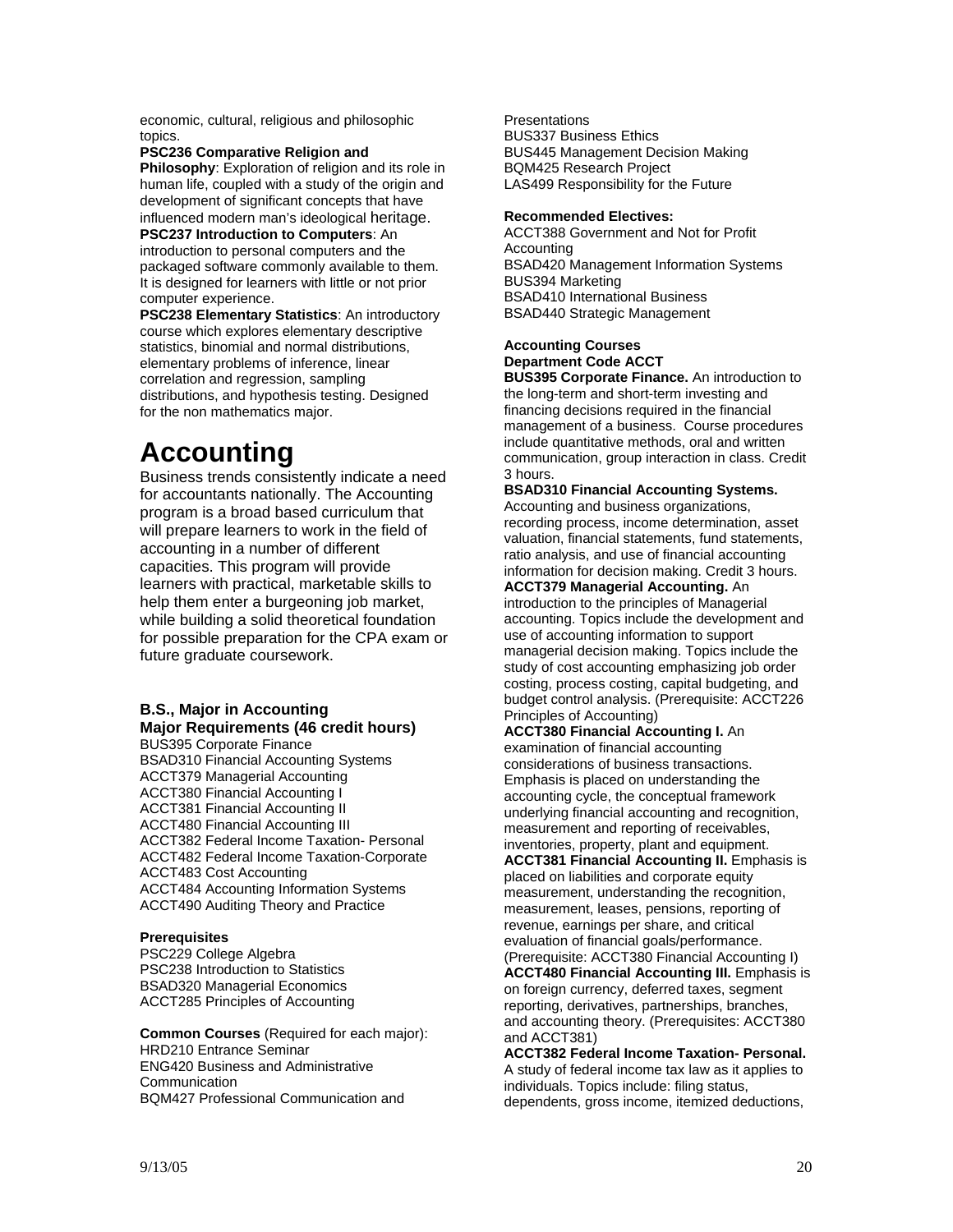tax credits, cost recovery, and property transactions.

**ACCT482 Federal Income Taxation-Corporate.**

A study of basic principles of business taxation. This course deals primarily with the federal tax laws as they relate to corporations and partnerships. (Prerequisite: ACCT381)

**ACCT483 Cost Accounting**. A study of cost accounting emphasizing managerial cost information for forecasting, planning, control, and behavior factors, including elements of product costs, job, process, standard, and variable costing systems and procedures.

**ACCT484 Accounting Information Systems.** A study of accounting information systems conceptions and applications. Topics include conceptual foundation of AIS, technology of information systems, design processes and concepts. Emphasis is on developing students' abilities to understand the processing of accounting data (with emphasis on the computer environment) and the controls that are necessary to ensure accuracy and reliability of the data processed by the accounting system.

**ACCT490 Auditing Theory and Practice.** Introduction to theory, concepts and principles of auditing. Emphasizing audit evidence, audit risk, ethical conduct and legal restrictions, professional standards of audit planning, Sarbanes-Oxley compliance, and audit reports.

## **Business Administration**

Success in the managerial arena is leveraged not only by mastery of business disciplines, but also by demonstration of leadership in a complex business environment. The broad-based curriculum in Business Administration will provide students with practical, marketable skills to help them in the job market, while building a solid theoretical foundation for possible graduate studies.

#### **B.S., Major in Business Administration Major Requirements (43 credit hours):**

BSAD310 Financial Accounting Systems \*Prerequisite BUS395 Corporate Finance BSAD320 Managerial Economics \*Prerequisite Econ326 Economic Theory or approved economics class. BUS394 Marketing BSAD340 Legal Environment of Business BSAD410 International Business BSAD420 Management Information Systems Analysis BSAD430 Financial Management

BSAD440 Strategic Management

**Common Courses** (Required for each major): HRD210 Entrance Seminar ENG420 Business and Administrative **Communication** BQM427 Professional Communication and **Presentations** BUS337 Business Ethics BUS445 Management Decision Making BQM425 Research Project LAS499 Responsibility for the Future

#### **Recommended Elective**

BQM450 Statistical Techniques

#### **Business Administration Courses Department Code: BSAD**

**BSAD310 Financial Accounting Systems.**  Accounting and business organizations, recording process, income determination, asset valuation, financial statements, fund statements, ratio analysis, and use of financial accounting information for decision making. Credit 3 hours.

#### **BSAD320 Managerial Economics.** Applies models derived from microeconomics,

macroeconomics, and international economics to the solution of business problems in a global economy. Prerequisite: ECON326 or approved introductory economics class. Credit 3 hours.

**BUS394 Marketing.** Product concepts from idea to delivery to the ultimate consumer will be examined. Also included will be pricing, promotion, distribution, and planning for the marketing effort. Emphasis on being an informed consumer included. Credit 3 hours.

**BSAD340 Legal Environment of Business.**  Examines the social and governmental structure within which business operates. Addresses labor and employment law, contracts, business torts and crimes, legal process, public issues, and environmental regulations. Credit 3 hours.

**BSAD410 International Business.** Framework for analyzing competitive structure of industries and for formulating strategy within an international context. Study of foreign exchange, balance of payments, and the international monetary system. Credit 3 hours.

**BSAD420 Management Information Systems Analysis.** Evaluation of different types of software and their application in organization. Emphasis on practical skills, spreadsheet modeling, and database design. Techniques for developing systems responsive to managerial needs. Credit 3 hours.

**BSAD430 Financial Management.** Problems and procedures of financial management encountered in normal operations of a corporation. Emphasis on forward-looking financial analysis such as investments, project finance, and risk. Prerequisite: 310 and Bus 395. Credit 3 hours.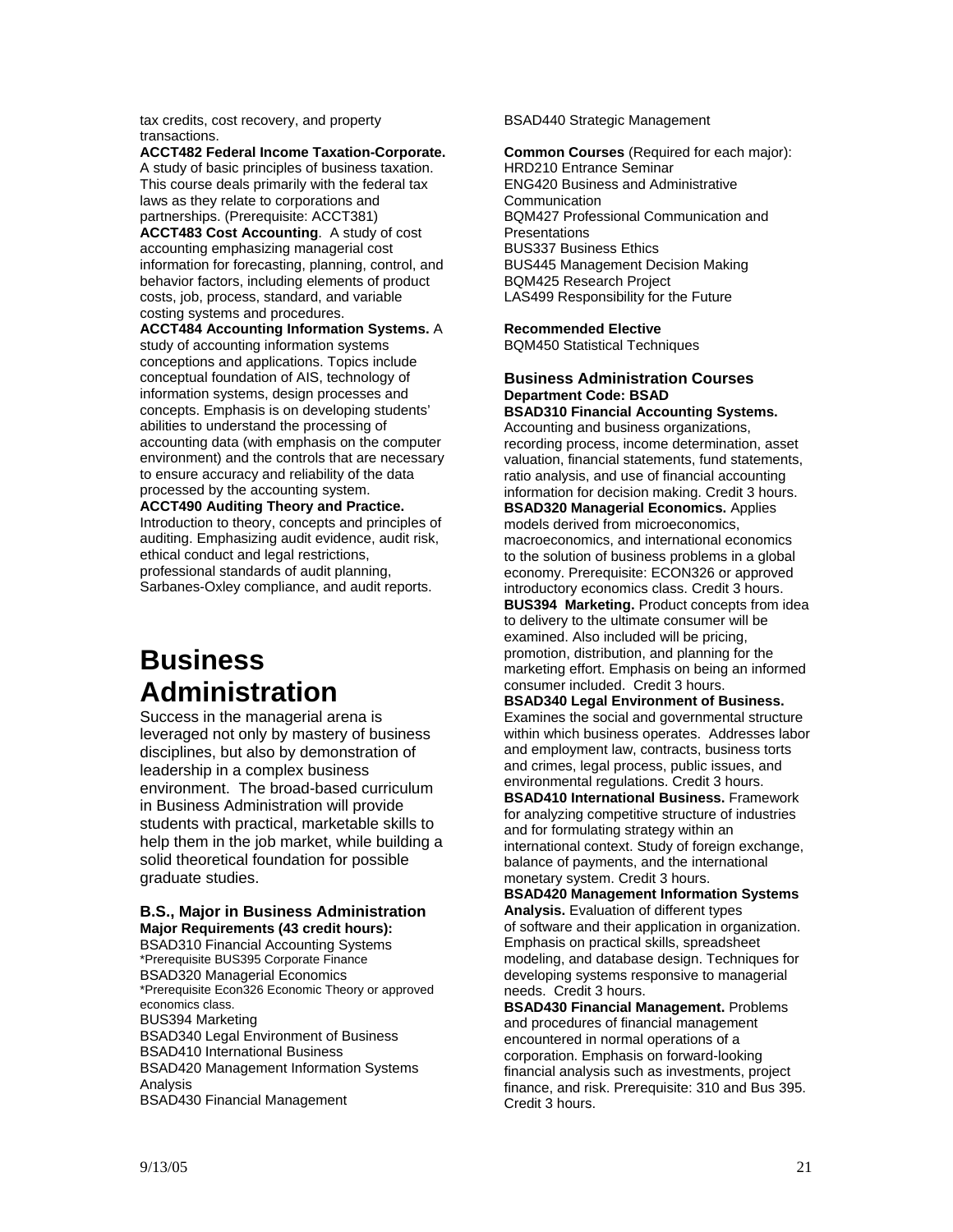**BSAD440 Strategic Management.** Synthesis of major business administration disciplines. It is recommended that this be the last course in the core curriculum*.* Credit 3 hours.

#### **Prerequisites:**

BUS395 Corporate Finance ECON326 Economic Theory or approved economics class

# **Business Quality Management**

Business Quality Management gives knowledge and skills immediately applicable to any workplace. The pursuit of quality is a business of necessity and ethics. The curriculum seeks to produce persons capable of assessing the impact of the techniques and philosophies of today's customer-based demands on businesses and organizations. They will learn that customer satisfaction depends on the consistent delivery of top quality. Students will understand the financial functions in business decision making. They will learn the philosophies and techniques needed to become leaders.

#### **B.S., Major in Business Quality Management**

**Major Requirements (40 credit hours):**  BQM301 Business Quality Management BQM310 Team Management BQM320 Organizational Leadership BQM432 Accounting for Management BQM444 Project Management BQM450 Statistical Techniques BUS394 Marketing

**Common Courses** (Required for each major): HRD210 Entrance Seminar ENG420 Business and Administrative Communication BQM427 Professional Communication and **Presentations** BUS337 Business Ethics BUS445 Management Decision Making BQM425 Research Project LAS499 Responsibility for the Future

#### **Business Quality Management Courses Department Code: BQM**

**BQM301 Business Quality Management.** An overview of the key elements comprising a superior quality management program and the most accepted techniques (e.g., benchmarking, Baldrige criteria) for achieving quality. Credit 3

#### hours.

**BQM310 Team Management.** The study of teams and the impact of self-directed teams on continuous improvement. The focus will be on viewing the organization as a series of interactive teams with emphasis on the skills and knowledge essential to organizing teams, evaluating data, measuring progress, plotting accomplishments, and developing empowered teams. Credit 3 hours.

**BUS394 Marketing.** Product concepts from idea to delivery to the ultimate consumer will be examined. Also included will be pricing, promotion, distribution, and planning for the marketing effort. Emphasis on being an informed consumer included. Credit 3 hours.

**BQM320 Organizational Leadership.** A study of leadership models and styles including the principles of the latest leadership thinkers. The focus will be particularly on leadership within organizations emphasizing motivational, decision-making, communication, and employee involvement skills. Special emphasis will be given to diversity management, including minorities and gender issues in the workplace. Credit 3 hours.

#### **BQM432 Accounting for Management.**

Designed to address the needs of the nonfinancial, non-accountant manager. Study will include basic accounting principles as they deal with budgeting, asset value, cost factors, direct labor, overhead, standard cost, positive and negative variances, and spreadsheet analysis. Includes an overview and an examination of activity-based costing. Credit 3 hours.

**BQM444 Project Management.** The study and understanding of project management dealing with knowledge of the product and the environment in which the project is realized. The knowledge of technologies involved, financial, and contractual matters are included. The course will also develop an understanding that human relations and communications are critical to project management. Credit 3 hours.

**BQM450 Statistical Techniques.** A survey of descriptive and inferential statistics, probability theory, sampling theory, hypothesis testing, and study of variability, regression and correlation. Emphasis will be placed on statistical applications and how to apply statistics in reducing large amounts of data into a meaningful form for effective decision making. Credit 3 hours.

# **Computer Operations Technology**

Computer Operations Technology is designed to provide today's employee with outstanding computer application skills. It is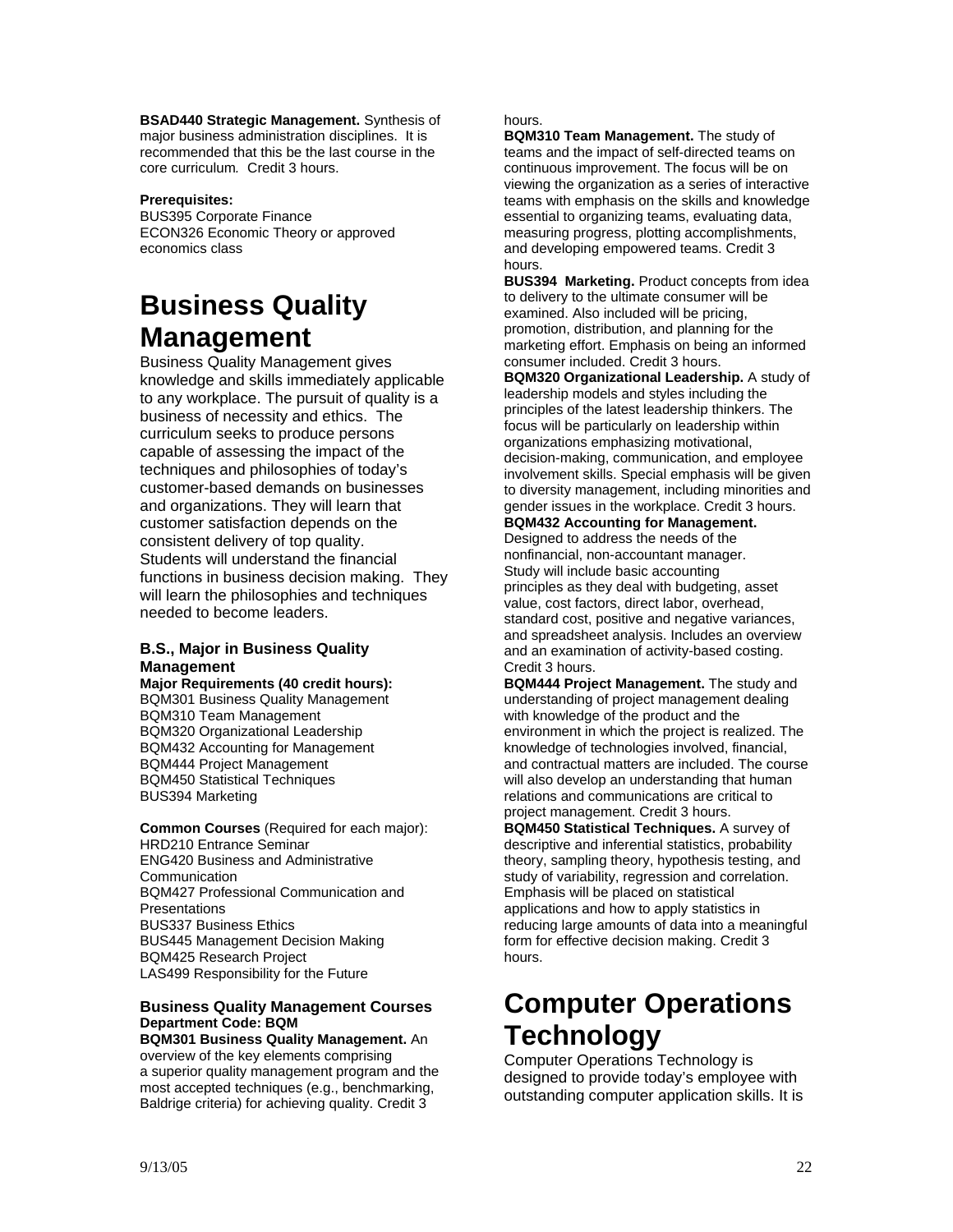meant to be functional, flexible, and create an office professional with advanced computer operations skills. The networking environment is stressed along with advanced skills in the complete Microsoft Office software package.

#### **B.S., Major in Computer Operations Technology**

**Major Requirements (40 credit hours):**  COT220 Microsoft Access COT305 Advanced Microsoft Excel COT311 Advanced Microsoft Word COT313 Project Administration COT410 Local Networking (LAN) Fundamentals COT411 Website Management COT415 Computer Systems Integration

**Common Courses** (Required for each major): HRD210 Entrance Seminar ENG420 Business and Administrative **Communication** BQM427 Professional Communication and **Presentations** BUS337 Business Ethics BUS445 Management Decision Making BQM425 Research Project LAS499 Responsibility for the Future

#### **Recommended Electives:**

COT 312 Database Development COT308 Advanced Microsoft Access CPT 323 VBA, The Internet and MS Office **Applications** 

#### **Computer Operations Technology Courses**

#### **Department Code: COT**

**COT220 Microsoft Access.** The course covers the basic steps of database application development. Using Microsoft Access database software, the student develops database tables, queries, forms, and reports to create a working Access database application. Credit 3 hours. **COT305 Advanced Microsoft Excel.** This course covers advanced uses of Excel, including layout, formulas, built-in functions, graphing, and secondary and derived sheets. Students also learn to manipulate and summarize lists, publish documents, create charts and data maps, and record macros. Credit 3 hours.

**COT311 Advanced Microsoft Word.** Effective preparation of technical documents using Microsoft Word. Covers structure and management of large documents, use of styles and templates, linking and embedding of pictures and drawings, introduces versioning and revisions, and general mark-up. Credit 3 hours. **COT313 Project Administration.** Introduction to project management using Microsoft Project. Covers tasks, phases, milestones, critical path

tracing, resource planning, budgeting, and skill mix staffing. Credit 3 hours.

**COT410 Local Networking (LAN) Fundamentals.** This course covers the networking of computers within a small geographic area using current and emerging Ethernet protocols and includes the functions of internetworking devices such as routers, switches, hubs, and NICs. Network operating systems, delivery media (both physical and wireless), peer networking, server functions, workstation and server hardware, network addressing, and TCP/IP protocols will also be

covered. Credit 3 hours. **COT411 Website Management.** The design and development of websites to support business operations. Includes the study of site design, maintenance, and the integration of databases and other programming functionality to increase the capability of a website to support changing business needs. Credit 3 hours.

**COT415 Computer Systems Integration**. Comprehensive, hands-on course providing basic computer systems service topics as well as more advanced issues pertaining to hardware and operating system configuration, installation, and troubleshooting. Additionally, the course expands the students' practical experience and knowledge in networking maintenance issues, safety, and customer service techniques and management. Credit 3 hours.

### **Computer Programming Technology**

Computer Programming Technology is designed to provide professional programming skills. Students are taught necessary skills to effectively research, document, and develop program applications within the Microsoft Windows environment and beyond. The complete dynamic programming environment is stressed from developing initial algorithms, documenting code, coding, testing, applying and maintaining the designed application.

#### **B.S., Major in Computer Programming Technology**

**Major Requirements (46 credit hours):**  COT220 Microsoft Access CPT432 Visual Basic.Net Programming Essentials I. CPT433 Visual Basic. Net Programming Essentials II CPT322 SQL Fundamentals CPT323 VBA, The Internet & Microsoft Office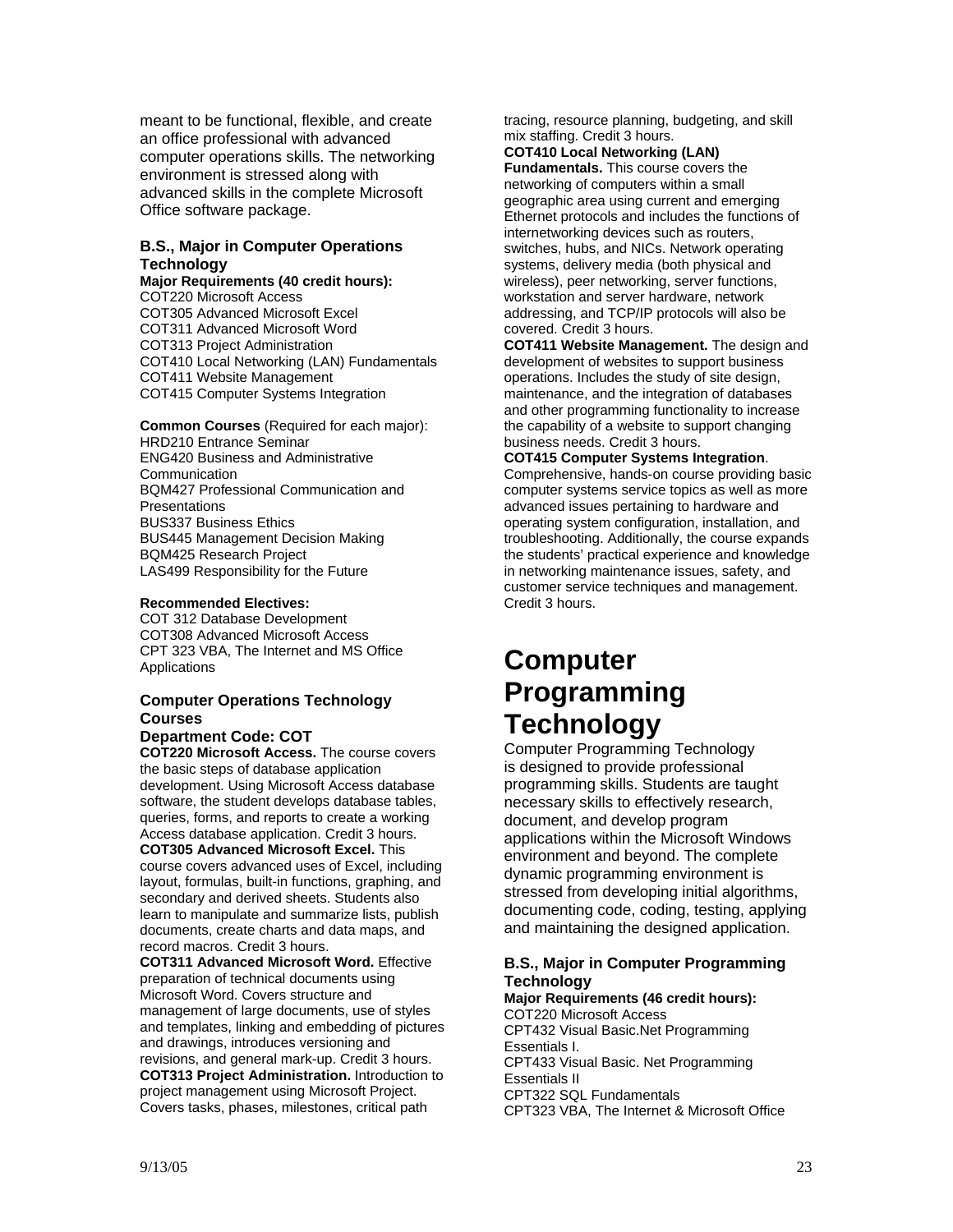**Applications** CPT421 Java Programming Principles 1 CPT422 Hypertext Markup Language **Programming** CPT423 Project: Designing & Programming an Application CPT431 Java Programming Principles 2

**Common Courses** (Required for each major): HRD210 Entrance Seminar ENG420 Business and Administrative **Communication** BQM427 Professional Communication and Presentations BUS337 Business Ethics BUS445 Management Decision Making BQM425 Research Project LAS499 Responsibility for the Future

#### **Recommended Electives:**

COT 312 Database Development CPT327 E-Commerce CPT 441 Active Server Pages Programming CPT 444 XML (Extensible Markup Language)

#### **Computer Programming Technology Courses**

#### **Department Code: CPT**

**COT220 Microsoft Access.** The course covers the basic steps of database application development. Using Microsoft Access database software, the student develops database tables, queries, forms, and reports to create a working Access database application. Credit 3 hours. **CPT432 Visual Basic.Net Programming Essentials I**. January 04. Includes the essentials of Visual Basic Net applications programming within Microsoft's Visual Studio.Net Integrated Development Environment. Students learn how to develop object-oriented programs, test and debug applications, produce active Windows controls, develop multi-form applications, enhance the graphic user interface and manipulate dates and strings within the .Net platform. Prerequisite: None. Credit 3 hours. **CPT433. Visual Basic.Net Programming Essentials II.** January 04. Using Microsoft's Visual Basic.Net Integrated Development Environment, students learn advanced concepts on how to work with arrays and collections, structures and files, and XML to build robust business solutions. Advanced skills in objectoriented programming are presented for developing database applications using ADO. Net to produce bound controls and parameterized queries to develop Web forms and

services. Prerequisite: CPT432 Visual Basic.Net Programming Essentials I or equivalent. Credit 3 hours.

**CPT322 SQL Fundamentals.** Using SQL Server, students retrieve information from various

relational databases. Beginning with simple queries that retrieve selected data from a single table, it progresses to advanced queries that summarize the data, combine it with data from other tables, and display the data in specialized ways. Credit 3 hours.

**CPT323 VBA, The Internet, and Microsoft Office Applications.** Course focuses on using Visual Basic for Applications programming to support applications in Microsoft Access and Excel. Students use the Object Model for both Access and Excel and produce programs that include declaration and assignment of object, string, date, and numeric variables, selection statements, repetition statements, custom dialog boxes, and ADO data exchange. Prerequisite: COT 220. Credit 3 hours.

**CPT421 Java Programming 1.** Presents Java object oriented programming logic and fundamental techniques from the basic concepts of primitive data types, operations, control statements to user defined methods, objects, classes, class inheritance and GUIs to construct robust business solutions. Credit 3 hours.

**CPT422 Hypertext Markup Language Programming Techniques.** A course designed to have students leverage the power of JavaScript coupled with HTML to build company business sites that deliver state-of-art interactivity and use tools such as image maps, forms, and style sheets to integrate JavaScript with the HTML language to design exquisite sites. Credit 3 hours

**CPT423 Project: Designing and Programming an Application.** The student learns through the design of a complete application how to establish a robust, scalable, and secure business solution using the development and programming tools learned throughout previous computer programming courses. Prerequisite: 4 CPT courses. Credit 3 hours.

**CPT431 Java Programming 2.** The course progresses from programming business applications using arrays and strings through advanced inheritance and composition to handling exceptions and events. Advanced GUIs and graphics are presented with recursion being introduced. Prerequisite: 421. Credit 3 hours.

### **Criminal Justice**

Criminal Justice provides students with knowledge and skills they can apply immediately in the exercise of law enforcement policies and procedures while simultaneously providing perspectives and knowledge that transcend particular times and places. Management, communication, leadership, psychological, and sociological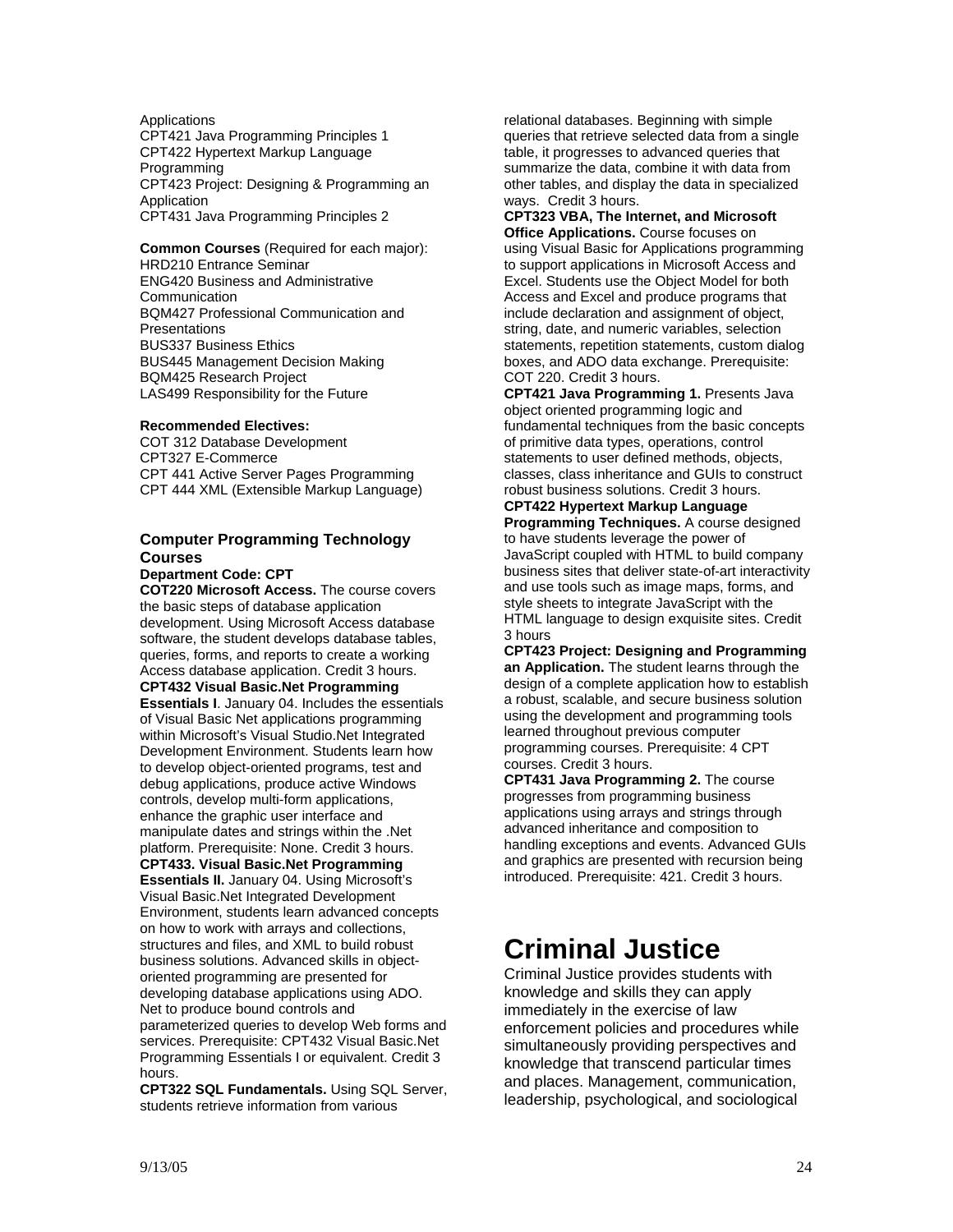aspects of the executive criminal justice professional will be stressed.

#### **B.S., Major in Criminal Justice Dept Code: CJUS**

**Major Requirements (43 credit hours):**  CJUS305 Ethics, Responsibility, and Liability CJUS310 Problem Oriented Policing CJUS317 Police-Community Relations CJUS320 Sociological Perspectives CJUS405 Cultural Awareness CJUS410 Domestic Violence/Substance Abuse CJUS415 Maladaptive Behavior CJUS420 The Holistic Professional

**Common Courses** (Required for each major): HRD210 Entrance Seminar ENG420 Business and Administrative Communication BQM427 Professional Communication and **Presentations** BUS337 Business Ethics BUS445 Management Decision Making BQM425 Research Project LAS499 Responsibility for the Future

#### **Criminal Justice Courses Department Code: CJUS CJUS305 Ethics, Responsibility, and Liability.**

A study of policy making and ethical decision making for the criminal justice executive. From the officer on the street, law enforcement administration, through prosecution and into corrections, the practices and ramifications of appropriate action are explored. Credit 3 hours. **CJUS310 Problem Oriented Policing.** A study of the current move to redefine the relationships between the police and the community by being proactive and focusing on the end result of policing instead of merely responding to calls without determining the causes of problems. The course includes a model for solving problems that encourages police and citizens to work together to build stronger and safer communities. Credit 3 hours.

**CJUS317 Police-Community Relations.** This course provides a comprehensive study of three closely related concepts central to the examination of police community relations. The three concepts of human relations, public relations, and community relations will be introduced, distinguished from each other, and examined. The course will also cover the relationships between the police and different segments of society including youth, crowds, and the media. Credit 3 hours.

**CJUS320 Sociological Perspectives.** This course will focus on the study of the changing elements in our society and how law enforcement officials can effectively deal with the daily

changes. Some topics to be discussed are the aging population, the economically challenged population, racial and ethnic relations, the changing family processes, and how to deal with violence and terrorism in the world today. Credit 3 hours.

**CJUS405 Cultural Awareness.** A study of the differences that may exist between different cultural groups and how those differences may affect police policy determination and conduct in the field. Substantial emphasis will be on those cultural groups likely to be encountered within the communities of this area. Credit 3 hours. **CJUS410 Domestic Violence/Substance** 

**Abuse.** A study of the pressures that lead to and perpetuate domestic violence. The interconnection of substance abuse on this and other social problems will be examined. Treatment options and opportunities for transformational experiences will be reviewed. Credit 3 hours.

**CJUS415 Maladaptive Behavior.** A review of the causes, consequences, and treatment of people who behave abnormally. This course is oriented towards the criminal justice practitioner who must deal with the phenomenon in the field and design departmental policies and practices. Credit 3 hours.

**CJUS420 The Holistic Professional.** Designed to assist students in understanding how to improve supervisory and leadership skills. Areas of strength and areas needing improvement will be identified in order to maintain a balance between work and family and be successful in professional and personal areas of life while dealing with the stresses created by work and family. Credit 3 hours.

## **Human Resource Development**

With the increasing competitive pressure of a global economy and the growing emphasis on employee empowerment, people with highly developed management skills will be the leaders of tomorrow. The human factor remains the key to success. The Human Resource Development curriculum gives students the education necessary for effective management of people and resources.

#### **B.S., Major in Human Resource Development**

#### **Major Requirements:**

HRD310 Legal and Regulatory Environment of Human Resources HRD330 Microsoft Office Applications HRD338 Human Resources Technology HRD323 Finance for Non-Financial Managers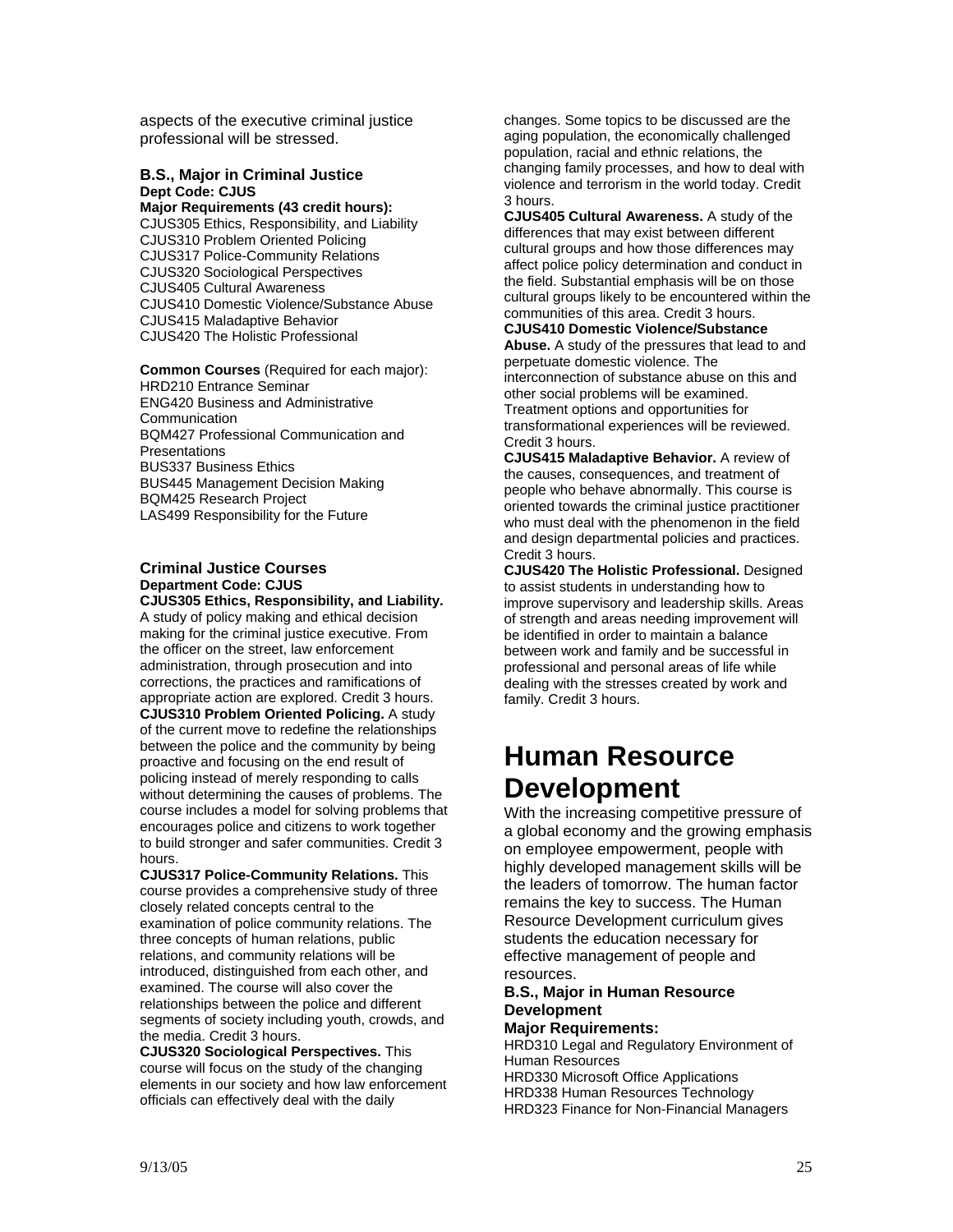HRD345 Managing Human Resources BUS328 Organizational Behavior HRD324 Performance Management ECON325 Economics of Human Resources

**Common Courses** (Required for each major): HRD210 Entrance Seminar ENG420 Business and Administrative **Communication** BQM427 Professional Communication and **Presentations** BUS337 Business Ethics BUS445 Management Decision Making BQM425 Research Project LAS499 Responsibility for the Future

#### **Human Resource Development Courses Department Code: HRD**

**HRD310 Legal and Regulatory Environment of Human Resources.** A survey of the various levels of government statutes and regulations as they affect the human resource function in modern organizations. Credit 3 hours. **HRD330 Microsoft Office Applications.** The applications involved in Microsoft Office Professional (Word, Excel, Access, PowerPoint, and Schedule) will be surveyed individually as well as their interaction. Emphasis will be on applications that typically benefit the small business or departmental computing. Credit 3 hours.

**ECON325 Economics of Human Resources.**  Economic analysis of contemporary labor market and human resource problems. Includes the labor force, education and training, discrimination, inflation and unemployment, theories of labor movement, economic impact of unions and public policy toward labor. Credit 3 hours.

**HRD338 Human Resources Technology.** An understanding of the role of application systems software in supporting the business functions of human resource management. The course will address the strategies and methodologies utilized in the design, development, and deployment of information technology solutions including vendor evaluations and user involvement. Credit 3 hours.

**HRD323 Finance for Non-Financial Managers.** 

The course will develop an understanding of the role of finance in the business organization. Topics include ratio analysis, creation of financial statements, sources of funds for financial operations, managing the cash flow process, the cost of capital and capital budgeting. In addition, the financial impacts of international operations will be explored. Credit 3 hours.

#### **HRD345 Managing Human Resources.** A study of the development of the personnel

management role, the organization of work, staffing the organization, developing human resources, creating favorable work environment, management labor relations, compensation, and benefit administration. Credit 3 hours. **BUS328 Organizational Behavior.** Individual and work group behavior in organizations.

Exercises in the dynamics of power, developing leadership, facilitating quality and change, and interpersonal communication skills will e emphasized. Credit 3 hours.

**HRD324 Performance Management.** The student is introduced to the application of the principles and techniques of behavior modification to the performance of individuals and groups in organizations. The course includes application of the ABC analysis and the study of antecedents, behaviors and consequences that can be used to successfully sustain individual and group performance. Credit 3 hours.

# **Manufacturing Technology**

Manufacturing Technology requires the application of engineering knowledge and methods combined with technical skills in support of engineering activities; it lies in the occupational spectrum between the skilled worker and the engineer at the end of the spectrum closer to the skilled worker. The manufacturing technologist is usually involved in the design, testing, sales, or construction of products, and sometimes in the supervision of workers or other technicians. The manufacturing technologist, a part of the scientific-engineering team, works with the scientist who develops the theory, the engineer who seeks means of making effective use of the theory, and skilled workers who construct the finished product.

#### **B.S., Major in Manufacturing Technology**

#### **Major Requirements (40 credit hours):**  MTCH304 Manufacturing Processes

MTCH310 Statistical Methods for Quality Control MTCH320 Management Practices MTCH403 Engineering Economics MTCH404 Material Handling and Plant Layout MTCH407 Human Factors and Safety MTCH410 Engineering Sciences MTCH420 Contemporary Manufacturing Issues

**Common Courses** (Required for each major): HRD210 Entrance Seminar ENG420 Business and Administrative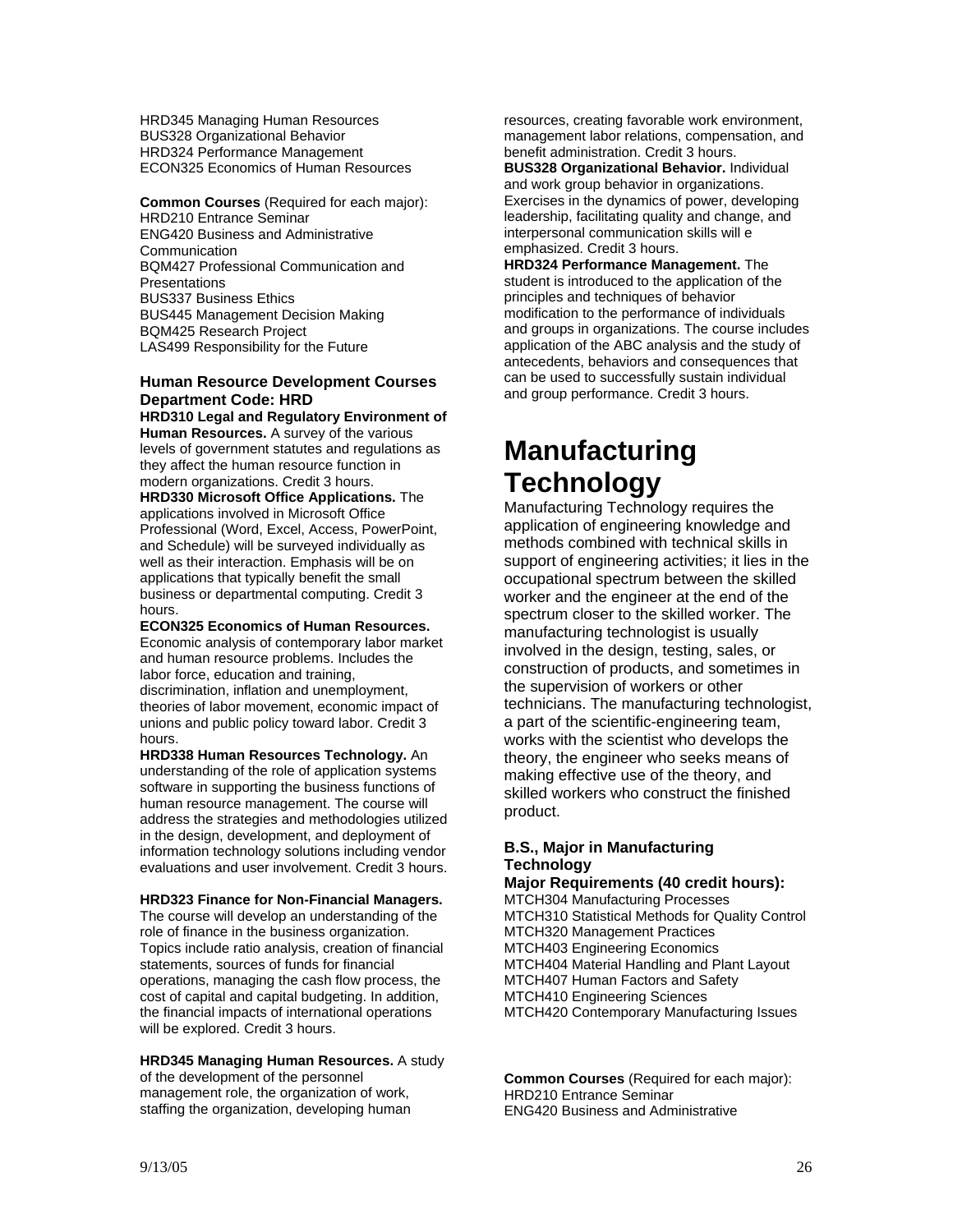**Communication** BQM427 Professional Communication and **Presentations** BUS337 Business Ethics BQM425 Research Project LAS499 Responsibility for the Future

#### **Recommended Electives:**

MTCH330 Technical Math 1. MTCH331 Technical Math 2**.**

#### **Manufacturing Technology Courses Department Code: MTCH**

**MTCH304 Manufacturing Processes.** A complete survey of the principles of metal forming, machining, fabrication, casting, forging. Plastics manufacturing and processes. Assembly processes. Computer- aided manufacturing. Credit 3 hours.

**MTCH310 Statistical Methods for Quality Control.** This course will develop techniques used in evaluating processes and detecting potential defects to ensure product specifications. Topics covered include measuring sensors for processability, understanding of specifications, and the problem solving methods for continuous improvement. Credit 3 hours.

**MTCH320 Management Practices.** A study of management practices used in modern organizations to achieve corporate goals and encourage self-actualization of employees. Credit 3 hours.

**MTCH403 Engineering Economics.** Principles for making decisions among competing engineering alternatives on the basis of their return on investment. Credit 3 hours.

**MTCH404 Material Handling and Plant Layout.**  Each of the components of a handling system studied independently and as an integral part of material handling and plant layout as they support all phases of a production activity. Emphasis on protection of parts during handling and storage. Optimization of product flow. Credit 3 hours.

**MTCH407 Human Factors and Safety.** This course reviews anthropometry techniques, lighting and workplace effectiveness, noise and vibration, and repetitive motion as they contribute to work place injuries such as tendonitis, carpal tunnel syndrome, rotator cuff injury, and tenosynovitis. Study in this area is concerned with effective and safe application of people as elements of a system. Credit 3 hours.

**410 Engineering Sciences.** This course is structured to review and provide the student an understanding of basic engineering sciences of statics, dynamics, materials, metallurgy, and mechanics as applied to basic requirements of a manufacturing technologist. Credit 3 hours.

**420 Contemporary Manufacturing Issues.** This course will primarily focus on Lean Manufacturing and Six Sigma. There will also be some

explanations of re-engineering, theory of constraint methodology, total productive maintenance, Poke-Yoka, the five S's, and other related methodologies. Credit 3 hours.

# **Not-For Profit Management**

Today's not-for-profit (NFP) organizations require the same level of management talent as Fortune 500 companies. Salaries and skill levels are growing rapidly in the NFP arena, with diverse career opportunities in educational, religious and social service organizations, governmental agencies and municipalities.

#### **B.S. Major in Not-For Profit Management Major Requirements (42 credit hours)**

NFP339 The Not-For-Profit Sector NFP310 Not-For Profit Accounting NFP336 Public Policy NFP350 Resource Development for NFP NFP420 Strategic Planning for NFP Organizations.

#### **Electives (Minimum of 9 credit hours required)**

BSAD320 Managerial Economics\* BUS328 Organizational Behavior\* BSAD410 International Business\* BQM310 Team Management\* BQM320 Organizational Leadership\* HRD345 Managing Human Resources\* NFP459 NFP Practicum/Internship

#### **Common Classes (Required of all learners)**

HRD210 Entrance Seminar ENG420 Business and Administrative **Communication** BQM427 Professional Communication and **Presentations** BUS337 Business Ethics BUS445 Management Decision Making BQM425 Research Project LAS499 Responsibility for the Future

#### **Not-For-Profit Management Courses Department Code: NFP**

**NFP339 The Not-For-Profit Sector.** An exploration of the goals of the Not-For-Profit (NFP), Private Volunteer Organization (PVO) and Non-Governmental Organization (NGO)) and the wide variety of issues faced by employees and managers in these organizations. Topics include managing volunteers, public and client relationships, grant writing, budget management, accounting/reporting requirements, staff motivation and development, strategic planning, mission development, staffing and more. (Prerequisite: Economics class).Credit 3 hours. **NFP310 Not for Profit Accounting Principles**.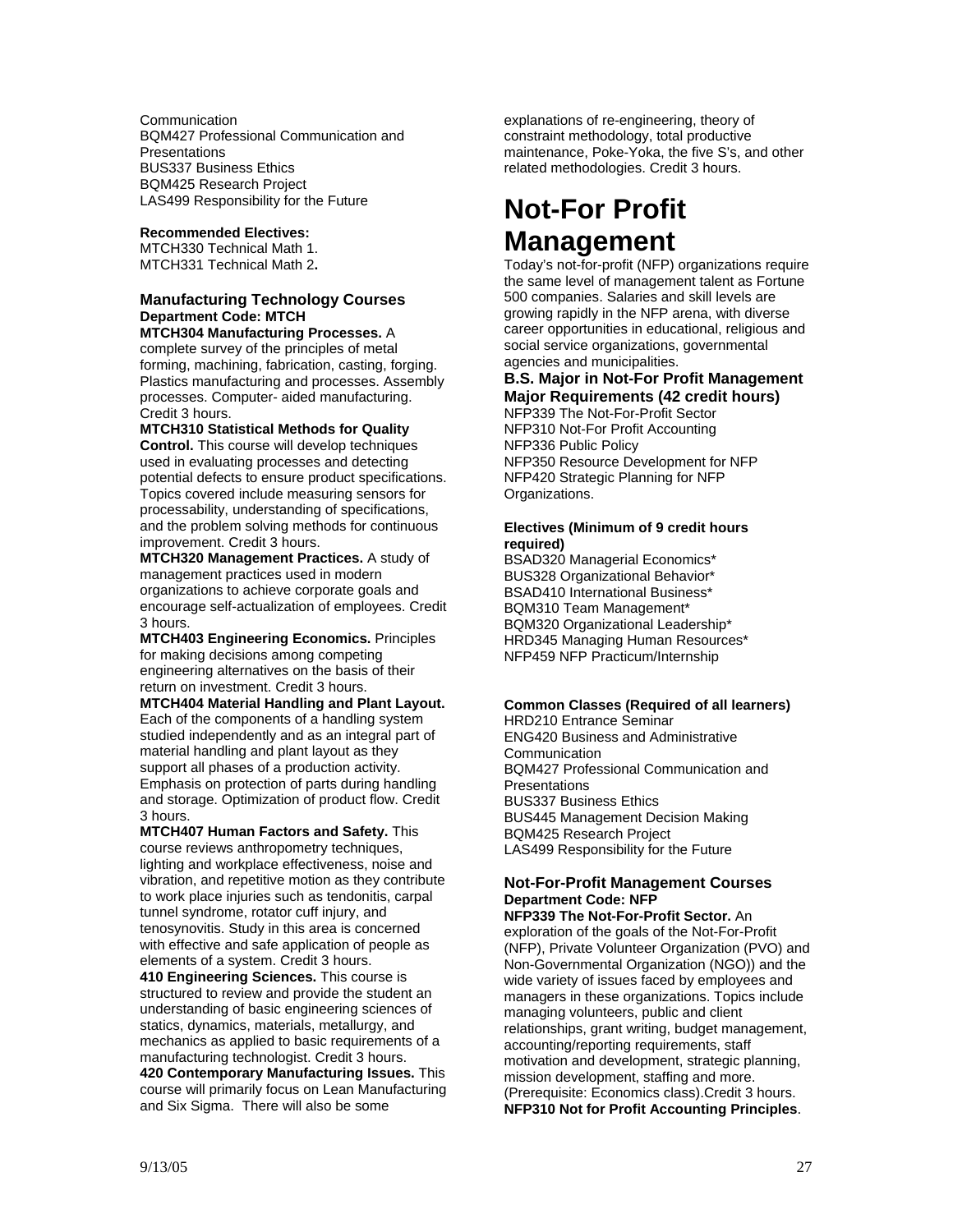An introduction to accounting concepts and practices relating specifically to not-for-profit and governmental entities. (Prerequisite: An introductory accounting course). Credit 3 hours. **NFP336 Public Policy**. The course explores governmental and business policy decisions and governmental regulations affecting business as well as the social responsibility of business and includes examination of economic considerations of policy decisions and as a tool of administration. Credit 3 hours.

**NFP350 Resource Development for NFP**. The course will cover the primary financial management issues faced in NFP, NGO, and PVO organizations. Topics will cover fundraising. grant writing, development of strategic partnerships and the allocation and distribution of funds. Learners will develop an actual grant proposal for a Request for Proposal (RFP) from a fund raising agency during the course. Credit 3 hours.

#### **NFP420 Strategic Planning for NFP**

**Organizations.** An introduction and analysis of the unique strategies employed by NFP organizations with regard to growth, revenue/cost management, promotion, product/service distribution and development. Credit 3 hours.

**Elective Courses** (Minimum of 9 credit hours required)

**BSAD320 Managerial Economics**. Applies models derived from microeconomics, macroeconomics, and international economics to the solution of business problems in a global economy. Prerequisite: ECON326 or approved introductory economics class. Credit 3 hours. **BUS328 Organizational Behavior**. Individual and work group behavior in organizations. Exercises in the dynamics of power, developing leadership, facilitating quality and change, and interpersonal communication skills will be emphasized. Credit 3 hours.

**BSAD410 International Business**. Framework for analyzing competitive structure of industries and for formulating strategy within an international context. Study of foreign exchange, balance of payments, and the international monetary system. Credit 3 hours.

**BQM310 Team Management.** The study of teams and the impact of self-directed teams on continuous improvement. The focus will be on viewing the organization as a series of interactive teams with emphasis on the skills and knowledge essential to organizing teams, evaluating data, measuring progress, plotting accomplishments, and developing empowered teams. Credit 3 hours.

**BQM320 Organizational Leadership**. A study of leadership models and styles including the principles of the latest leadership thinkers. The focus will be particularly on leadership within organizations emphasizing motivational, decision

making, communication, and employee involvement skills. Special emphasis will be given to diversity management, including minorities and gender issues in the workplace. Credit 3 hours. **HRD345 Managing Human Resources**. A study of the development of the personnel management role, the organization of work, staffing the organization, developing human resources, creating a favorable work

environment, management labor relations, compensation, and benefit administration. Credit 3 hours.

**NFP459 Practicum/Internship**. Credit 3 hours.

### **Operations Management**

The Operations Management major provides the knowledge and skills necessary to be a successful manager of a business operation within an integrated supply chain. Concepts covered include: personnel management, process management and analysis, scheduling, project administration, six sigma and legal and regulatory compliance issues affecting business operations.

#### **B.S., Major in Operations Management Major Requirements (43 credit hours):**

OMGT310 Operations Management I COT313 Project Administration BQM301 Business Quality Management OMGT311 Six Sigma Green Belt I HRD345 Managing Human Resources OMGT410 Operations Management II OMGT415 Supply Chain Management BQM432 Accounting for Management

**Common Courses** (Required for each major): HRD210 Entrance Seminar ENG420 Business and Administrative **Communication** BQM427 Professional Communication and **Presentations** BUS337 Business Ethics BUS445 Management Decision Making BQM425 Research Project LAS499 Responsibility for the Future

#### **Recommended Electives**

MTCH318 Quality Science 8 MTCH319 Quality Science 9 BQM320 Organizational Leadership BUS328 Organizational Behavior OMGT Logistics Management OMGT425 Managing Technological Change and Innovation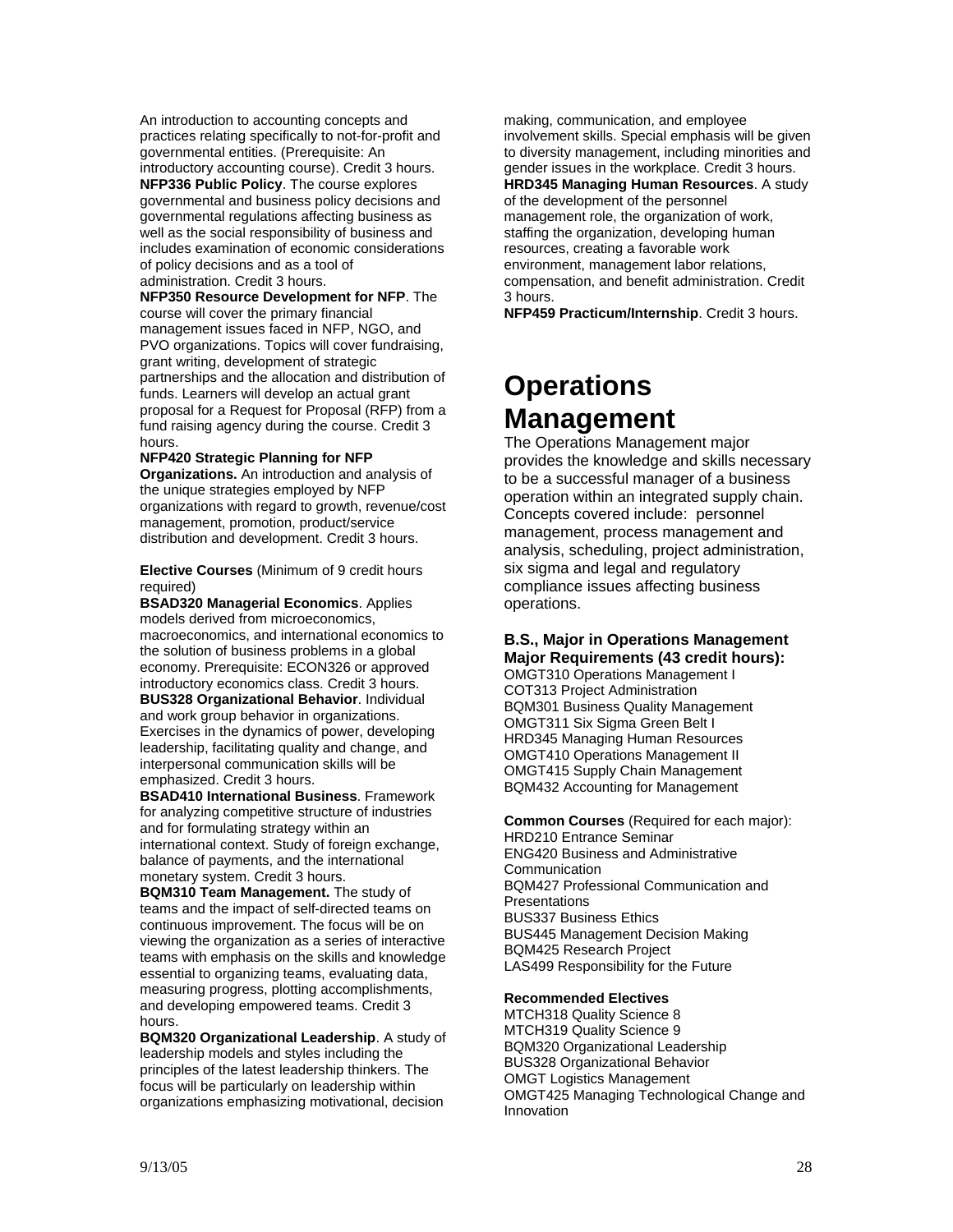OMGT430 Contemporary Operations Management Issues BSAD340 Legal Environment of Business OMGT435 Simulation Modeling for Managerial **Decisions** OMGT440 Design of Work Systems BSAD420 Management Information System Analysis BSAD440 Strategic Management

#### **Operations Management Courses Department Code: OMGT**

**OMGT 310 Operations Management I.**  Overview of the salient aspects of operations management related to process analysis, product and service delivery design, work measurement**,**  reliability and quality. This course is the first course in a two part series. Discussion of the aspects of operations strategy, supply chain management, competitive advantage and the management of operations in a global environment are included. Credit 3 hours. **COT 313 Project Administration.** An introduction to project management using Microsoft Project. Covers tasks, phases, milestones, critical path tracking, resource planning, budgeting, and skill-mix staffing. Credit 3 hours.

**BQM 301 Business Quality Management.** An overview of the key elements comprising a superior quality management program and the most accepted techniques (e.g. benchmarking) for achieving quality. Credit 3 hours. **OMGT 311 Six Sigma Green Belt I.** This course is the first of a two part series to prepare professionals to participate on teams that are designed to improve, redesign, and create efficient, customer-focused business processes. It will provide an understanding of how Six Sigma integrates tools and best practices from various disciplines into a more powerful system of management. The teaming aspects critical to Six Sigma will be described. Credit 3 hours. **HRD 345 Managing Human Resources.** A study of the development of the personnel

management role, the organization of work, staffing the organization, developing human resources, creating favorable work environments, management-labor relations, compensation and benefit administration. Credit 3 hours.

**OMGT 410 Operations Management II.**  Overview of layout strategy, forecasting and constraint theory. This course is the second course in a two part series. Includes a detailed investigation of planning and scheduling strategies that are applicable to a broad range of business situations and an introduction to simulation. Credit 3 hours.

**OMGT 415 Supply Chain Management.**  Intricacies of supply chain management and disruptive factors that influence the supply chain are studied. Includes an analysis of current practices that reflect maximum supply chain reliability and sustain delivery integrity. Credit 3 hours.

#### **BQM 432 Accounting for Management.**

Designed to address the needs of the nonfinancial, non-accountant manager. Study will include basic accounting principles as they deal with budgeting, asset value, cost factors, direct labor, overhead, standard cost, positive and negative variances, and spreadsheet analysis. Credit 3 hours.

#### **Elective Courses**

**MTCH 318 Quality Science 8.** Course is designed to acquaint students with the body of knowledge contained in the American Society for Quality (ASQ) for Six Sigma Black Belt Exam. This course is the first in a two part series. Subjects covered in this course include enterprise-wide deployment, business process management, project management, six sigma improvement methodology, and both tools-define and tools-measure. Credit 3 hours.

**MTCH 319 Quality Science 9.** Course is designed to acquaint students with the body of knowledge contained in the American Society for Quality (ASQ) for Six Sigma Black Belt exam. This course is the second in a two part series. Subjects covered in this course include six sigma improvement methodology (tools-analyze, toolsimprove, and tools-control), lean enterprise, and design for six sigma. Credit 3 hours.

**OMGT 420 Logistics Management.** Includes the study of transportation modalities and the prepositioning of raw materials and components to ensure efficient business operations. Supplier certification processes and effective techniques to manage and schedule the movement of goods and services will be discussed. Credit 3 hours.

**OMGT 425 Managing Technological Change and Innovation.** Focuses on the two perspectives required to successfully manage and implement change and innovation within a work culture. Applicable individual, group and organizational theory will be paired with the study of innovation theory and practice. Credit 3 hours.

**OMGT 430 Contemporary Operations Management Issues.** Provides an overview of contemporary issues faced by management in managing complex operations. Emphasis is placed on topics of current interest. Includes he development of a future state analysis to project results from postulated solutions to contemporary issues. Credit 3 hours.

**OMGT 435 Simulation Modeling for Managerial Decisions.** Study of the nature and purpose of computer simulation models. Topics include data collection and analysis. Provides the opportunity to plan and design simulations for facilities, manufacturing, material handling, warehousing, distribution, sales and marketing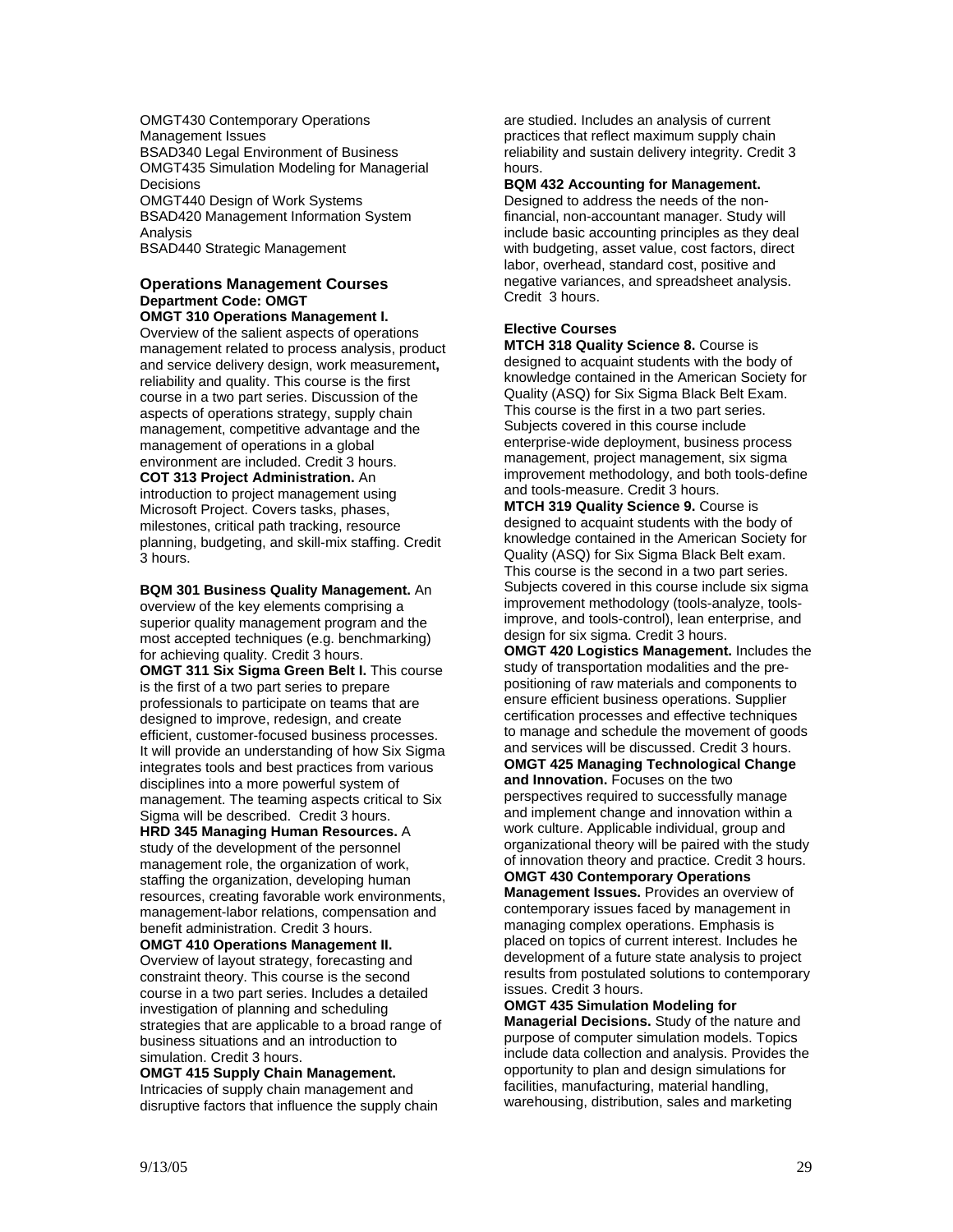business scenarios. Credit 3 hours. **OMGT 440 Design of Work Systems.** An examination of the interaction among individual, job design and work environment factors and design choices. Topics include work analysis, communication, job satisfaction, motivation, productivity, job and work environment redesign and socio-technical design choices. Credit 3 hours.

**OMGT 312 Six Sigma Green Belt II**. This course is the second in a two-part series and will emphasize the quantitative and problem solving techniques associated with Six Sigma. Statistical Process Control (SPC) and how it is used for monitoring, analyzing, and improving quality will be covered. In addition, analysis of histograms and machine/process capability will be studied. Proficiency with problem solving tools will be gained through practical application. Methods for achieving continuous improvement will be discussed. The Green Belt candidates must successfully complete a process/quality improvement project in the second of the two course series. Credit 3 hours.

#### **Suggested electives from other majors:**

BSAD420 Management of Information Systems Analysis

BSAD440 Strategic Management BQM320 Organizational Leadership BUS 328 Organizational Behavior BSAD340 Legal Environment of Business

### **Security Management**

With the increasing need for security in a changing world, security professionals with expertise in all aspects of security management and operational administration will be in demand. Security professionals will enable private and public organizations to strengthen existing security measures and initiate policies and procedures to ensure a safe and secure working environment, as well as to prevent or limit organizational losses.

#### **Major Requirements (43 credit hours): Changes October 04**  SMGT311 Introduction to Security **(Replaces**

**SMGT310 Security Management)**  SMGT315 Physical Security SMGT320 Information Security SMGT321 Homeland Security Fundamentals **(Replaces SMGT325 Personnel Security)**  SMGT411 Loss Prevention and Crime Prevention **(Replaces SMGT410 Vulnerability, Loss Prevention** and Risk Management) SMGT415 Legal Aspects of Security

SMGT420 Emergency Planning SMGT424 Terrorism-Motivations and Adversaries **(Replaces SMGT425 Bio-Terrorism)** 

#### **Common Courses** (Required for each major): HRD210 Entrance Seminar ENG420 Business and Administrative **Communication** BQM427 Professional Communication and **Presentations**

BUS337 Business Ethics BUS445 Management Decision Making BQM425 Research Project LAS499 Responsibility for the Future

#### **Recommended Electives**

BUS328 Organizational Behavior BQM320 Organizational Leadership SMGT330 Media Management (Omit) SMGT335 Security Investigation Techniques SMGT340 Fire Protection Systems SMGT430 Contemporary Issues in Security **Management** SMGT435 Industrial Espionage

#### **Security Management Courses Department Code: SMGT**

**SMGT311 Introduction to Security.** The course includes a detailed review of the representative duties of the professionals engaged in private and public security. It focuses on the latest trends, concerns, and issues in the security industry today. This includes specific threat analysis, countermeasures, the security function, fundamentals of defense. The course will also provide an overview of the historical development of security. Credit 3 hours.

**SMGT315 Physical Security.** Examines physical design, risk assessment, security surveys, barriers, locks, lighting, alarms, entry control, closed circuit television and digital recording systems. The overall process of physical protection system design and integration is also extensively covered. Credit 3 hours. **SMGT320 Information Security. Provides a** framework for analyzing current and projected

data and information exposure within an organization. Includes the study of firewalls, virus prevention techniques, network security and common forms of cyber crime. Credit 3 hours. **SMGT321 Homeland Security Fundamentals.**  Provides a diverse group of topics related to homeland security. Topics covered include, but are not limited to, critical infrastructure sectors and protection, weapons of mass destruction planning and response strategies, national security, and public management. There is also a review of the essential coordination and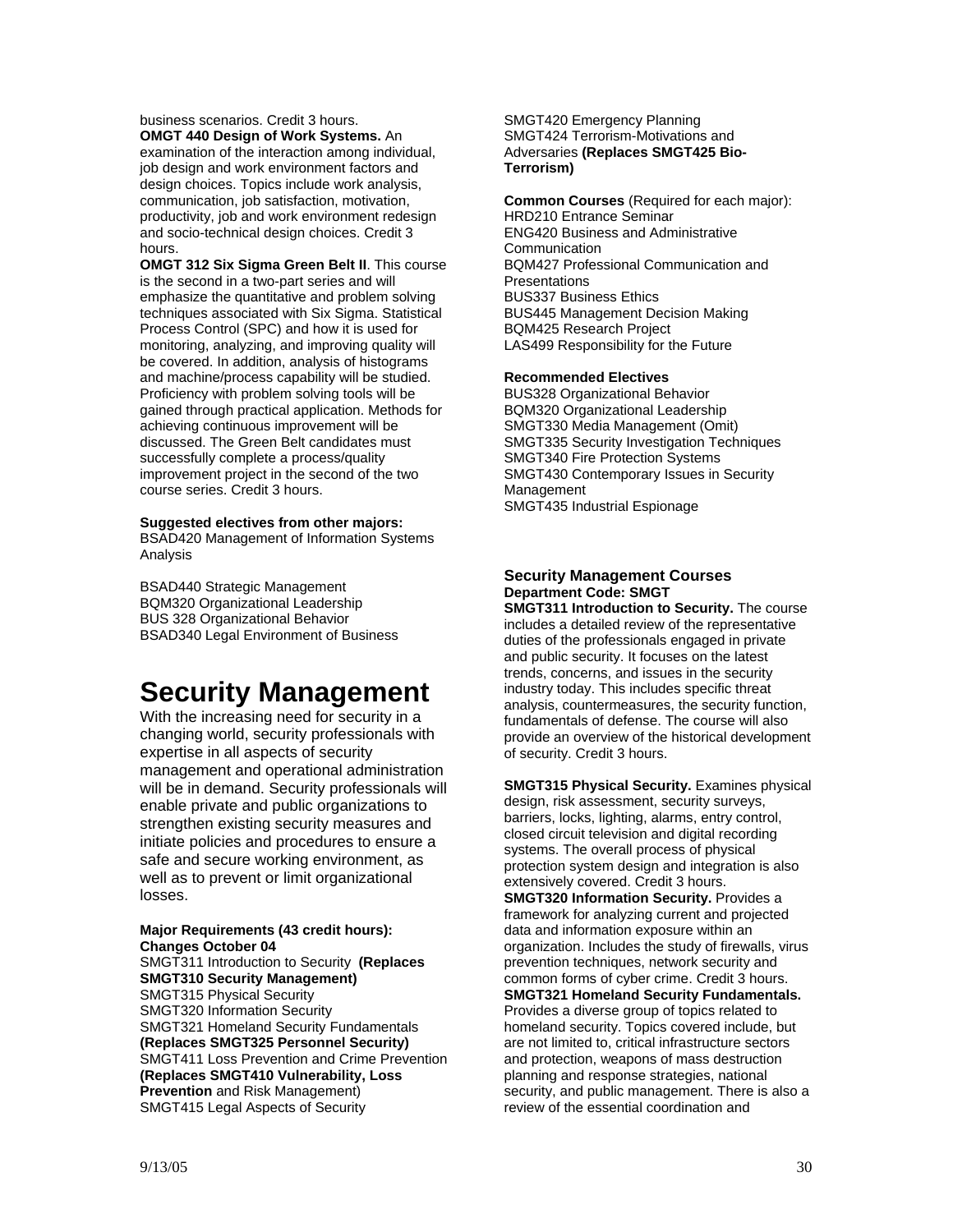communication between government agencies and private entities. Credit 3 hours.

**SMGT411 Loss Prevention and Crime Prevention.** Examines the security function and issues from a loss prevention and crime prevention perspective. It specifically shows how to avoid or minimize losses with a wealth of practical information. This includes, but is not limited to, community-oriented policing, workplace violence, internal theft controls, executive protection, awareness, retail security, high-rise security and fire life safety, personal safety and self defense, designing crime risk management systems, financial institution security, telecommunications fraud, and counterespionage strategies. Credit 3 hours.

**SMGT415 Legal Aspects of Security.** Provides a thorough overview of the legal issues and concepts that security professionals must be familiar with while operating in public or private organizations. A review of legal rights available to security officers, corporations, partnerships, and individually owned businesses for the protection of their property from theft by employees, customers and others is covered. The law of arrest, search and seizure, detention, surveillance and legal consequences are also examined. Credit 3 hours.

**SMGT420 Emergency Planning.** Provides a practical process of disaster response planning and mitigation for security professionals working in both public and private organizations. A review of the Federal Emergency Management Agency (FEMA) is covered as well as an examination of the roles, responsibilities, and interrelationship between FEMA, state and local emergency management systems and other critical partners. The government's emergency resources available before, during and after crises are also explained. The fundamental disciplines of emergency management are covered as well. Credit 3 hours.

**SMGT424 Terrorism—Motivations and Adversaries.** Reviews the events, ideas, motivations and histories that result in terrorist acts, as well as an examination of the theories that help explain this volatile behavior the international and domestic terrorism as well as domestic extremist groups in the United States. A conceptual overview of terrorism, progresses to a focused discussion of the terrorists, investigates the nuances of the terrorist trade, and concludes with a final analysis of modern terrorism. 3 hours.

#### **Elective Courses**

**SMGT330 Media Management. (Recommend removal)**Provides an overview of effective media management techniques and includes a variety of case study scenarios that require the preparation of press releases and statements to the media for a variety of security and emergency management related events. Includes the study

of historical events and the effective media management techniques that were employed. Credit 3 hours.

**SMGT335 Security Investigation Techniques.**  Includes the study of interviewing and interrogation techniques that are appropriate for employee investigations relating to business fraud, discrimination or harassment. The separation of fact from attribution relative to witness observations is included. Credit 3 hours. **SMGT 340 Fire Protection Systems.** Selection and ongoing management of a fire protection strategy for a business is discussed. Includes preparation of a master fire protection plan and facility design choices to minimize structural damage. Common fire protection devices and their effectiveness in specific scenarios are emphasized. Credit 3 hours.

**SMGT 430 Contemporary Issues in Security Management.** A survey of contemporary issues affecting the conduct of personnel engaged in managing security within organizations and businesses. Includes an analysis of the impact recent legislation on internal security processes and procedures. Mechanisms and plans to facilitate data exchange with public safety organizations at the local, regional, and national level are discussed. Credit 3 hours. **SMGT 435 Industrial Espionage.** Reviews

current theories on cyber terrorism and the range of options available to organizations to mount a defense. Includes technological and management approaches to prevention and detection. Credit 3 hours.

## **Nursing**

Registered nurses (RNs) with a diploma or an associate degree in nursing and at least one year of full-time practice may acquire a baccalaureate degree in nursing. This educational program builds on the RN student's previous learning experience. Course work is not a repeat of previouslylearned material. This educational opportunity is in agreement with the mission of Southwestern College and that of the Department of Nursing. Southwestern College evaluates a diploma from a school of nursing as equivalent to 40 hours credit at a two-year college.

#### **B.S.N., Major in Nursing Major requirements (41 credit hours):**

HRD210 Entrance Seminar NURS310 Introduction to Professional Nursing Education NURS332 Caring: A Foundation for Nursing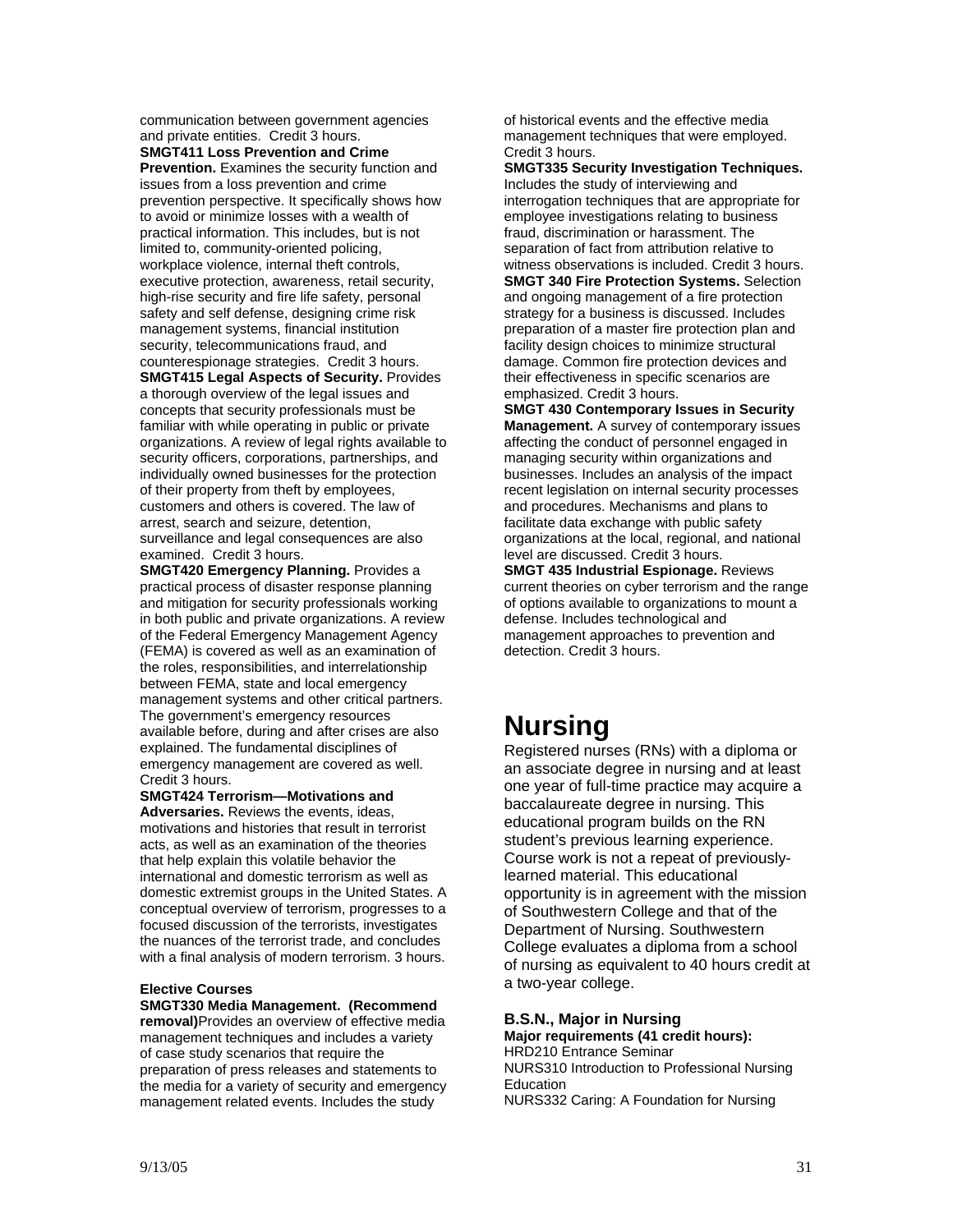NURS333 Health Promotion: A Framework for Nursing Practice NURS334 Theories, Trends, and Issues in Nursing NURS442 Research Applications in Nursing NURS336 Health Assessment NURS345 Nursing Research NURS400 Ethical and Legal Dilemmas in Nursing NURS410 Community Health Nursing NURS426 Culturally Competent Nursing NURS440 Nursing Management PSC238 Elementary Statistics LAS499 Responsibility for the Future Economics 3 credit hours

#### **Nursing Courses Department Code: NURS HRD210 Entrance Seminar.** Overview of the

accelerated degree completion format. Discussion of student roles, critical thinking and reading, basics of online research, procedures and policies. Credit 1 hour.

**NURS310 Introduction to Professional Nursing Education.** An introduction to the concept of professionalism, and to BSN education. Exploration of program philosophy and mission, and of skills necessary to be a successful adult student. Student roles, critical thinking, and scholarly work are addressed. Credit 1 hour.

**NURS332 Caring: A Foundation for Nursing.**  Analysis of the concept of caring with exploration of caring theory, relationships, influences and behaviors, and development of caring for self and others, as the essence of nursing. Credit 3 hours.

**NURS333 Health Promotion: A Framework for Nursing Practice.** Health promotion and disease prevention as a framework for nursing practice are explored from a theoretical, philosophical and historical perspective. Consideration of clients as individuals with health issues is approached from a positive orientation. Credit 3 hours.

**NURS334 Theories, Trends, and Issues in Nursing.** Past, present, and future of nursing. Analysis of the impact of current health-care system dynamics on nursing roles. Credit 3 hours.

**NURS442 Research Applications in Nursing**. Application of the research process to nursing, and exploration of evidence based practice. Basic statistical methods for conducting research are explored and research results are interpreted. Prerequisite: NURS345 Nursing Research **PSC238 Elementary Statistics**. An introductory course which explores elementary descriptive statistics, binomial and normal distributions, elementary problems of inference, linear correlation and regression, sampling distributions, and hypothesis testing. Designed for the non mathematics major.

**NURS336 Health Assessment.** Comprehensive

health assessment foundational for professional nursing practice. Credit 3 hours.

**NURS345 Nursing Research.** Principles of research and identification of applications to nursing practice. Experiences in the research process through writing a proposal and critical evaluation of written research. Students must successfully complete this course before enrolling in NURS 335. Credit 3 hours. Prerequisite: Successful completion of two nursing courses.

**NURS400 Ethical and Legal Dilemmas in Nursing.** Ethical principles and legal issues associated with nursing and health care. Emphasis on personal introspection and selfunderstanding are emphasized. Credit 3 hours **NURS410 Community Health Nursing.** 

Development of an understanding of the concept of community as partner as the basis for nursing practice in and for the community. Emphasis is on theories critical to understanding the community as partner, the process of community as partner, and strategies for health promotion. Credit 3 hours: classroom and practicum experience.

**NURS426 Culturally Competent Nursing Care.**  Cultural diversity, as well as universality are emphasized in comparing beliefs, values, and practices pertaining to health, care expressions, and well being among cultural groups. Communication to convey mutual understanding of thoughts, feelings and actions is emphasized. Directed on-line reading, learning, interaction and individually scheduled practicum. Credit 3 hours: classroom and practicum experience.

**NURS440 Nursing Management.** Exploration of management skills necessary to function as a professional practitioner within today's healthcare organizational hierarchy. Practicum component includes observation of management skills as they are applied in an organizational setting. Credit 3 hours: classroom and practicum experience.

**LAS499 Responsibility for the Future**. Seniors with various majors will share learnings and approaches from their different disciplines toward dealing holistically with issues that shape the future, seeking to integrate disciplines and to synthesize knowing, caring, and doing. Credit 3 hours.

Note: Electives deleted Jan. 04

### **Pastoral Studies**

This program provides students with preparation for graduate study, for professional study, or for a wide range of occupations for those persons pursuing service within any Protestant Christian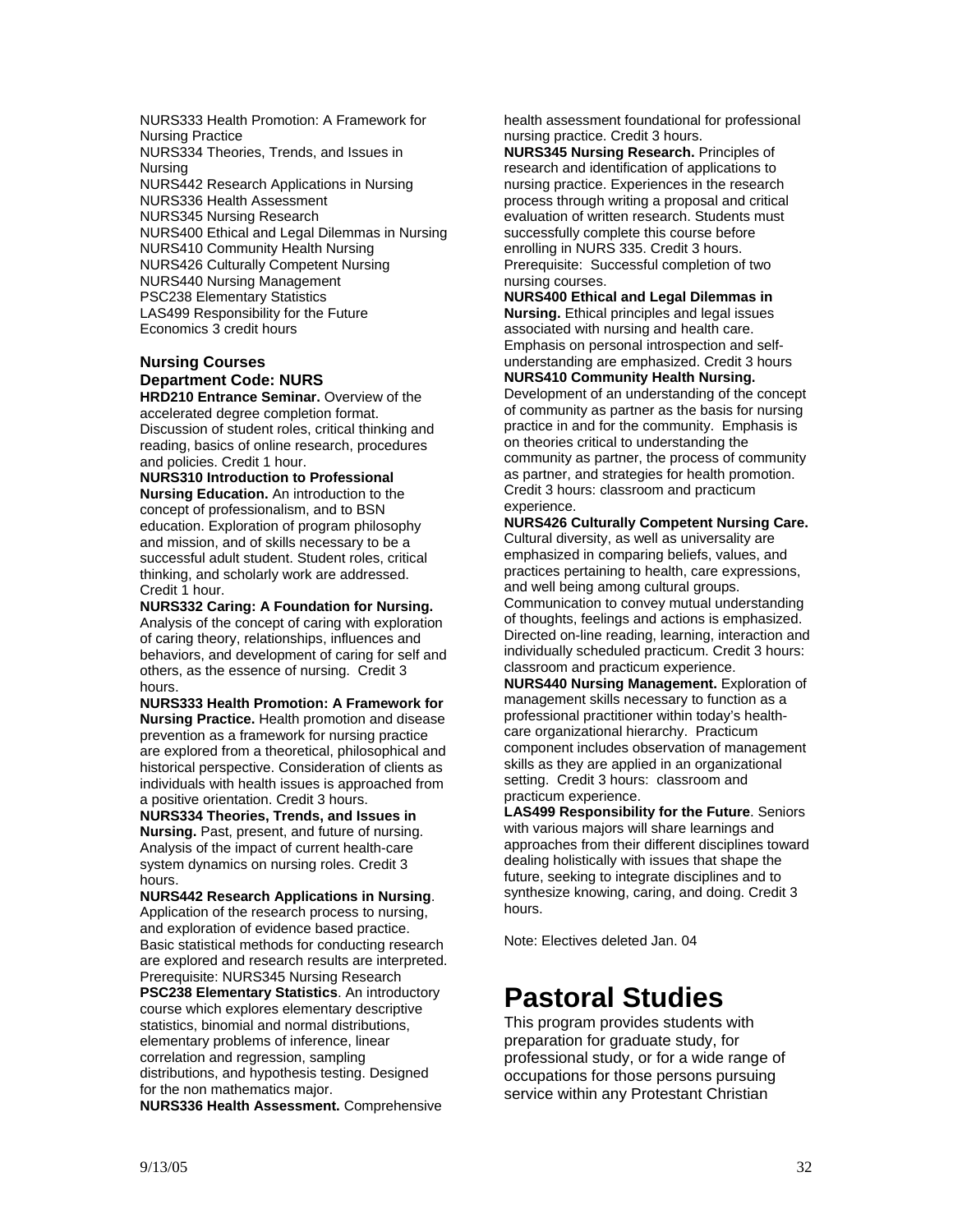denomination and for further theological education and for ordination.

#### **B.A., Major in Pastoral Studies**

**Major requirements (40 credit hours):**  HRD210 Entrance Seminar PHIL 225 Critical Thinking REL200 Bible Survey REL215 Understanding the Old Testament REL216 Understanding the New Testament REL301 Systematic Theology REL320 Pastoral Composition and Writing REL333 The Church: Origins to the Middle Ages REL334 The Church: Renaissance to the Present REL340 Hermeneutics REL401 Theological Systems REL402 Theological Issues REL415 Denominational Heritage and Structure LAS499 Responsibility for the Future

#### **Recommended Electives**:

REL305 Applications in Youth Ministry REL325 Basic Preaching REL332 Caring in the Church Community REL420 Evangelism REL425 Church Administration and Finance

#### **Pastoral Studies Courses Department Code: REL**

**PHIL225 Critical Thinking.** This course introduces students to critical thinking skills necessary to recognize various forms of argumentation regularly employed in philosophical and theological writings. It includes learning to recognize informal fallacies and developing skill in analyzing and summarizing arguments. Credit 3 hours.

**REL200 Bible Survey.** An introduction to the basic content of the Biblical books. The main objective of this course is to help students gain a solid overview and to discern major scriptural themes. Credit 3 hours.

**REL215 Understanding the Old Testament.** A study of the Hebrew scriptures seeking to understand them in their original context and thus their significance for today. Prerequisite: REL200. Credit 3 hours.

**REL216 Understanding the New Testament.**  The origin and development of the Christian religion as expressed in the New Testament. We will seek to understand the Christian scriptures in their original context and thus their significance for today. Prerequisite REL200. Credit 3 hours. **REL301 Systematic Theology.** The study of Christian theology from the classical, systematic

tradition. Credit 3 hours. **REL320 Pastoral Composition and Writing.** 

Ministry requires sound communication skills. This course takes the student beyond basic competency to mastery of the written word. Credit 3 hours.

#### **REL333 The Church: Origins to the Middle**

**Ages.** This course introduces students to the major events and personalities that helped to shape the church in the West, especially in terms of its basic doctrines and practices, from the origins of the church to roughly 1300. Credit 3 hours.

**REL334 The Church: Renaissance to the Present.** This course introduces students to the major events and personalities that helped to shape the church in the West, especially in terms of its basic doctrines and practices, from roughly the fourteenth century to the present. It is a continuation of Religion 333. Credit 3 hours. **REL340 Hermeneutics.** An introduction to the basic principles involved in interpreting and understanding texts. The course will look at such questions as the relationship and understanding between author, the text, the reader(s), and the community in which these materials come

together. Prerequisite: REL200. Credit 3 hours. **REL401 Theological Systems.** An introduction to the basic characteristics of theological systems in the twentieth century. Prerequisite: REL301. Credit 3 hours.

**REL402 Theological Issues.** A study of specific theological issues ranging from the sacraments to modern theological systems. Prerequisite: REL401. Credit 3 hours

**REL415 Denominational Heritage and Structure.** This course is designed to assist students in the knowledge of their chosen denomination as it relates to the universal Church. Independent research and personalized instruction will be part of the learning process. Credit 3 hours.

#### **Recommended Electives REL305 Applications in Youth Ministry.**

Comprehensive youth ministry foundational to local church work. Emphasis on equipping students to practice youth ministry in the local church by exploring a variety of theories, techniques, and resources. Credit 3 hours.

**REL332 Caring in the Christian Community.**  The course will help students become better informed as caring ministers and more effective in developing care ministries in their local settings. Students will learn to use a method of critical reflection in praxis, through which they can identify where suffering is occurring, analyze the causes of suffering, and imagine responses by which suffering can be alleviated with caring. Credit 3 hours.

**REL325 Basic Preaching.** Though a form of public speaking, preaching is different in many important respects. This course is designed to help the student develop skills in delivering a sermon. Credit 3 hours

**REL420 Evangelism.** This course is designed to help the student gain theoretical and practical education in Christian evangelism. Credit 3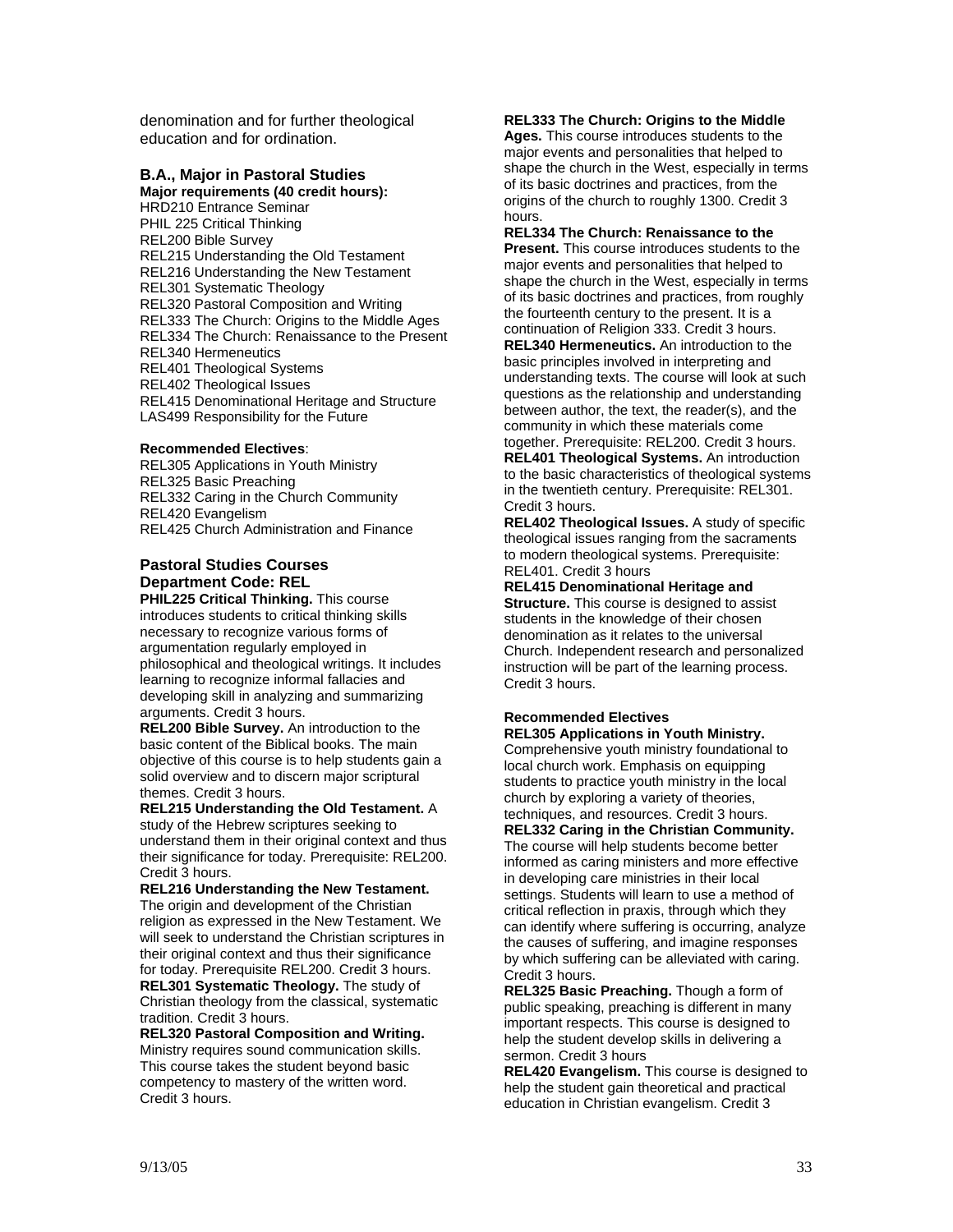#### hours.

#### **REL425 Church Administration and Finance.**

This course will help students evaluate the administrative and financial aspects of ministry. Credit 3 hours.

### **Certification Preparation Coursework**

#### **American Society for Quality (ASQ)**

**MTCH311 Quality Science 1 (CQT).** Course is designed to acquaint students with the body of knowledge contained in the American Society for Quality (ASQ) exam for Certified Quality Technician. Subjects include quality concepts and techniques, practical statistical methods, metrology and calibration, inspection and test, quality audits and preventive corrective action. Credit 3 hours.

**MTCH312 Quality Science 2 (CQE).** Course is designed to acquaint students with the body of knowledge contained in the American Society for Quality (ASQ) exam for Certified Quality Engineer. Subjects covered include quality systems, management, leadership, product and process quality, reliability, quantitative methods, quality improvement, and assuring

product/process quality. Credit 3 hours. **MTCH313 Quality Science 3 (CQA).** Course is designed to acquaint students with the body of knowledge contained in the American Society for Quality (ASQ) exam for Certified Quality Auditor. Subjects include auditor skills and conduct, audit reporting, planning and conducting an audit, audit program management, and corrective action. Credit 3 hours.

**MTCH314 Quality Science 4 (CMI).** Course is designed to acquaint students with the body of knowledge contained in the American Society for Quality (ASQ) exam for Certified Mechanical Inspector. Subjects include inspection and test, technical math, statistical techniques, quality improvement, and measurement tools. Credit 3 hours.

**MTCH315 Quality Science 5 (CQM).** Course is

designed to acquaint students with the body of knowledge contained in the American Society for Quality (ASQ) exam for Certified Quality Manager. Subjects include leadership, strategy development, management tools, customer focus, supplier performance, management and training development. Credit 3 hours.

**MTCH316 Quality Science 6 (CRE).** Course is designed to acquaint students with the body of knowledge contained in the American Society for Quality (ASQ) exam for Certified Reliability Engineer (CRE). Subjects covered include reliability management, probability and statistical tools, modeling and prediction, data collection and analysis and corrective action, reliability tools in design and development, maintainability and availability, reliability testing, and product safety and liability. Credit 3 hours.

**MTCH317 Quality Science 7 (CQIA).** Course is designed to acquaint students with the body of knowledge contained in the American Society for Quality (ASQ) Certified Quality Improvement Associate (CQIA) exam. Subjects covered include quality basics, teams, and continuous improvement. Credit 3 hours.

**MTCH318 Quality Science 8.** Course is designed to acquaint students with the body of knowledge contained in the American Society for Quality (ASQ) for Six Sigma Black Belt exam. This course is the first in a two part series. Subjects covered in this course include enterprise-wide deployment, business process management, project management, six sigma improvement methodology, and both tools-define and tools-measure. Credit 3 hours.

**MTCH319 Quality Science 9.** This course is the second in a two part series Course is designed to acquaint students with the body of knowledge contained in the American Society for Quality (ASQ) Six Sigma Black Belt certification exam. Subjects covered in this course include six sigma improvement methodology (tools-analyze, toolsimprove, and tools-control), lean enterprise, and design for six sigma. Credit 3 hours.

**MTCH320 Quality Science 10 (CSQE**).This course is designed to acquaint students with the bodies of Knowledge contained in the American Society for Quality (ASQ) exam for Certified Quality Engineer (CSQE). This course will prepare the individual with a comprehensive understanding of software quality development and implementation; students will have a thorough understanding of software inspection, testing, verification, and validation; and can implement software development and maintenance processes and methods. Credit 3 hours.

Quality Science courses have special requirements regarding years of experience in the field. Those requirements are detailed in the applications for the various certification exams.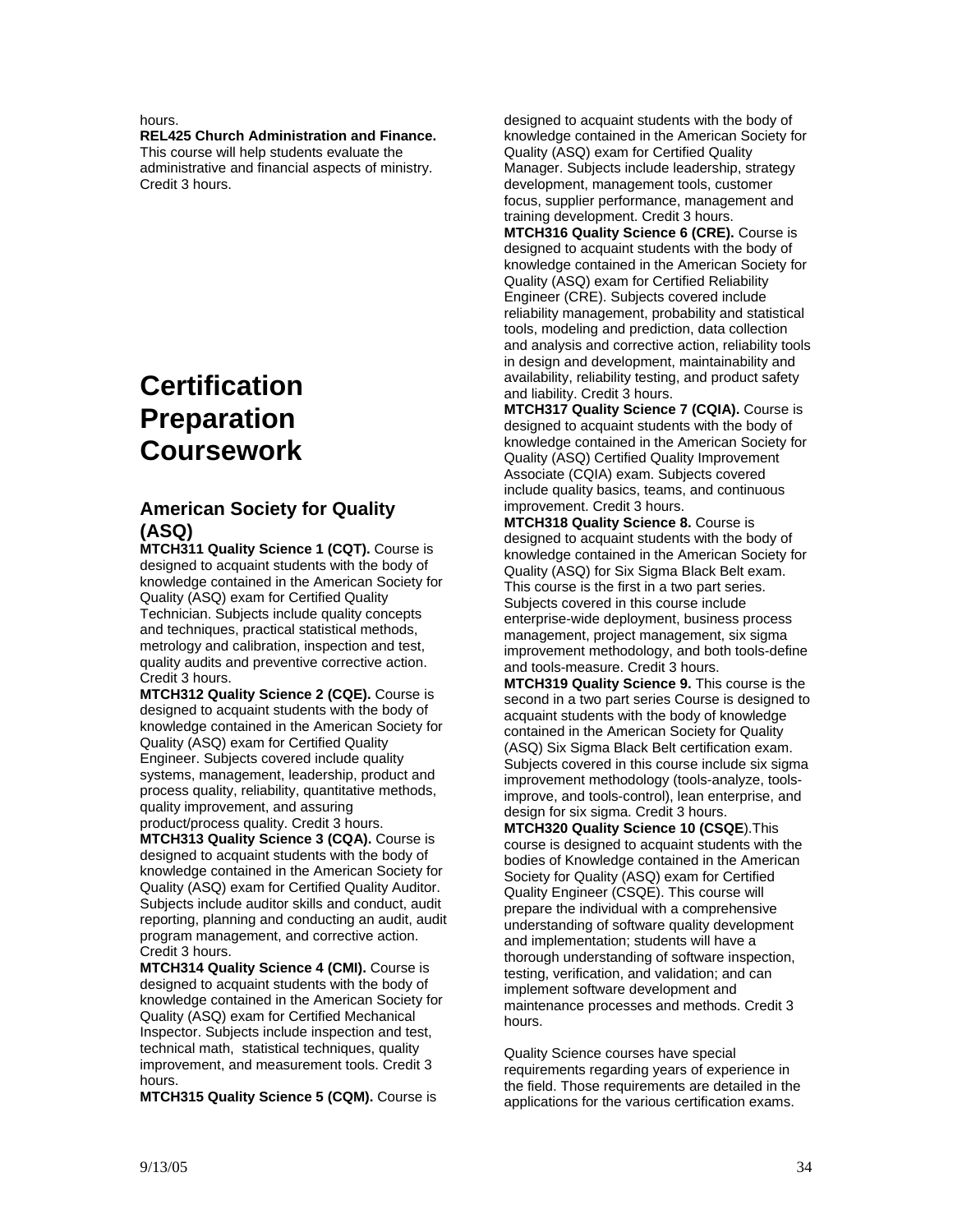For more information, contact a center staff member.

#### **Educational Society for Resource Management (APICS) PRMG201 Introduction to Materials**

**Management.** This course provides an overview of all activities in the flow of material from the supplier through the consumer. Such activities include physical supply, operations planning and control, and physical distribution. Major emphasis is placed on operations planning and control. Course introduces students to the bodies of knowledge contained in the in the Education Society for Resource Management (APICS) certification for Production and Inventory Management (CPIM). 3 credit hours.

#### **Certified in Production and Inventory Management (CPIM) PRMG305 Basics of Supply Chain**

**Management.** This is an introductory course for production and inventory management personnel and CPIM candidates. The course provides basic definitions and concepts for planning and controlling the flow of materials into, through, and out of an organization. It explains fundamental relationships among the activities that occur in the supply chain from suppliers to customers. In addition, the course addresses types of manufacturing systems, forecasting, master planning, capacity management, production activity control, purchasing, inventory management, distribution, quality management, and just-in-time manufacturing. Credit 1.5 hours. **PRMG306 Master Planning of Resources.** In this course, students explore processes used to develop sales and operations plans, identify and assess internal and external demand and forecasting requirements, and effect an achievable master schedule consistent with business policies, objectives, and resource constraints. The course focuses on developing and validating a plan of supply, relating management of demand to the environment and developing and validating the master schedule. Credit 1.5 hours.

#### **PRMG307 Detailed Scheduling and Planning.**

This course focuses on material and capacity scheduling and planning. It includes a detailed explanation of material requirements planning (MRP), a technique suitable for use in job shops. The course also introduces material-dominated scheduling, which is applicable to process industries and other mature production environments. The course explains capacity requirement planning, including processordominated scheduling. Credit 1.5 hours. **PRMG308 Execution and Control of**

**Operations.** This course focuses on three main areas: prioritizing and sequencing work, executing work plans, implementing controls, and reporting activity results, and evaluating and providing feedback on performance. The course explains techniques for scheduling and controlling production and process operations. It also addresses the execution of quality initiatives and continuous improvement plans as well as controlling and handling inventories. Finally, the course presents techniques for evaluating performance and collecting data for effective feedback. Credit 1.5 hours.

**PRMG309 Strategic Management of Resources.** In this course, students explore the relationship of existing and emerging processes and technologies to manufacturing strategy and supply chain related functions. The course addresses three main topics: aligning resources with the strategic plan, configuring integrating operation processes to support the strategic plan, and implementing change. Credit 1.5 hours.

#### **Certified Integrated Resource Management (CIRM)**

**MTCH341 Integrated Resource Management I (Enterprise Concepts and Fundamentals).**  Introduces the concept of the value-driven enterprise, covering strategic fundamentals and organizational framework. In addition to providing an overview of the other CIRM modules it addresses the four basic support processes (quality, human resources, finance, and information systems) that enable business processes to support enterprise values. Prerequisite: CPIM certification or "Basics of Supply Chain Management". Credit 1.5 hours. **MTCH342 Integrated Resource Management II (Identifying and Creating Demand).** Deals with the business processes involved in the definition of the marketplace and in selling the products the enterprise has available, or is willing to develop. These business processes include strategies and tactics that identify, define, and quantify customer wants and needs and how to communicate through the rest of the enterprise to effectively deliver products and services that add value for customers. Prerequisite: MTCH341 or CPIM certification with instructor approval. Credit 1.5 hours

**MTCH343 Integrated Resource Management III (Designing Products and Processes).**  Examines the systems, approaches, and strategies used by the enterprise to convert a need or innovation into a product, process, or service that meets both the enterprise and customer expectations. The course shows how the design strategy seeks to draw on the organization's strengths and competencies to reinforce and sustain competitive position based on providing value to the customer. Prerequisite: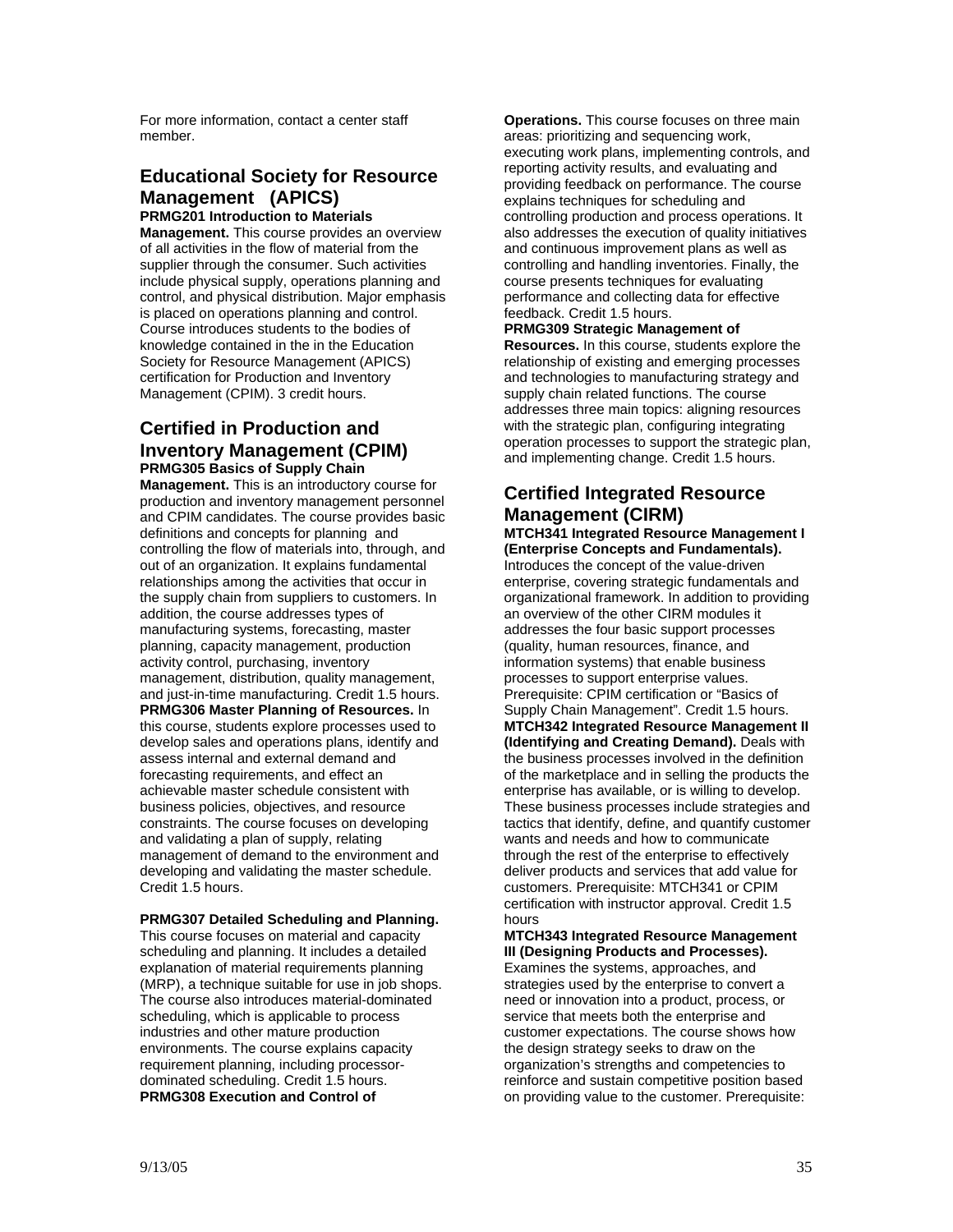MTCH342 or CPIM certification with instructor approval. Credit 1.5 hours.

#### **MTCH344 Integrated Resource Management IV (Delivering Products and Services).**

Expands on the concept of the value driven enterprise. The goal of this course is to examine the systems, approaches, and strategies used by an enterprise to make the transition from concept to product and from customer expectation to product delivery. Prerequisite: MTCH343 or CPIM certification with instructor approval. Credit 1.5 hours.

**MTCH445 Integrated Resource Management V (Integrated Enterprise Management).** The final course acting as a capstone of the whole CIRM program. It unites all of the areas covered in the other four modules with the application of strategic thinking to enterprise-wide issues, such as the integration of individuals within teams, functions, and the enterprise and the evolution of an enterprise within its environment and over time. Prerequisite: MTCH344 (no exceptions). Credit 2 hours.

#### **Institute for Supply Management (ISM™)**

**BSAD301 Purchasing Process.** This course has four parts, which are identifying requirements, preparation of solicitations, supplier analysis, and contract/execution/implementation/administration**.** 

Credit 1.5 hours.

**BSAD302 Supply Environment.** The second course is divided into five parts, which are negotiations, information technology, quality issues, internal relationships, and external relationships. Credit 1.5 hours.

**BSAD303 Value Enhancement Strategies.** Course three consists of four parts, which are sourcing analysis, supply and inventory management, value enhancing methods, and forecasting strategies. Credit 1.5 hours.

**BSAD304 Management for Purchasing Managers.** The fourth course has two parts, which are management and organization, and human resources management. Credit 1.5 hours.

BSAD301, and 302 prepare the student for the \*APP exam. BSAD 303 and 304 when combined with successful completion of the APP will prepare students for the \*\*CPM exam.

 \*APP=Accredited Purchasing Practitioner \*\*CPM=Certified Purchasing Manager

#### **Principles of Occupational Safety**

#### **and Health (POSH) MTCH332 Fundamentals of Industrial**

**Hygiene.** This course is designed to develop a basic understanding of industrial hygiene terminology and principles. Through lecture, workshops, case studies, and equipment demonstrations, participants will build their ability to address workplace health issues. Credit 3 hours.

#### **MTCH333 Principles of Occupational Safety**

**and Health.** This course introduces participants to the basic principles of occupational safety and health. Through lecture, discussion, and a variety of interactive learning activities, participants will develop the knowledge and skills needed to be a valuable resource in the implementation of a company safety program. Credit 3 hours. **MTCH334 Safety Training Methods.** This course focuses on the knowledge and skills required to plan, organize, create, and deliver effective training programs. The success of this course is, to a large degree, based on participation. Emphasis is on the development of instructor led/ classroom training. Participants will become acquainted with other instructional methods and media used to train employees on safety and health issues. Credit 3 hours.

#### **Society of Manufacturing Engineers (SME)**

**MTCH305 SME 1.** First in a series designed to acquaint students with the body of knowledge contained in the Society of Manufacturing Engineers Certified Technologist exam. This course specializes in the areas of mathematics and applied science. Credit 3 hours.

**MTCH306 SME 2.** Second in a series designed to acquaint students with the body of knowledge contained in the Society of Manufacturing Engineers Certified Technologist exam. This course specializes in the areas of materials, product design, processes, and quality control. Credit 3 hours.

**MTCH307 SME 3.** Third in a series designed to acquaint students with the body of knowledge contained in the Society of Manufacturing Engineers Certified Technologist exam. This course specializes in the areas of management, economics, and automation. Credit 3 hours. **MTCH308 SME 4.** Fourth in a series designed to acquaint students with the body of knowledge contained in the Society of Manufacturing Engineers Certified Engineer exam. This course specializes in the areas of integration operations, and processes. Credit 3 hours.

Professional Studies is an accredited testing site for both SME exams. Successful completion of the technologist exams is required before sitting for the engineering exam. Completion of SME 1,2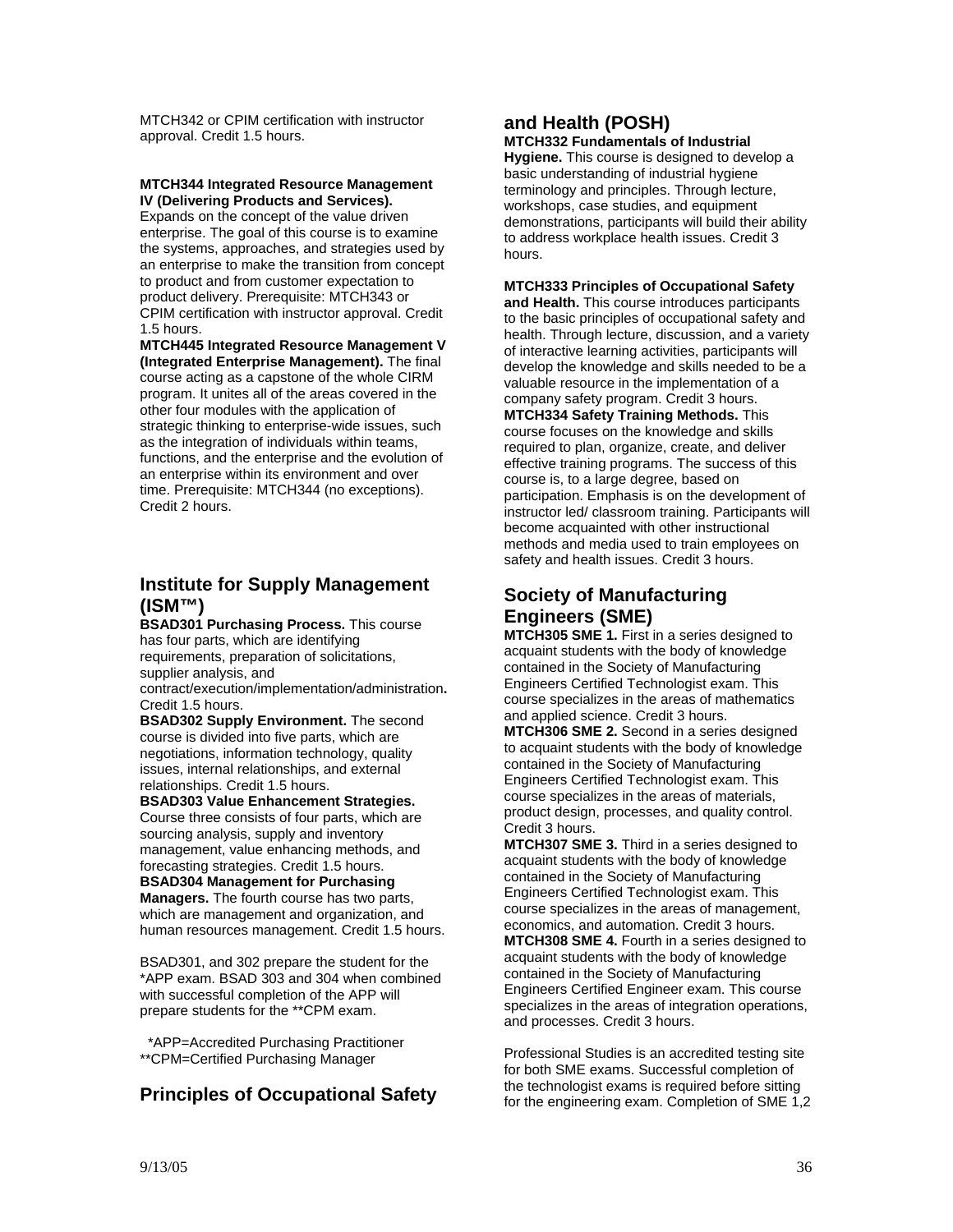and 3 prepares the student to sit for the technologist's exam. SME 4 prepares the student to sit for the engineer's exam.

#### **Hazel Darrow**

Program Representative 316/684-5335 Ext 124 or 888/684-5335 Ext 124 hdarrow@sckans.edu

#### **Joe Donlay**

Financial Aid Counselor 316/684-5335 Ext 209 jdonlay@sckans.edu

### **Professional Studies and SC Online Staff and Administration ADMINISTRATION**

#### **Mary Bulla**

Director of Academic Programs 316/684-5335 Ext 117 mbulla@sckans.edu

#### **Linda Bussman**

Director of Enrollment Management 316/684-5335 Ext 214 lbussman@sckans.edu

#### **Candyce Duggan**

Director of SC Online 316/684-5335 Ext 112 cduggan@sckans.edu

#### **Adam Morris**

Director of Learner Services 316/684-5335 Ext 213 amorris@sckans.edu

#### **Dr. Karen Pedersen**

Vice-President for Professional Studies & SC Online 316/684-5335 Ext 114 kpederse@sckans.edu

#### **STAFF**

#### **Karen Cannady** Academic Program Representative 316/684-5335 Ext 101 kcannady@sckans.edu

**Leroy Copeland** Military Program Representative troops@sckans.edu

#### **Steve Drane**

Coordinator of Special Programs and **Training** 316/684-5335 Ext 118 or 888/684-5335 Ext 118 sdrane@sckans.edu

#### **Marie Greene**

Academic Advisor West Wichita 316/946-1116 or 800/813-4378 mgreene@sckans.edu

#### **Dr. George Heinrich**

Technical Advisor 316/684-5335 Ext 119 or 888/684-5335 Ext 119 gheinric@sckans.edu

**Heather Kesterson** Coordinator of Learner Services 405/733-3301 or 866/342-3301 hkesters@sckans.edu or okc@sckans.edu

#### **Cathi Mohr**

Program Representative 316/684-5335 Ext 120 or 888/684-5335 Ext 120 cmohr@sckans.edu or prostudy@sckans.edu

#### **Nancy Morse**

Office Manager 316/684-5335 Ext 111 nmorse@sckans.edu

#### **Mike Packard**

Coordinator of Learner Services - McConnell AFB 316/759-4172 - *Military* 316/681-1467 - *Civilian* mpackard@sckans.edu